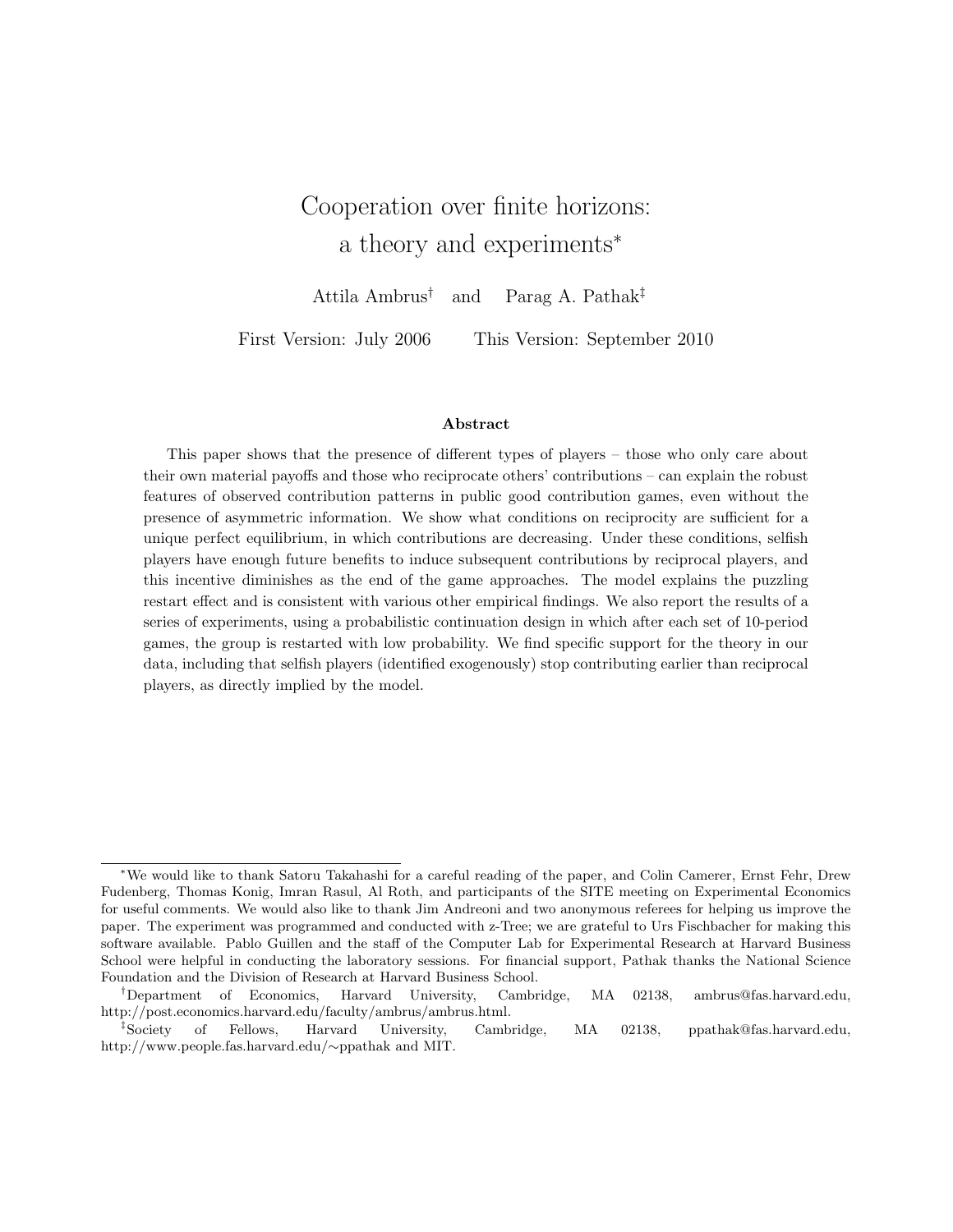## 1 Introduction

Finitely repeated public good contribution games are popular models of social dilemma situations with a fixed time-horizon.<sup>1</sup> Players face myopic incentives not to contribute to the public good, even though contributing is socially efficient. Standard game theoretic solution concepts predict that players should not contribute.

In contrast to this prediction, there is considerable experimental evidence, starting with Isaac, Walker and Thomas (1984) and Kim and Walker (1984), that finitely repeated interaction facilitates significant levels of cooperation. Moreover, across experiments, there is a robust pattern: a relatively large amount of cooperation in early periods eventually breaks down and by the end of the interaction, there is little cooperation.<sup>2</sup> These observations also hold for games played by experienced subjects.<sup>3</sup> Furthermore, they prevail even in games that follow a "surprise restart" announcement. Namely, at the end of a repeated public good contribution game, if a surprise announcement is made that the same group of subjects will play another repeated game, contributions initially jump back to a relatively high level and then decrease again over time. This "restart effect," which was first reported by Andreoni (1988), suggests that the decreasing contributions phenomenon is not the result of a simple learning procedure through which players learn to play the standard equilibrium prediction.

In this paper we show that these documented patterns of cooperation can be explained by a model involving heterogeneous social preferences, even without incorporating asymmetric information.<sup>4</sup> The basic feature of the model is that we assume the presence of both selfish players (in the sense of maximizing only their own material payoffs) and players who reciprocate contributions by others. This assumption is in accordance with the observations of Fischbacher, Gächter, and Fehr (2001), Brandts and Scram (2001), Palfrey and Prisbey (1997), Ledyard (1995), and Saijo and Yamaguchi (1992) that roughly half of the subjects in public good experiments maximize individual payoffs, while 40-50% of them are conditional cooperators.<sup>5</sup> Also motivated by existing experimental evidence, we assume that the reciprocal players reciprocate both past realized contributions and current expected contributions by others.<sup>6</sup> The reciprocal preferences we adopt can be derived from various underlying

<sup>&</sup>lt;sup>1</sup>These games are also widely studied in other social sciences. Fiske (1992) and Field (2002) are references in sociology and anthropology, respectively. See also the references in Chapter 6.1 of Plott and Smith (2008). For a survey of the early economics literature, see Ledyard (1995).

<sup>&</sup>lt;sup>2</sup>According to Fehr and Schmidt (2002), in the final period, roughly 75% of the subjects contribute nothing to the public good, and the rest contribute very little. Andreoni (1988) and Andreoni and Petrie (2004) find that roughly 70% of the subjects contribute zero, while the rest of the subjects contribute about 28% of their endowment, on average.

<sup>3</sup>See Isaac and Walker (1988).

<sup>&</sup>lt;sup>4</sup>Although we do not extend our analysis to incorporate asymmetric information, we expect that asymmetric information regarding players' types could lead to initial high initial and low later contributions under much weaker assumptions than in the current complete information setting. This is because reputational concerns in such models would provide another incentive for selfish players to start out with positive contributions.

<sup>&</sup>lt;sup>5</sup>The idea of conditionally cooperating behavior originated in social psychology (see Kelley and Stahelski (1970)). The first related work in economics that we are aware of is Guttman (1978).

<sup>6</sup>Sonnemans, Scharm, and Offerman (1999) and Keser and Winden (2000) find both forward-looking and backward-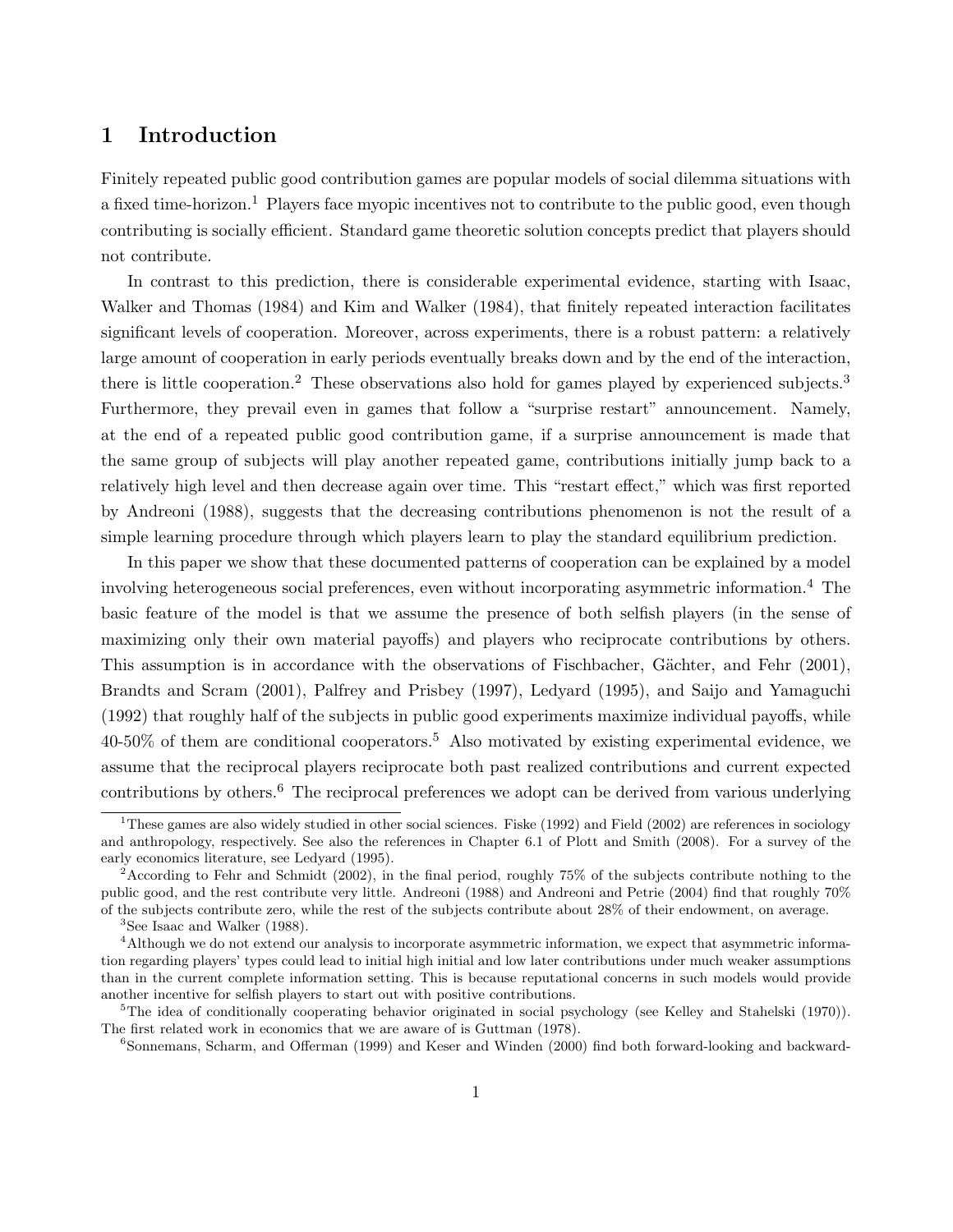motives, including fairness considerations, conditional altruism, or following some social norm.

We show that a set of conditions on the reciprocity functions imply the existing experimental findings as an equilibrium phenomena. The conditions on reciprocity functions that we identify are arguably strong. However, they can be substantially relaxed to obtain weaker results (such as that ultimately the contribution pattern becomes decreasing). The main driving force in our model is that selfish players can influence future contributions of reciprocal players, and the more periods are left, the higher the increment they can induce on these contributions. As a result, it is worthwhile for them to contribute more of their endowment to the public good at the beginning of the game. In equilibrium, reciprocal players correctly anticipate these high contribution levels in early periods, which induces them to also contribute. As the game progresses, selfish players have less incentive to contribute, and in equilibrium, their contributions to the public good decrease. Lastly, decreasing contributions by the selfish players imply decreasing contributions by the reciprocal players. The same logic can be used to explain the restart effect: since a major factor in determining equilibrium contributions is the number of remaining periods in the game, a surprise announcement of playing additional periods increases equilibrium contributions.<sup>7</sup>

The second part of this paper reports the results of a series of experiments designed to test various assumptions and implications of the model. Each experiment is based on repeated sets of 10-period linear public good contribution games. To be able to conduct multiple "surprise" restarts, we use a design in which after each set of 10-period games, it is randomly decided whether the group stays together and plays a "restarted" 10-period game (25% probability) or whether players in the group are randomly reshuffled and play the next set of 10-period games with a new group (75% probability). To approximate the complete information assumption of our model, we focus on repeated games in which players are experienced, either because the game is a restarted one with the same participants or because they are shown the previous choices of each other in a decision revealing reciprocal behavior.

First, we investigate whether the behavior of experienced players can be approximated as an equilibrium of the game, by testing whether experienced players correctly foresee the contribution pattern in the game. We conduct a treatment where we solicit player's forecasts of others' subsequent contributions before the start of a 10-period game. Experienced players' forecasts on average closely track the average of actual play, with the median forecasted average contribution near the median of average contribution. In particular, before the start of the restarted game, 69% of subjects anticipate that there will be no contribution in the tenth game, yet each of these subjects contribute a positive amount in the first game, contributing more than half their endowment on average.

Next, we show that selfish players could find it worth to contribute positive amounts, because it induces future contributions by others. To demonstrate this, we regress players' second-period

looking (adaptive) behavior in public good experiments.

<sup>&</sup>lt;sup>7</sup>Related to this point, the model we present implies that in a longer game, contributions to the public good are more persistent, another empirical result reported for example by Isaac, Walker, and Williams (1994).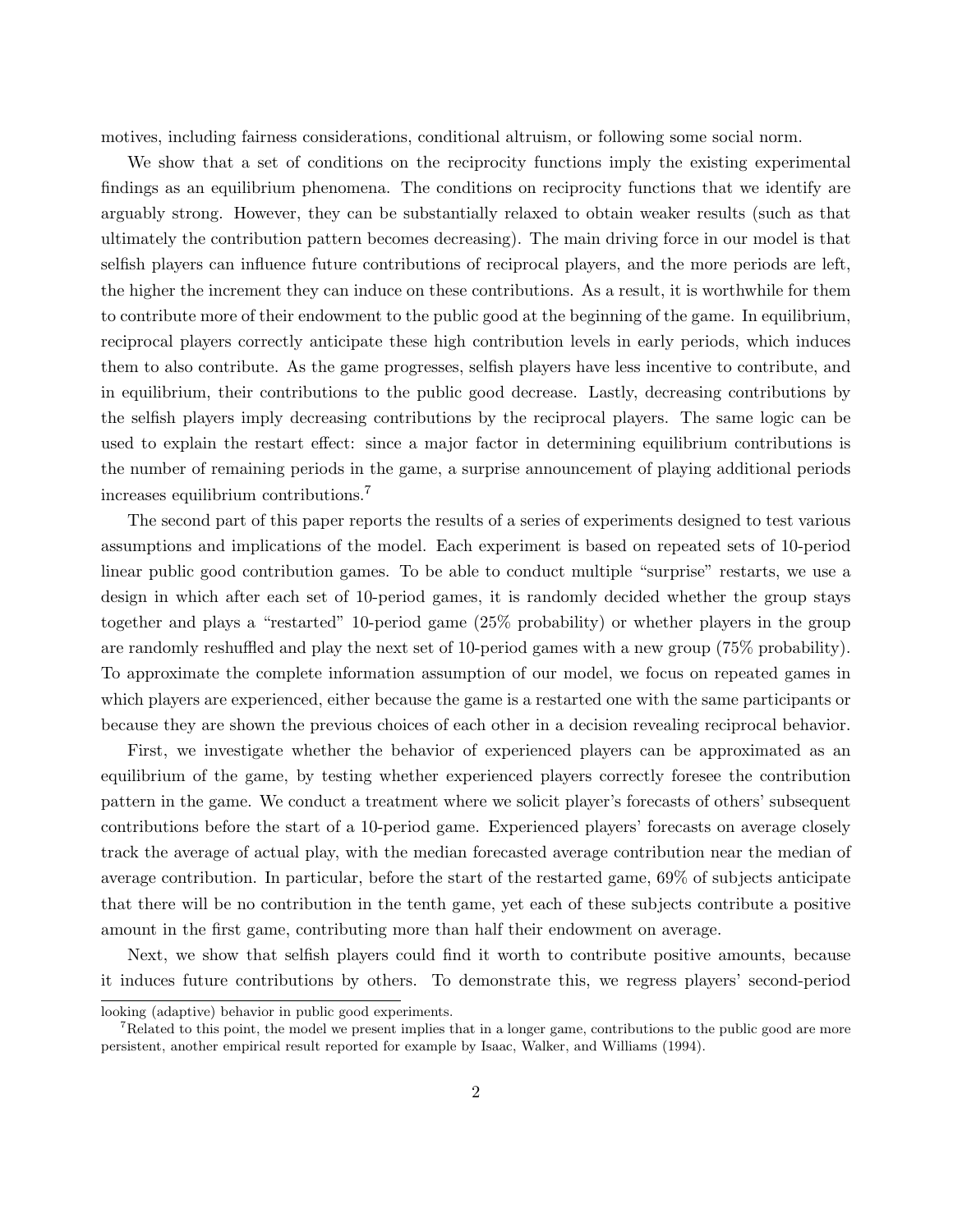contributions on others' first-period contributions. In restarted games, a unit increase in average contributions of others increased a player's second-period contribution by a statistically significant 0.73 units.

Finally, we test a direct implication of our model, namely that selfish players stop contributing earlier than reciprocal players. We do this using data from sessions in which the 10-period public good contribution games are preceded by a sequence of gift-giving games. We use data from these gift-giving games to classify players as selfish or reciprocal based on their offers as second proposers. The average reciprocal player stops contributing between period 7 and 8, while the average selfish player stops contributing between period 5 and 6, a statistically significant difference.

Our theoretical work complements Fischbacher and Gächter (2010), who empirically connect decreasing contribution patterns to the presence of both players who are selfish and players who are conditional cooperators. They do not provide a formal theoretical framework for their findings, but their interpretation of their experiments has similarities with the equilibrium dynamics in our model.

## 2 Related literature

A number of papers examine strategic interaction between selfish and reciprocal players. Offerman, Sonnemans, and Schram (1996), Anderson, Goeree, and Holt (1998), and Cox (2007) analyze public good contribution games, but without dynamic strategic considerations.<sup>8</sup> Fehr and Schmidt (1999), and Andreoni and Samuelson (2006) investigate two-period games with multiple types. Brown, Falk, and Fehr (2004) study a finite-horizon contracting game in which a high enough fraction of workers are fairness-minded. Duwfenberg and Kirchsteiger (2004) extend reciprocity equilibrium (Rabin (1993)) to extensive form games.

There are various explanations of cooperation over finite horizon in which the focus is not on the dynamic interaction of different types of players. Radner (1980, 1986) shows that cooperation can be maintained for a while in a repeated oligopoly game and in a repeated prisoner's dilemma if players only care about maximizing their payoff up to epsilon precision, even for small values of epsilon. A somewhat similar argument is presented by Klumpp (2010) for repeated public good contribution games. He shows that even a relatively small amount of altruism can generate large contributions at the beginning of the game. The scope of these explanations are limited by the fact that in games with discrete action spaces, small departures from maximizing individual payoffs cannot explain any amount of cooperation, unless the number of periods is very large, while large deviations do not explain the breakdown of cooperation in the end. Neyman (1985) shows that cooperation can be achieved in the equilibrium of a finitely repeated prisoner's game if players can only use strategies

<sup>&</sup>lt;sup>8</sup>See also Levine (1998). Outside the class of public good contribution games, Cox et al. (2007) introduces a parametric model of other-regarding preferences and structurally estimates it for simple games such as the ultimatum game.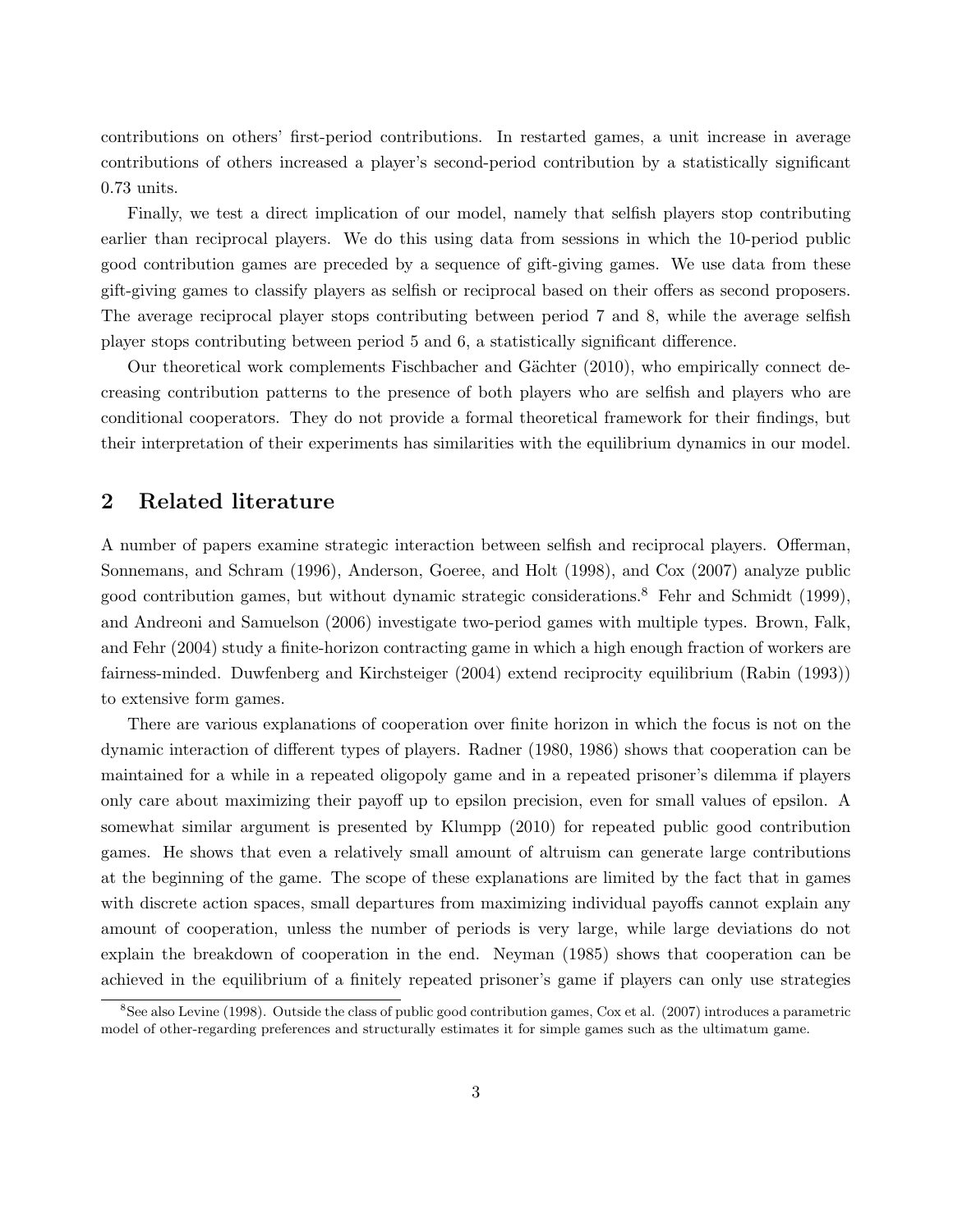with bounded complexity. Jehiel (2005) presents a behavioral solution concept for multi-stage games, analogy-based expectation equilibrium, in which some players cannot distinguish between different stages of the game, and just best-respond to the average behavior of other players. The paper does not analyze repeated public good contribution games, but in somewhat similar contexts (like centipede games) it shows that the solution concept allows for initial cooperation between players. Two recent papers, Mengel (2009) and Ule (2010) consider models with players who are both backward-looking and limited forward-looking and show that this can lead to cooperation in finitely repeated prisoner's dilemma games.<sup>9</sup>

Finally, there are various explanations which relax the assumption that the fundamentals of the game are common knowledge among players. Kreps and Wilson (1982), Kreps, Milgrom, Roberts, and Wilson (1982), Sobel (1985), and Fudenberg and Maskin (1986) show how a small amount of uncertainty about payoffs (reputation) can induce cooperation in games with finite horizon, while Neyman (1999) points out that a small departure from the length of the game being common knowledge can lead to cooperative outcomes.

## 3 Model

We consider a T-period public good contribution game with  $N \geq 2$  players. The model below could be extended in a straightforward manner to games in which for any strategy profile by others, a player's best response action and the action that maximizes the joint payoff of the players are always ordered the same way (for example, the former is always smaller than the latter). As a result, our qualitative results can be extended to a broad class of games, including repeated prisoner's dilemmas and repeated oligopoly games. Nevertheless, for ease of exposition we stick to the framework of public good contribution games.

Besides denoting the number of players, we also use  $N$  to denote the set of players whenever it does not cause confusion. In each period, each player has an endowment of 1 unit. Players in each period simultaneously decide how much of their endowment to contribute for public investment and how much to retain for private investment. Let  $x_i^t \in [0,1]$  denote player *i*'s contribution to the public investment in period t. After each period, players observe the contributions by all other players.

The material payoff of player  $i$  in period  $t$  is the amount of endowment she retains for herself plus her share from the aggregate returns to the public investment:

$$
(1 - x_i^t) + \frac{A}{N} \sum_{j \in N} x_j^t, \qquad \forall i \in R.
$$

<sup>&</sup>lt;sup>9</sup>The idea of limited forward-lookingness goes back to Stahl and Wilson (1995).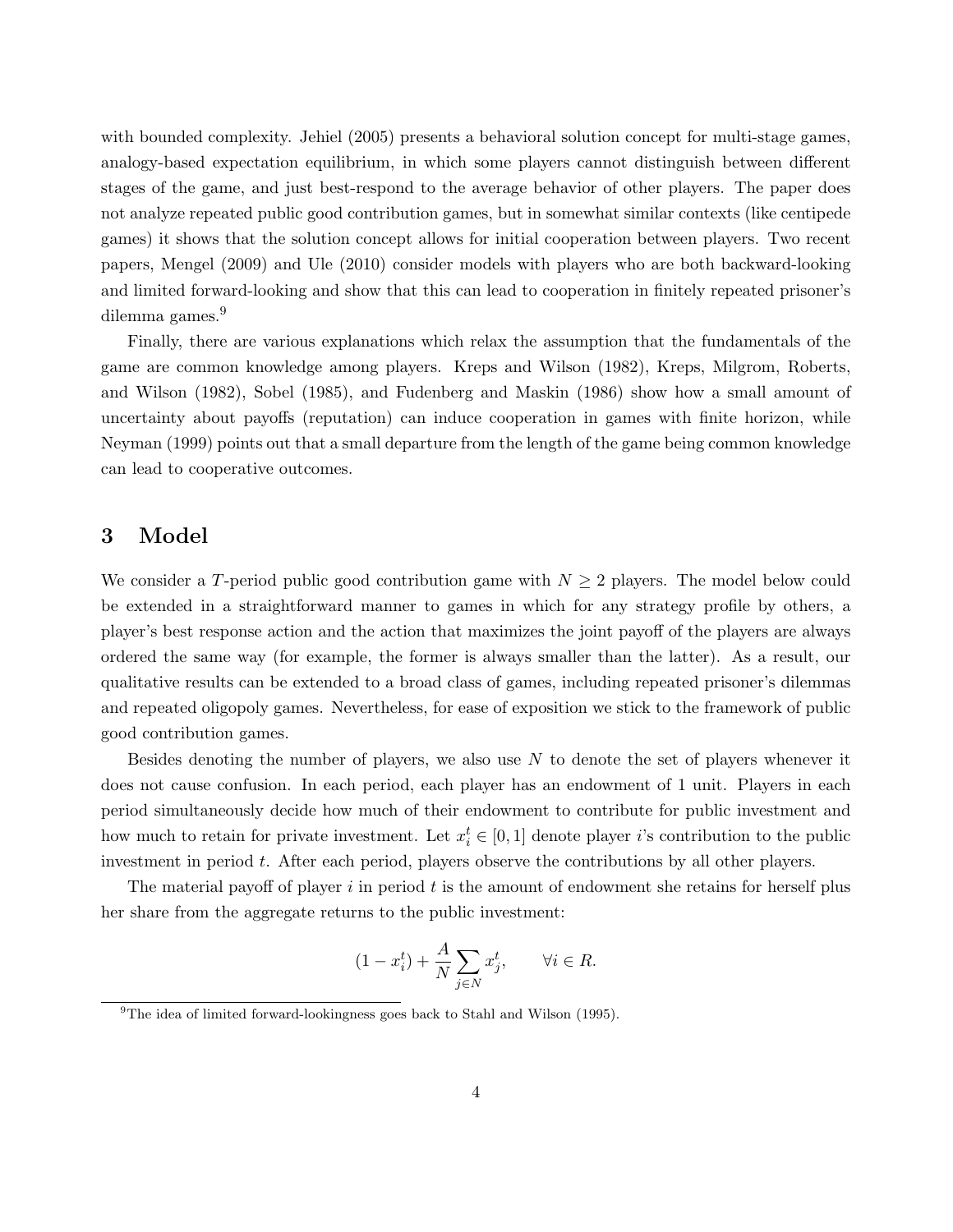Public investment yields a constant marginal return A, which is divided equally to all players. We assume  $A > 1$ , but  $\frac{A}{N} < 1$ .

Players  $i = 1, ..., S$  maximize the sum of their per period material payoffs. From now on, we refer to them as selfish players. Let  $S$  also denote the set of selfish players and  $R$  denote the rest of the players. Players  $R = \{S+1,...,N\}$  are reciprocal. Their payoffs are determined through their reciprocity functions. It is convenient to think about these functions as specifying target contribution levels. The arguments of  $f_i^t$ , the period-t reciprocity function of player  $i \in \{S+1, ..., N\}$ , are past and current contributions to the public good by others. We assume that every reciprocity function is nondecreasing in all other players' contributions and takes values in [0, 1].

To keep the analysis tractable, we only consider reciprocity functions which are additively separable with respect to contributions made at different periods and which, within the same period, are additively separable with respect to contributions made by different players:

$$
f_i^t((x_j^1)_{j \in N/\{i\}}, ..., (x_j^t)_{j \in N/\{i\}}) = \sum_{k=1}^t \sum_{j \in N/\{i\}} f_{i,j}^{t,k}(x_j^k),
$$

where  $f_{i,j}^{t,k}(\cdot)$  is nondecreasing for  $i \neq j$  and  $f_{i,j}^{t,k}$  is defined only for  $k \leq t$ . Furthermore, throughout the paper, we assume that  $f_{i,j}^{t,k}$  is concave and differentiable for every  $i \in R$ ,  $j \in N/\{i\}$  and  $t, k \in \{1, ..., T\}$ . The *t*-period payoff of player *i* is  $g(x_i^t - f_i^t() ) = -(x_i^t - f_i^t) )^2$ .<sup>10</sup> Reciprocal players maximize the sum of these per period payoffs.

Note that in this specification the payoffs of reciprocal payoffs depend only on the differences between realized and target contributions. We regard this a reduced-form representation: reciprocity functions provide a simple and tractable way to model players with social preferences. Our framework allows for the underlying motivation behind reciprocal preferences to come from many sources. One possibility is that reciprocal players are conditionally altruistic or exhibit conditional warm-glow effects (Andreoni (1989)). Another source can be a desire to follow social norms: a player with such considerations contributes more if she thinks others contribute more (or if she observes that others contributed a lot in past rounds). Yet another possibility is that reciprocal players care about fairness or equality, as in Fehr and Schmidt (1999) or Bolton and Ockenfels (2000).<sup>11</sup>

Our model specification is also consistent with the consideration that reciprocal players care not only about how much others contribute, but also about the types, or preferences, of the other players. In particular, we allow reciprocity towards other players to be asymmetric. For example, reciprocity functions are allowed in our model to be more responsive to other reciprocal players' contributions

<sup>&</sup>lt;sup>10</sup>Instead of the quadratic loss function specified above, we could consider any strictly quasiconcave function  $q()$  which attains its maximum at 0.

 $11$ A player who is concerned about fairness reciprocates others' contributions in a public good contribution game because a contribution increases others' flow payoff at the expense of one's own payoff.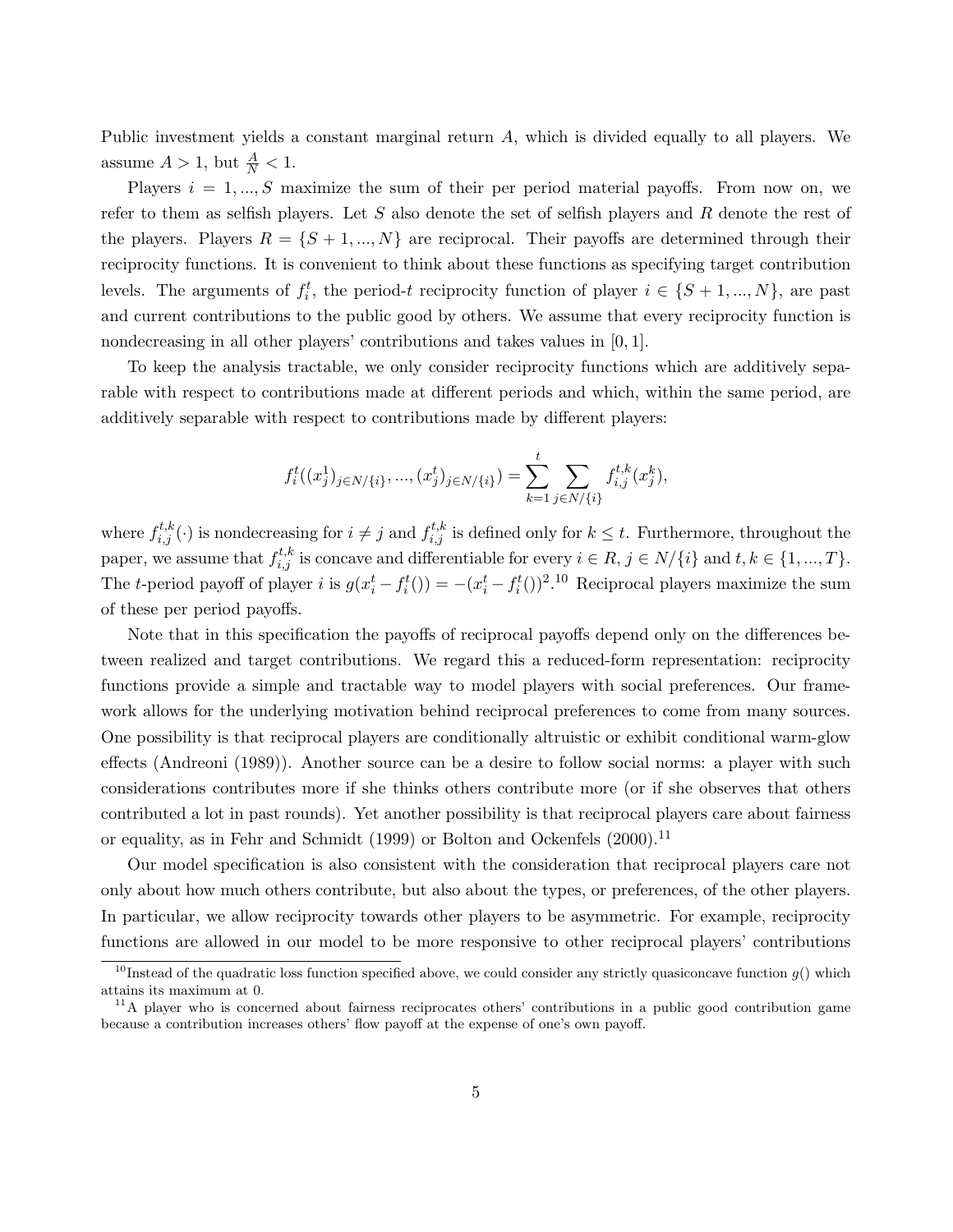than to contributions made by selfish players. Therefore, as long as intentions of a player depend only on his or her preferences, our model allows for reciprocity to depend on the intentions behind contributions.

The game is a standard extensive form game. Reciprocal players differ from the selfish players in that their payoffs are not simply the sum of monetary payments they receive. We assume that the game is of complete information. Players know how many selfish and how many reciprocal players there are in the group, and they know the reciprocity functions.<sup>12</sup> This corresponds to our intention to analyze play in games in which the players are experienced and become familiar with each other.

### 4 Theoretical results

In this section we impose some regularity conditions on reciprocity functions, and investigate the subgame prefect Nash equilibria of the game.

#### 4.1 Assumptions on reciprocity

We impose the following five assumptions on reciprocity functions.

**A1:** Linear Reciprocity toward Reciprocal Players:  $f_{i,j}^{t,k}(x_j^k) = \alpha_{i,j}^{t,k} x_j^k \forall i \in R, j \in R/\{i\}$  and  $t, k \in R$  $\{1, ..., T\}$ , where  $k \leq t$ .

A2: Nonincreasing Total Impact of Contributions over Time: Suppose  $i \in R$ ,  $j \in N/\{i\}$ ,  $t \in$  $\{1, ..., T-1\}$ , and  $x_j^1, ..., x_j^{t+1}$  is such that  $x_j^k \ge x_j^{k+1} \forall k \in \{1, ..., t\}$ . Then  $\sum_{i=1}^{t+1}$  $_{k=1}$  $f_{i,j}^{t+1,k}(x_j^k) \leq \sum_{i=1}^t$  $_{k=1}$  $f_{i,j}^{t,k}(x_j^k)$ . **A3:** Nonincreasing Marginal Impact of Contributions over Time: For any  $x \in [0,1], i \in R$ ,  $j \in N/\{i\}$ ,  $t < t', k \ge 0$ , and  $t' + k \le T$ ,  $\frac{\partial f_{i,j}^{t+k,t}(x)}{\partial x} \ge \frac{\partial f_{i,j}^{t'+k,t'}(x)}{\partial x}$ . **A4:** Positive Initial Reciprocity: For every  $i \in R$ ,  $j \in N/\{i\}$ , and  $t \in \{1, ..., T\}$ , there exists  $t' \in \{1, ..., t\}$  such that  $\frac{\partial f_{i,j}^{t,t'}(x)}{\partial x}$  $\overline{\partial x}$  $\Big|_{x=0}$  $> 0.$ **A5:** No Overreciprocation:  $\sum_{i=1}^{t}$  $k=1$  $\sum$  $j \in N/\{i\}$  $\partial f_{i,j}^{t,k}(x_j^k)$  $\frac{\partial \hat{c}_i(x_j^k)}{\partial x_j^k} \leq 1 \: \: \forall \: \: t \: \in \: \{1,...,T\}, \: \: i \: \in \: R, \: \: \text{and} \: \: (x_j^k)^{k=1,...,t}_{j\in N/\{i\}}.$  $\sum_{j\in N/\{i\}}^{\kappa=1,...,t}\in$  $[0,1]^{(N-1)t}$ .

A benchmark case which satisfies these assumptions is when reciprocal players reciprocate the time average of others contribution. This example is analyzed in the appendix. A1 guarantees that the impact of a marginal contribution by a selfish player on subsequent contributions by reciprocal players does not depend on the history of contributions. This both greatly simplifies the analysis and helps to avoid multiplicity of equilibria. A2 is a condition on the level of reciprocity: it states that a reciprocal

 $12$ More precisely, all this information is common knowledge among players.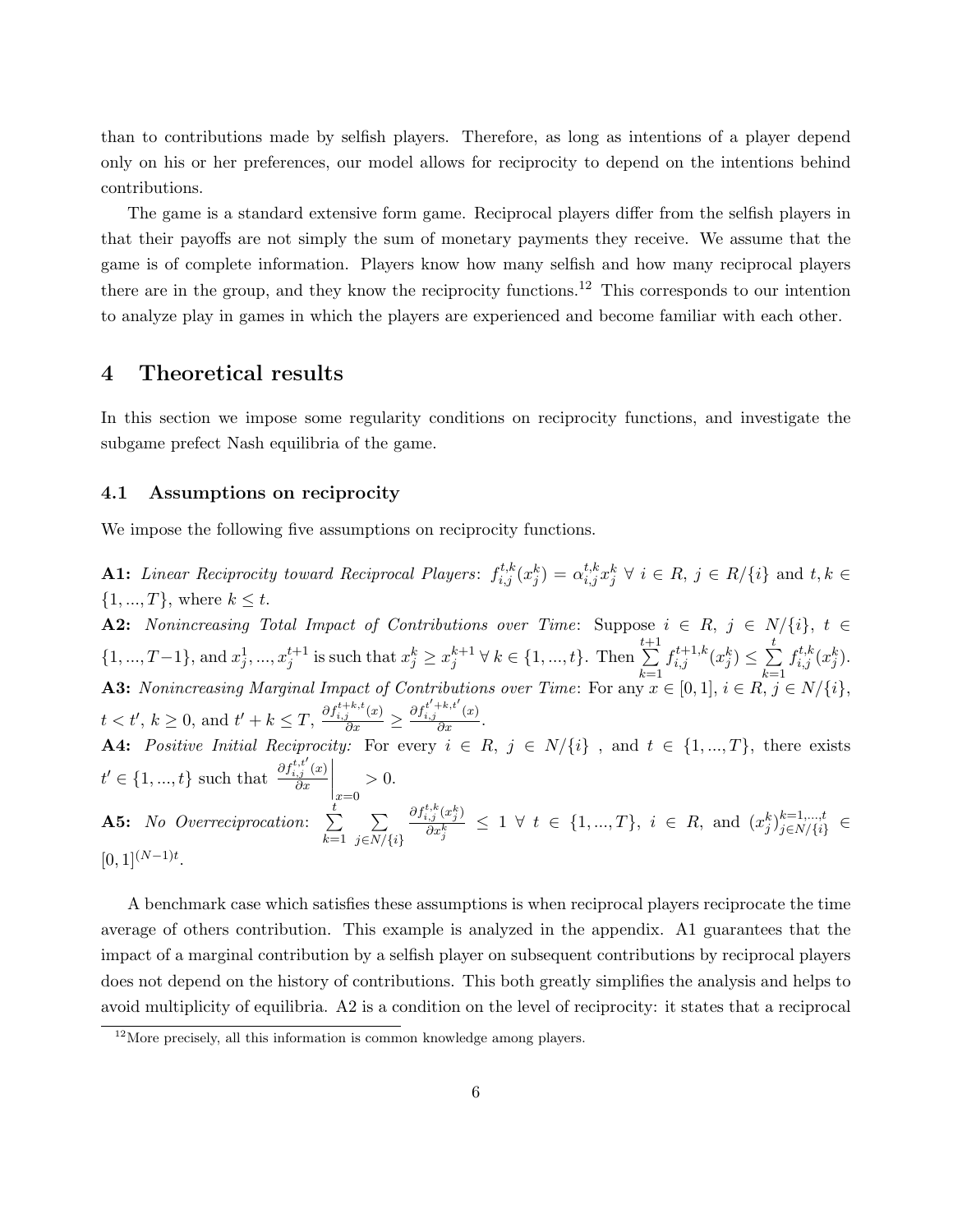player does not reciprocate in a strictly increasing manner a nonincreasing sequence of contributions by any other player. This assumption implies that reciprocity toward a given (one-time) contribution weakly decreases over time. A3 is a statement on marginal reciprocity: it requires that the marginal impact of a contribution on reciprocity k periods later (e.g., a contribution at t on reciprocity at  $t+k$ , a contribution at  $t + 1$  on reciprocity at  $t + k + 1, ...$  does not increase over time.<sup>13</sup> A4 imposes that reciprocity is initially strictly positive toward every other player. A5 implies that at any period  $t$ , a unit increase in contributions by other players up until  $t$  increases the value of a reciprocity function by not more than a unit. This, besides being a natural requirement, is imposed in order to avoid multiplicity of equilibria resulting from reciprocal players either having optimistic expectations with respect to each others' contributions and contributing more, or having pessimistic expectations and contributing less.

The assumptions above are strong, but each is necessary to obtain the strong result we derive in the next section, namely that generically the resulting game has a unique subgame-perfect Nash equilibrium with a decreasing pattern of contributions. However, weaker results along the same line can be established even when dropping some of these assumptions. For example, since for any reciprocity functions it holds that selfish players do not contribute in the very last period, A2 and A3 can be substantially weakened to show that the equilibrium contribution pattern is ultimately decreasing (even if initially it might not be). Similarly, A5 can be dispensed with if the goal is to show the existence of some subgame-perfect Nash equilibrium implying a decreasing pattern of contributions (as opposed to the uniqueness of such equilibrium).

A key assumption in our model is A4, which is necessary to induce contributions from selfish players. That is, to explain positive contributions in a complete information setting, it is important that reciprocal players reciprocate contributions of a player, even when the motives of this player are known to be selfish. Note that the assumption allows for smaller amount of reciprocity towards selfish players than towards other reciprocal ones. The validity of the assumption is related to an ongoing discussion in the literature that to what extent reciprocity depends on outcomes (consequential reciprocity) versus intentions (intentional reciprocity). Several papers, including Fischbacher et al. (2001) argue that people reciprocate intentions in public good contribution games and only reciprocate outcomes as long as they are signals of good intentions. McCabe et al. (2003) find supporting evidence for this, reporting that trustees in a trust game returned a greater amount of money if the truster could actually decide to trust or not, compared to a condition where the truster was forced to "trust" the trustee.<sup>14</sup>

$$
\sum_{k=1}^t f_{i,j}^{t,k}(x_j^k) \text{ whenever } x_j^k = x_j^{k+1} \ \forall \ k \in \{1, ..., t\} \text{ and } j \in N \setminus \{i\}.
$$

<sup>&</sup>lt;sup>13</sup>We note that although the above assumptions on the time structure of reciprocity are sufficient to establish our main results, the reciprocity functions that are most appealing to us are ones in which reciprocity is in some sense constant over time. One way to formalize constant reciprocity over time is strengthening A2 by requiring that  $\sum_{k=1}^{t+1}$  $\sum_{k=1}^{s+1} f_{i,j}^{t+1,k}(x_j^k) =$ 

 $\frac{k=1}{14}$ See also Blount (1995) for evidence that intentions matter in ultimatum games.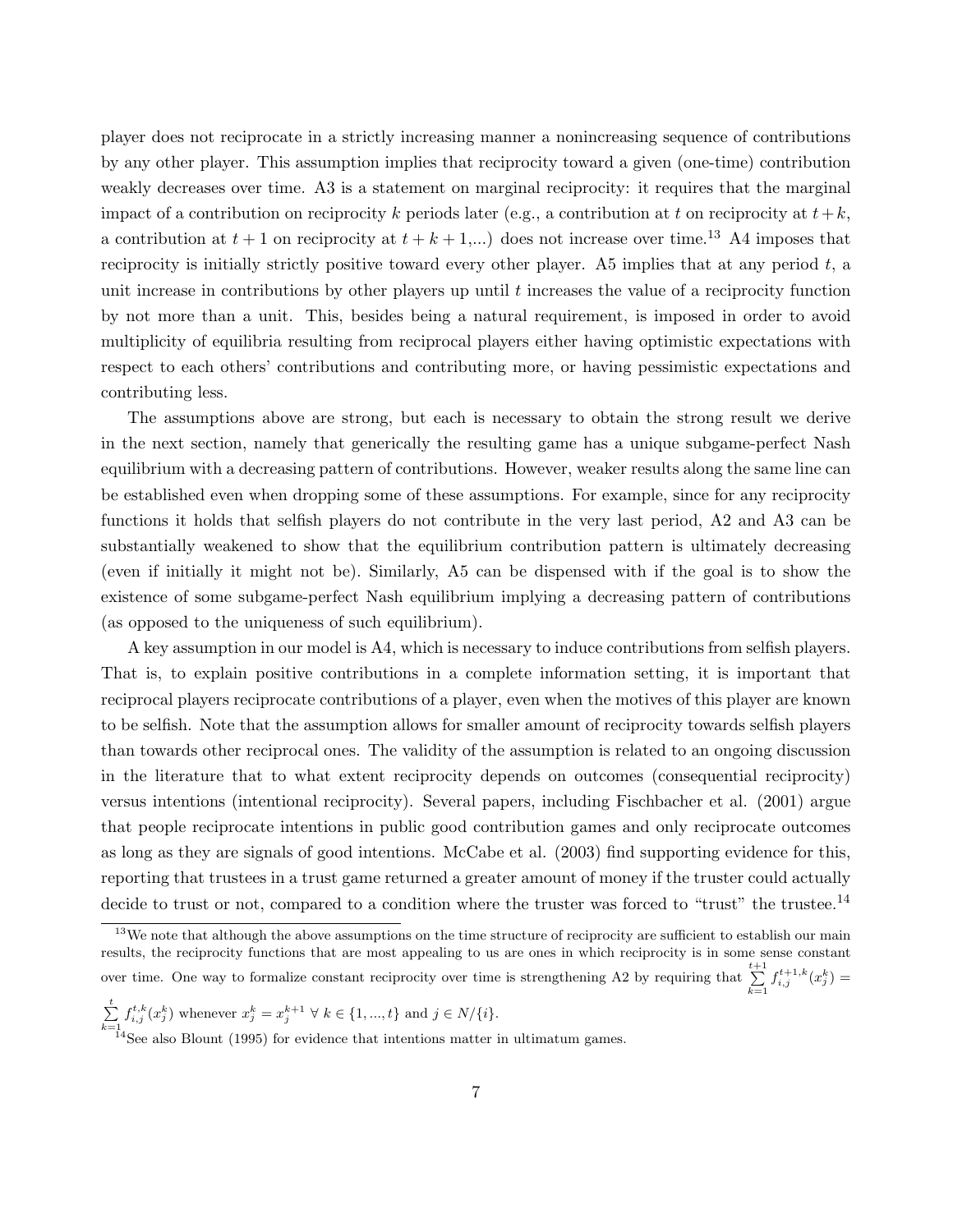However, existing evidence only establishes that intentions matter, and not that contributions without good intentions do not get reciprocated at all.<sup>15</sup> In particular, in the experiments of McCabe et al. a positive amount of money is returned even in the forced trust condition. Our experiments provide further evidence: we find that selfish subjects start out contributing in the presence of at least one reciprocal player, even when the types of different group members are publicly revealed at the beginning of the game, and these contributions are reciprocated (see subsection 4.5).

#### 4.2 Decreasing pattern of contributions in equilibrium

Our main result is that if the assumptions from the previous subsection hold and there is at least one selfish player in the game, then generically there is a unique subgame perfect Nash equilibrium, which exhibits a decreasing pattern of contributions.

**Theorem 1:** If  $S \geq 1$  and A1-A5 hold, then for generic A, the public good contribution game has a unique subgame perfect Nash equilibrium, and this equilibrium exhibits a weakly decreasing pattern of contributions. If reciprocity functions are strictly concave in selfish players' contributions, then the above statement holds for all A.

For the formal proof of this result, as well as all formal statements in our paper, see the appendix. The brief intuition is as follows. Concavity of the reciprocity functions, together with no overreciprocation, implies that the marginal impact of an extra unit of contribution on future contributions by reciprocal players is well-defined. Linearity in other reciprocal players' contributions implies that this impact is independent of contributions made in other periods or by other players. Then for generic values of A (if reciprocity functions are strictly concave in selfish players' contributions, then for all values of A), selfish players' contributions are uniquely determined in subgame perfect equilibrium at every period. Nonincreasing marginal impact of contributions over time then implies that the marginal return of contributions at earlier periods, when more periods are left to be played, is higher. This establishes that selfish players' contributions are weakly decreasing over time. Finally, nonincreasing total impact of contributions over time implies that the reciprocal players' contributions are also weakly decreasing over time.

#### 4.3 Consistency with existing experimental findings

Our model is consistent with a series of results in the existing literature on public good contribution experiments. Here we summarize these implications of our model informally. For corresponding formal results, see the appendix.

<sup>&</sup>lt;sup>15</sup>In fact, even that intentions matter is still not undisputed. Biele (2006) finds more evidence for consequential reciprocity than for intentional reciprocity in public good contribution games.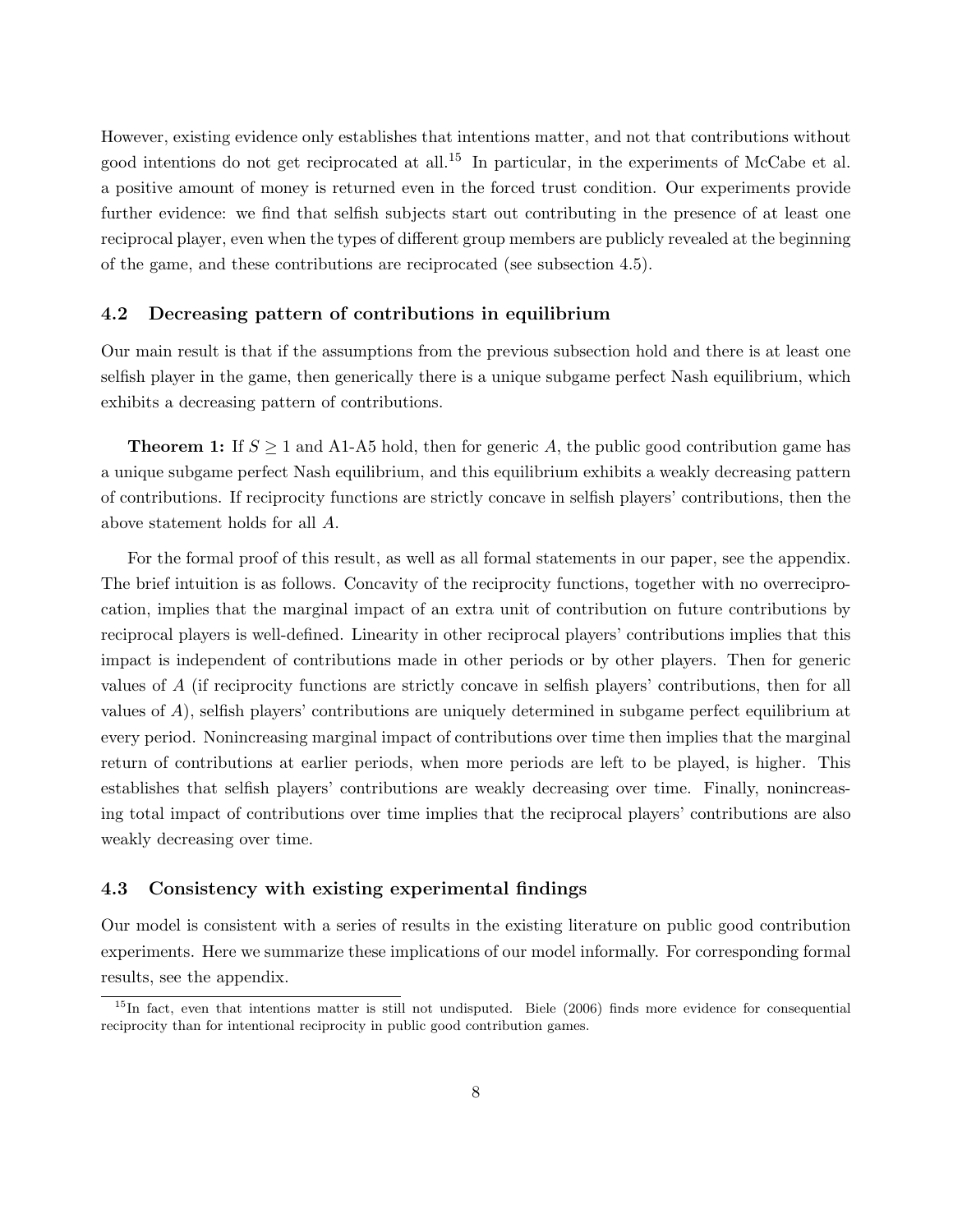First, consider increasing the return of the public investment  $(A)$ , which brings the individual return from contributing to the public good  $(\frac{A}{N})$  closer to the return from private investment (1). It is well-documented in experimental settings that this increases players' contributions to the public good (see for example Isaac and Walker (1988), and Isaac, Walker, and Williams (1994)). This effect is captured by our model: increasing the marginal individual return from contributing increases contributions by the selfish players. Through positive reciprocity, this also increases contributions by the reciprocal players.

Another robust experimental finding is that increasing the number of periods in public good contribution games is shown to result in a longer period of positive contributions and in higher aggregate contribution levels (see Isaac, Walker, and Williams (1994)). This effect is also implied by our model. In a longer game, selfish players have more incentives to contribute, because there are more future periods in which reciprocal contributions are affected. In equilibrium, all players end up contributing more.

Our model is also consistent with the famous restart effect first shown in Andreoni (1988). If players treat the restarted game as a new game, then our model immediately explains the restart effect, since in this case it predicts first period contributions in the restarted game to jump back to the same level as in the first round of the game preceding the restart. Even if players do not treat the new session as a new game, but as an extension of the first game (and therefore aggregate contributions in the previous game become a history in a longer game), the model is compatible with the restart effect. If it is unexpectedly revealed that more periods are to be played than previously thought, selfish players have increased incentives to contribute. This unambiguously increases the contributions of selfish players.

Finally, in a one-shot game assumptions A1-A5 guarantee that if there is at least one selfish player then there is a unique Nash equilibrium, in which all players contribute zero. The result applies to restarted one-shot games as well. The intuition behind the result is simple. Since there is no continuation, all selfish players contribute zero. Then A4 and A5 imply that the only fixed point of the expectations of reciprocal players is when they expect zero contributions from each other. This result corresponds to the empirical finding that although initially subjects contribute significantly positive amounts in one-shot games in an experimental setting, contributions seem to go to zero with learning. In a setting in which after each round of play, subjects get randomly assigned to a new group (called the "strangers" treatment in the literature), contributions to the public good diminish over time (see Andreoni (1988), Croson (1996)).

#### 4.4 Contributions by selfish versus reciprocal players

Our model does not give a clear prediction for the relative magnitudes of contributions by a selfish and a reciprocal player. However, there is a general implication of the model for the timing of contributions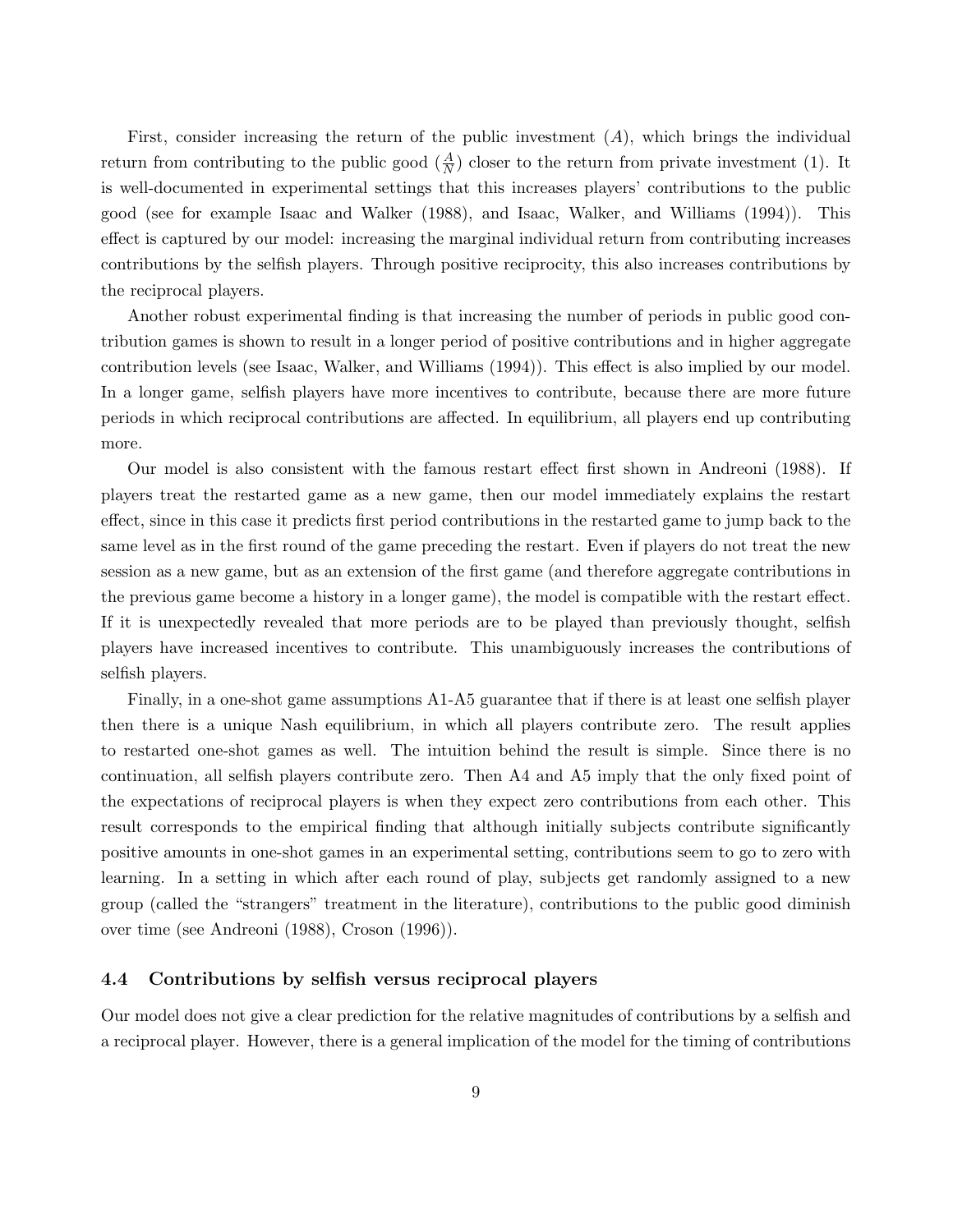of different players: every reciprocal player contributes positive amounts for at least as many periods as any selfish player. The reason is that selfish players have purely forward-looking considerations in contributing, while reciprocal players are partly backward-looking; hence selfish players' contributions tend to be relatively more concentrated on earlier periods than reciprocal players' contributions.

**Theorem 2:** Suppose assumptions A1-A5 hold and the game has a unique subgame perfect Nash equilibrium s. Then if  $s_i^t > 0$  for some  $i \in S$ , then  $s_j^k > 0 \forall j \in R$  and  $k \in \{1, ..., t\}$ .

## 5 Experimental design

#### 5.1 Hypotheses

Besides confronting our model with existing experimental evidence, we conduct a set of experiments to investigate some of the assumptions and predictions of the model.

Since the model assumes complete information, one goal of the experimental design is to allow subjects to have experience experience with both the game and their group members. In contrast to Andreoni (1988), where subjects are only surprised once, we adopt a probabilistic restart where after 10 periods, subjects are assigned to new groups with high probability. With the remaining probability, subjects remain in the same group and play for an additional 10 periods. To allow subjects to obtain experience, we examine multiple sets of these 10-period games. These design features allow us to investigate experienced play after a restart. We regard play in later sets of 10-period games in restarted groups as an approximation of the complete information assumption.

To allow subjects to learn about their group members, in another treatment, subjects first participate in gift-exchange games. Afterwards, they participate in public good contribution games. Once subjects have had an opportunity to obtain experience with the public good contribution game, we assign them to new groups and show them the histories of their group members' play as responders in the gift-exchange games. Subjects may use this information to form an assessment of the type of their opponents.

In games with experienced players, we investigate three hypotheses. The first is that positive contributions (and other robust features of contribution patterns) can be modeled as an equilibrium phenomenon. Since equilibrium implies that players' expectations are fulfilled, we examine how accurate experienced players' forecasts are about the average contribution patterns of their opponents before a 10-period game. Second, to explain positive contributions, our model requires that even completely selfish players have incentives to contribute at the beginning of the game. Therefore, we test how contributions in the first period of a game affect contributions of others in the next period. Finally, we test a direct prediction of our model, corresponding to Theorem 2, that selfish players stop contributing in an earlier period than reciprocal players. We use the treatment in which subjects first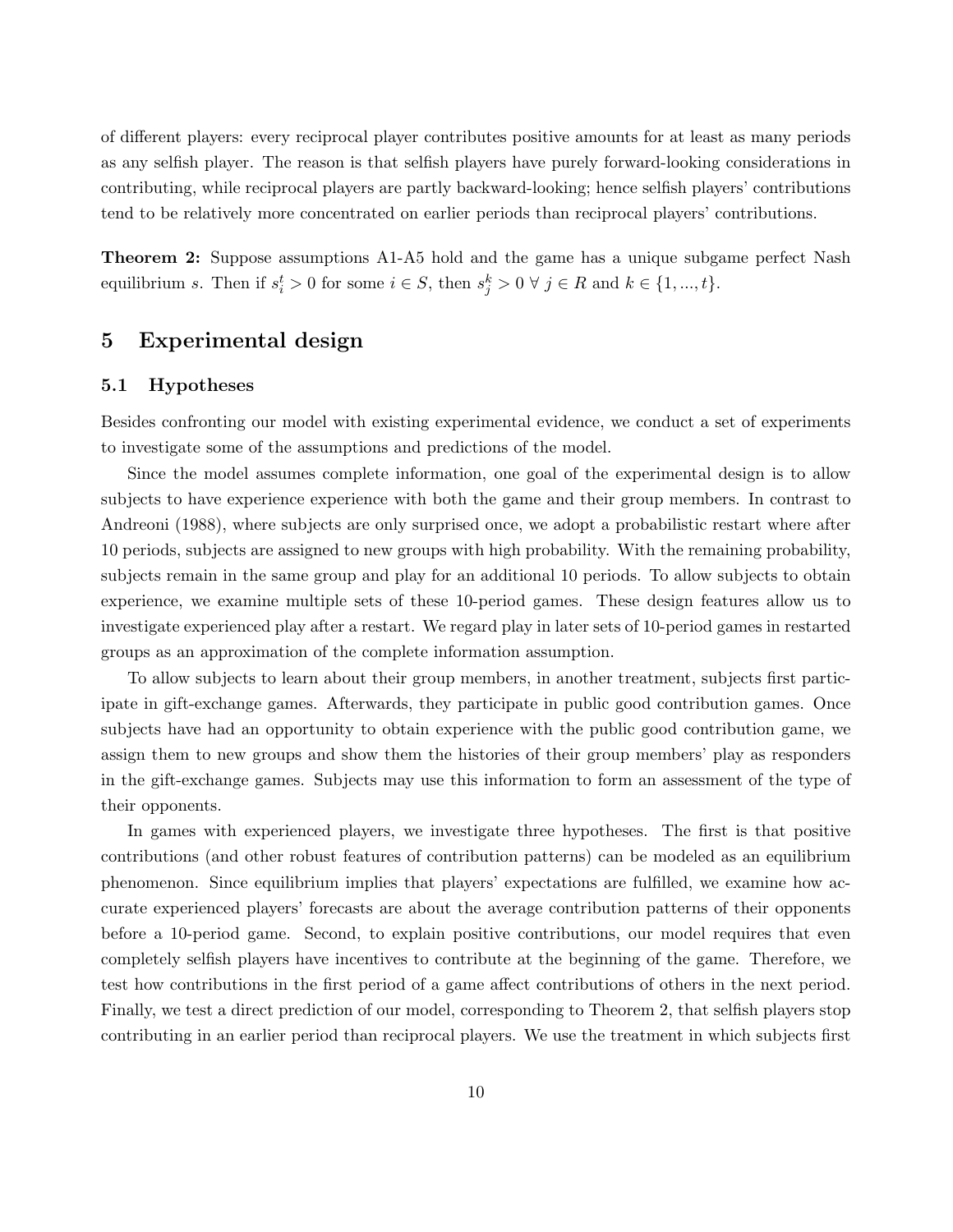play gift-exchange games to classify players as selfish or reciprocal.

The three hypotheses we formally test are:

- H1: Experienced players' forecasts are close to actual play in restarted 10 times repeated games.
- H2: With experienced players, contributions positively affect other players' subsequent contributions.
- H3: With experienced players, selfish players stop contributing earlier than reciprocal players.

#### 5.2 Treatments

Table 1 provides a summary of the three treatments. In each treatment, subjects participate in a public good game in groups of four for ten periods with the same group members. The stage game shares features with other experiments examining repeated public good contribution games. Each player receives an endowment of 20 tokens and must simultaneously decide how many tokens to contribute to the public project. After subjects make their contributions, they are informed of each group member's contribution to the public project and their income from the stage game.<sup>16</sup> The income of a player is the amount that is not contributed to the public project plus 1.6 times the average contribution of the group. That is, the stage game payoff for each subject is given by:

$$
\pi_i = 20 - g_i + 0.4 \sum_{j=1}^4 g_j,
$$

where  $g_i$  is the contribution of subject *i*. In a "10-period game," the stage game is repeated 10 times with the same group of four players. We refer to the first set of 10-period games as games 1-10, the second set as games 11-20, and so on.<sup>17</sup> At the end of the session, tokens were converted to dollar amounts.

Experienced Restart: This treatment consists of six sets of 10-period public good games where after the tenth period, subjects are reshuffled with probability 0.75. If a subject is reshuffled, then she is randomly assigned to a new group. If a subject is not reshuffled, then she stays in the same group. A group is not allowed to stay together for more than two consecutive sets of 10-period games. Subjects are informed of how reshuffling takes place and the probability of being reshuffled. In a typical session with 32 subjects, on average 6 out of the 8 10-period games are reshuffled.

 $16$ We also conduct versions of the treatments in which subjects are told the total contributions by the group rather than individual contributions after each period. The rationale for conducting these sessions is related to the model presented in working paper version of the paper, which had this information environment. The Supplementary Appendix describes the results from these experiments, which are similar to those reported here.

 $17$ In each session, all subjects answered control questions which intended to verify their understanding of the instructions. The actual instructions and control questions are available from the authors upon request.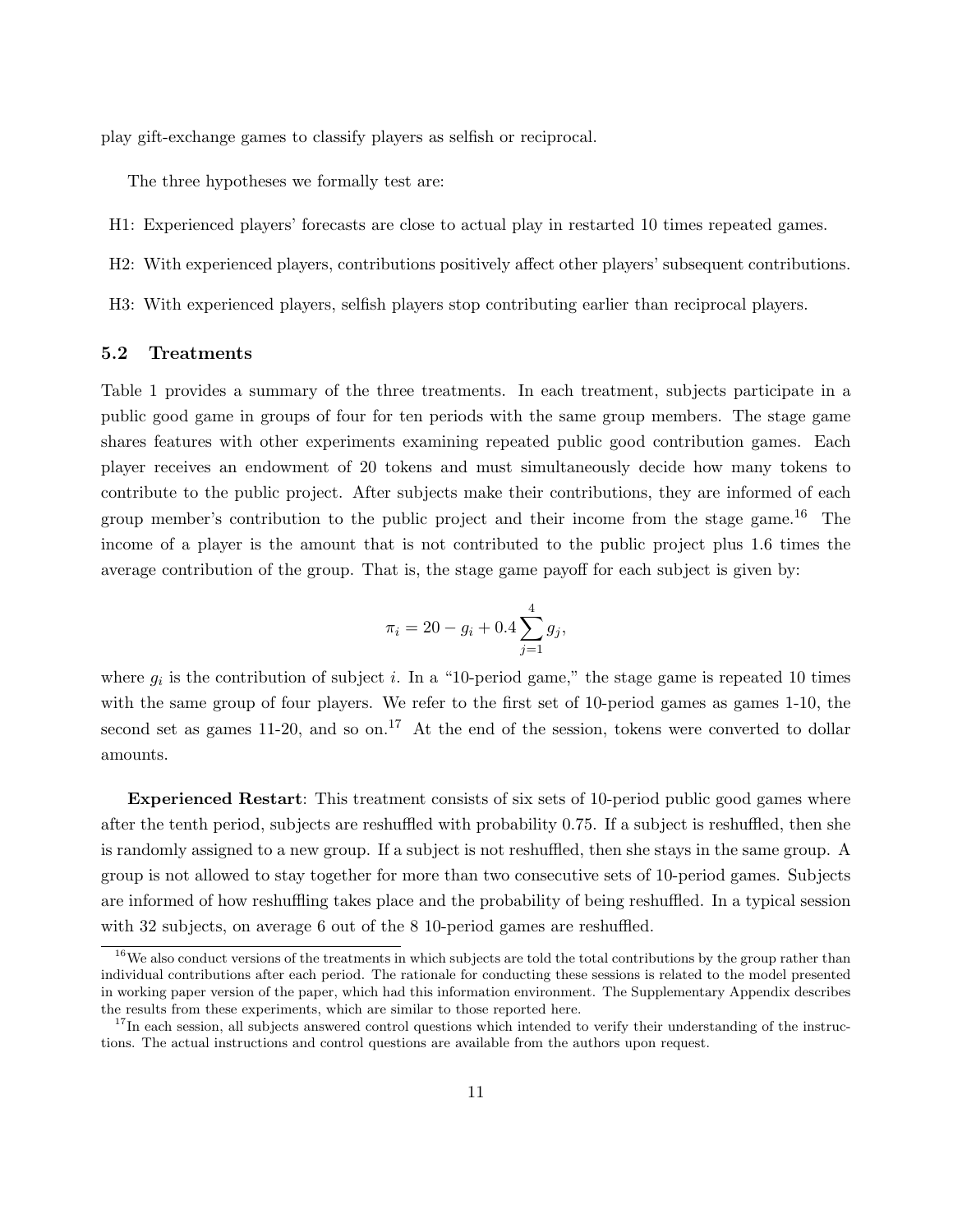Experienced Restart with Forecast: The only difference with this treatment and the Experienced Restart treatment is that at the beginning of every set of 10-period games, subjects are asked to forecast the average contribution of their three opponents in the first, fifth, and tenth period. In this treatment, we do not pay an additional amount to subjects based on their forecasts to avoid interfering with the incentives provided by the public good game and possible interactions with contributions. Other experiments that elicit beliefs in linear public goods games incentivize the revelation of beliefs, but usually with small stakes to mitigate this concern (see e.g., Fischbacher and Gächter 2010). Since conducting our experiments, Gächter and Renner (2010) report new evidence on the impact of incentivizing beliefs in repeated public good contribution games. They report that incentivizing beliefs increases their accuracy, but the average level of beliefs is not affected. On the other hand, if beliefs are incentivized, they also lead to higher contributions, in particular in the later half of a 10-period game. Since we are interested in whether players correctly anticipate the pattern of contributions, we expect that our estimate of the accuracy of forecasts is a lower bound relative to an incentivized forecast measure.

Identifying Types: In this treatment, we use a gift-exchange game to identify player types and then sort subjects into groups for the 10-period repeated public good game. In Part I, subjects are randomly paired for each of six gift-exchange games. Each subject takes the role of first proposer and second proposer three times and no subjects are ever paired with the same opponent more than once. The first proposer starts the game by deciding what fraction of her endowment of 10 tokens to give to the second proposer. This amount is doubled and given to the second proposer. The remaining portion of the first proposer's endowment is retained and is not doubled. Following this first offer, the second proposer responds by deciding how much of her endowment of 10 tokens to give to the first proposer, who receives double this amount. The remaining portion is kept by the second proposer and is not doubled.

Play in the gift-exchange games is used to identify the degree of reciprocity in players. We construct a measure of reciprocity based on how subjects respond to positive proposals when playing as the second proposer. The index of reciprocity is the ratio of a subject's response to the first proposer's offer when the first proposer's offer was nonzero. The index is the average across up to three observations of this ratio per subject. Under this metric, a subject is more reciprocal when the reciprocity ratio is higher. We label the eight subjects with the highest reciprocity ratios as "reciprocal players" and label the eight subjects with the lowest reciprocity ratios as "selfish players." We label the rest of the players in the experiment "unidentified."

Subjects are not informed of the second part of the session until after completion of the first part. In Part II, subjects play two sets of 10-period public good games in groups of four, where groups are randomly reshuffled, to allow them to obtain experience. Then, we assign players to groups with three reciprocal players and one selfish player and groups with one reciprocal player and three selfish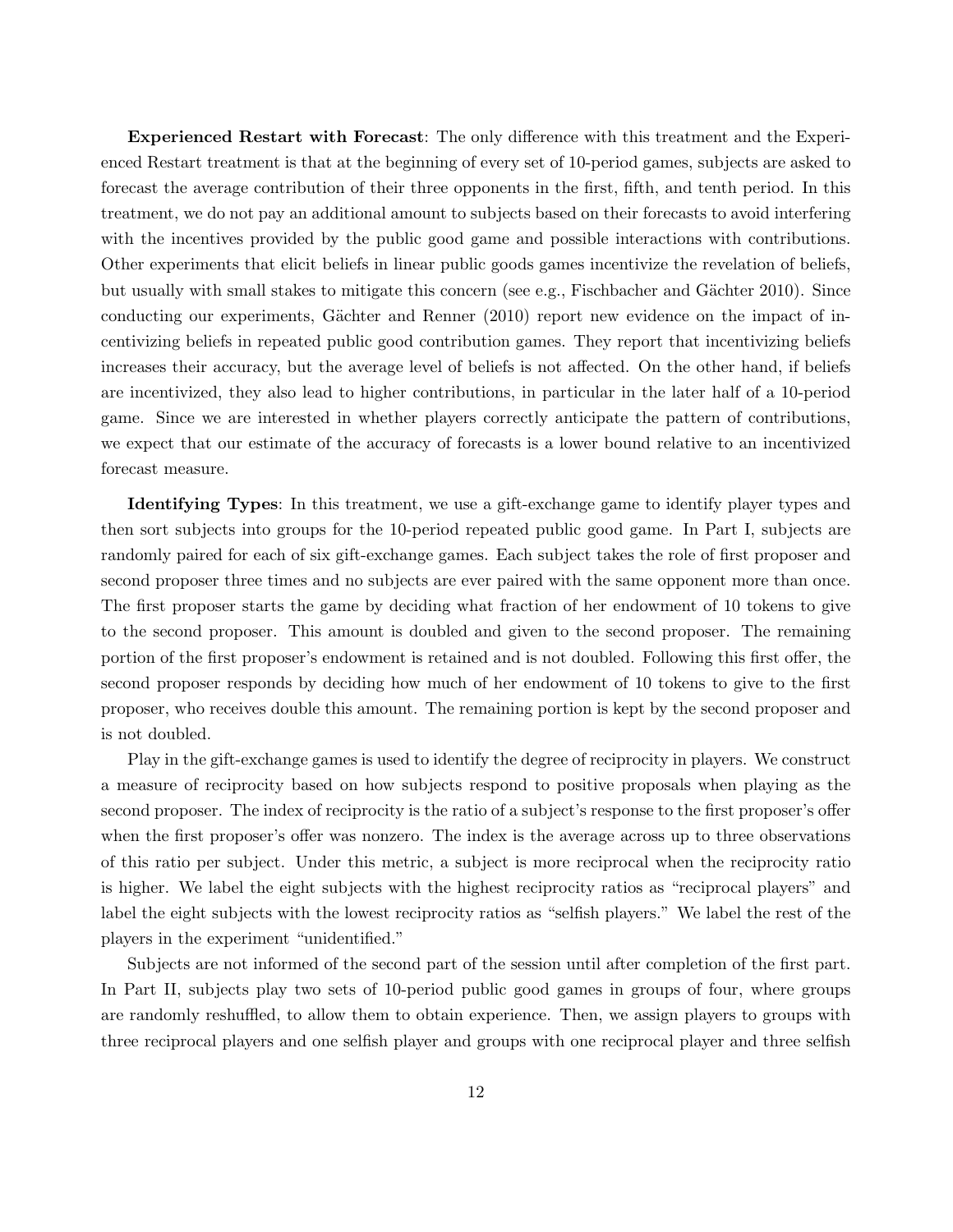players.<sup>18</sup> Before the start of the 10-period game with these groups, subjects are informed of the histories of all their opponents in gift-exchange games when they play as second proposers. After the tenth period, subjects are re-assigned into different groups of three reciprocal players and one selfish player and groups with one reciprocal player and three selfish players. Before playing another 10-period game, subjects are again shown the histories of play for their opponents, in gift-exchange games when they are second proposers. In this treatment, there are two sets of observations for 10-period games with a measure of player type in the group.

#### 5.3 Experimental results

All lab sessions were conducted with zTree (Fischbacher (2007)) at the Computer Lab for Experimental Research at Harvard Business School. Subjects were recruited from the greater Boston area, with a large fraction of university students. No subject was allowed to participate in multiple sessions. Each session lasted approximately 1.5 hours and involved either 32 and 36 subjects. The average earnings across sessions were between \$21 and \$23. Here we utilize data from one session of Experienced Restart, one session of Experienced Restart with Forecast, and two sessions of Identifying Types.<sup>19</sup> In total, 140 subjects participated in the sessions. Additional details of the sessions are in Table A1, in the Supplementary Appendix.

#### Main features of contribution paths

Before presenting the results from testing the hypotheses, we describe the basic features of contribution paths in the games with experienced players. The short summary is that we find exactly the same features with experienced players as in other studies: contributions are significantly different from zero at the beginning, contributions decrease over time, and there is a significant restart effect.

Figure 1 plots the average contribution paths in restarted games for the Experienced Restart and Experienced Restart with Forecast sessions.<sup>20</sup> Darker lines in the figure refer to sets of 10-period games later in the sessions, so the darkest line corresponds to Games 51-60, the last set of restarted 10-period games. The figure shows that the path of contributions displays an overall downward trend,

<sup>&</sup>lt;sup>18</sup>The unidentified players play among each other in the remaining groups.

<sup>&</sup>lt;sup>19</sup>In one of the Identifying Types sessions, after each public good stage game, we display the contributions of each of the individuals in the group, while in the other we display the group's contribution. The results are reported separately for each session in the Supplementary Appendix. The reason we pool observations from Identifying Types (IT) sessions, but not from the Experienced Restart (ER) and Experienced Restart with Forecast (ERF) sessions where only group contributions are revealed, is that the justification for pooling is weaker for those sessions. There is evidence, detailed in the Supplementary Appendix, that revealing only group contributions led to a different distribution of contributions in the ER and ERF sessions, but not in the IT session.

 $^{20}$ In Figure 1, we pool observations from restarted games played in both sessions because they follow the same qualitative pattern. When we formally test whether the distribution of individual contributions among experienced players in the first game and last game of the 10-period game are from the same distribution using an F-test, we find no difference for restarted Games  $41-50$  and Games  $51-60$  ( $p=0.51$ ).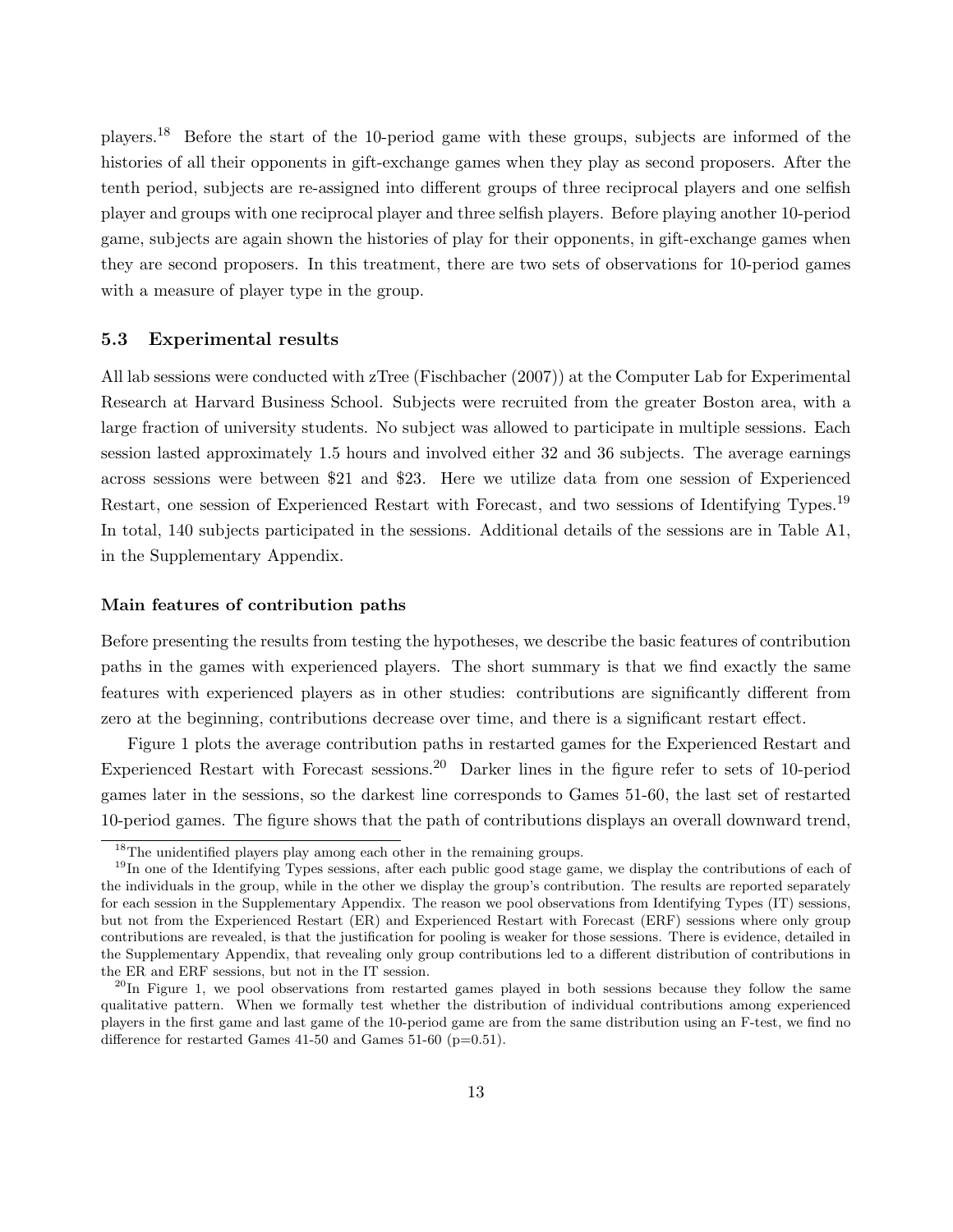with the average contribution in the first period always much larger than the last period. Table 2 reports the mean and median contribution for each period in a 10-period restarted game for these two sessions. Panel A reports the distribution of the average time path of individual contributions from the last two sets of 10-period games. In the Experienced Restart session, there are 4 restarted groups (so the number of individual observations, N, is 16), playing a restarted game among Games 41-50 and Games 51-60, while in the Experienced Restart with Forecast treatment, there are 5 restarted groups (N=20). Players at this stage of a session have experienced at least 4 sets of 10-period games. For both sessions, the mean individual contribution in the first period is over half the endowment, while in the tenth period the mean individual contribution in the Experienced Restart session is 0 and in the Experienced Restart with Forecast session it is 2.3. Across both sessions, in the first period, 16% of subjects contribute zero, while in the tenth period 88% contribute zero.

In Panel B, we report mean and median individual contributions for subjects who have less experience than in Panel A. These observations are from the two sets of 10-period games prior to the last two sets of 10-period games. Subjects at this stage of a session have participated in at least 2 sets of 10-period games. For both the sessions, the pattern is similar to the pattern for players with relatively more experience in Panel A: there is a downward path of contributions and the majority of individual contributions are zero in the last period of the restarted game.

Next, we examine the restart effect. Figure 2 plots the average contribution for a group that is not reshuffled in the ten periods before the restart and the ten periods after the restart. The figure shows that there is a restart effect, as the average contribution in the last period of the previous 10-period game is much smaller than the average contribution in the first period of the restarted 10-period game. To verify the presence of a restart effect in our probabilistic continuation design, in Table 3, we report the average contribution immediately before and after restarts. That is, we compare the last period in the set of 10-period games with the first period in the restarted 10-period game.

Table 3 presents two types of comparisons: Panel A reports the last two sets of 10-period games (Games 40 vs. 41 and Games 50 vs. 51), while Panel B reports the intermediate set of 10-period games (Games 20 vs. 21 and Games 30 vs. 31). For instance, in the Experienced Restart session, all players in the tenth period prior to being restarted contribute 0, while in the first period of the restart with the same group, the mean individual contribution is 10.94 and only 19% of subjects contribute zero. Both the individual contribution level and number of players who contribute zero are statistically different, based on a Wilcoxon two-sided test  $(p < 0.01).^{21}$  The next two rows of the table report similar comparisons for the Experienced Restart with Forecast session. Here, 60% of subjects contribute 0 in the tenth period before the restart, while only 15% contribute 0 in the first restarted game. Both the individual contribution level and the number of players who contribute zero are statistically different  $(p < 0.01)$ .

<sup>&</sup>lt;sup>21</sup>All tests reported here, unless otherwise noted, are two-sided Wilcoxon rank sum tests.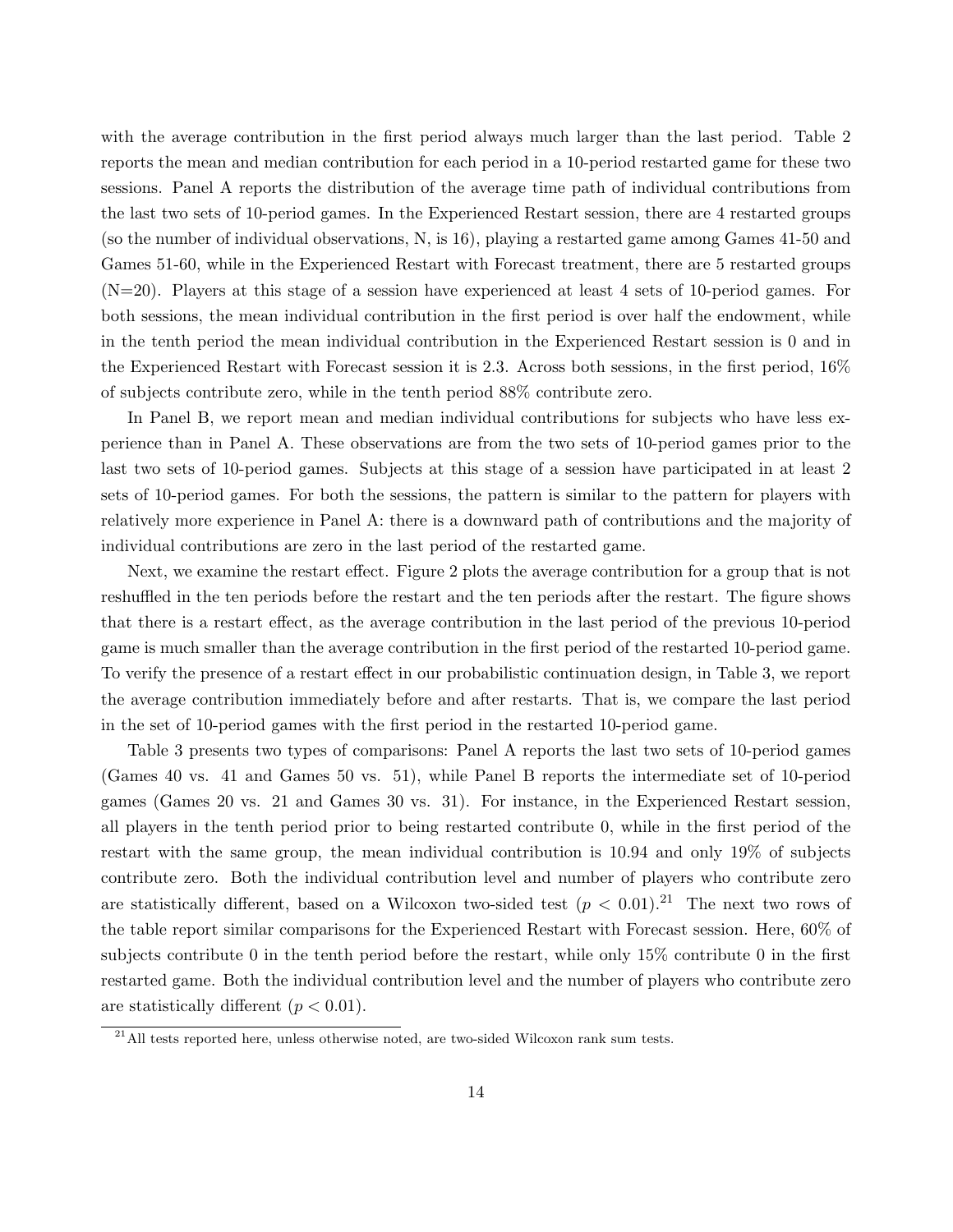In Panel B of Table 3, we report the similar comparisons using data from subjects who are not as experienced as in Panel A. For the Experienced Restart session, the individual contribution amount and number who contribute zero are statistically different in the first restarted game ( $p < 0.01$ ). For the Experienced Restart with Forecast session, the individual contribution levels are statistically different  $(p = 0.03)$ , as are the fraction who contribute zero  $(p = 0.03)$ . Note that for this comparison, there are 3 restarted groups and hence there are only 12 individual observations, so the comparisons are noisier.

The significance of the restart is also apparent comparing the average group contributions. To examine this formally, we pool the data from the two sessions presented in Panel A and run a regression of group contribution on indicators for the session and the first period. We find that the group average contribution in the first restarted game is 7.33 higher than in the previous game (T-stat=3.97). Likewise, when we pool the data presented in Panel B, we find that the group average contribution in the first restarted game is 11.00 higher than in the previous game  $(T-stat=5.35).^{22}$ 

In summary, Tables 2 and 3 as well as Figures 1 and 2 demonstrate that there is a declining average contribution path even for experienced players in restarted games and that the restart effect is statistically significant for experienced players.

Next, we consider summary statistics from the Identifying Types sessions. From the gift-exchange game, the average index of reciprocity for the 8 players we classify as selfish is 0, while for the 8 players we classify as reciprocal it is 1.07 (median=0.94). This means that a selfish player always returns 0 for each positive first proposer amount, while a reciprocal player returns about the same amount. Using these player types, we form 4 groups for each of the two 10-period games. That is, we have observations of 8 groups of 3 reciprocal players and 1 selfish player and 8 groups of 1 reciprocal player and 3 selfish players, for a total of 640 individual observations of contributions. The groups with three selfish players exhibit little cooperation relative to groups with three reciprocal players. The average contribution per player for the groups with 3 reciprocal players and 1 selfish player is 9.78, while the average contribution per player for the groups with 1 reciprocal player and 3 selfish players is 4.87  $(p < 0.01)$ . In the former group type, in each of the 8 groups, the last positive contribution is made by a reciprocal player. In the latter group type with 3 selfish players, in 3 out of 8 groups, the last positive contribution is made by a reciprocal player even though there are 3 times as many selfish players. Across groups, the average selfish player contributes 5.41, while the average reciprocal player contributes 9.24 ( $p < 0.01$ ). In selfish groups, the average selfish player contributes 4.83, while the average reciprocal player contributes 5.01 ( $p = 0.57$ ). In reciprocal groups, the average selfish player contributes 7.18, while the average reciprocal player contributes 10.65 ( $p < 0.01$ ).

<sup>&</sup>lt;sup>22</sup>We note that we find a significant restart effect even though our experimental design implies that we potentially underestimate the restart effect of a genuinely surprise restart. This is because in the last period of a newly started game our subjects know that the game continues with some probability (even though we specified a low probability in order to mitigate this effect).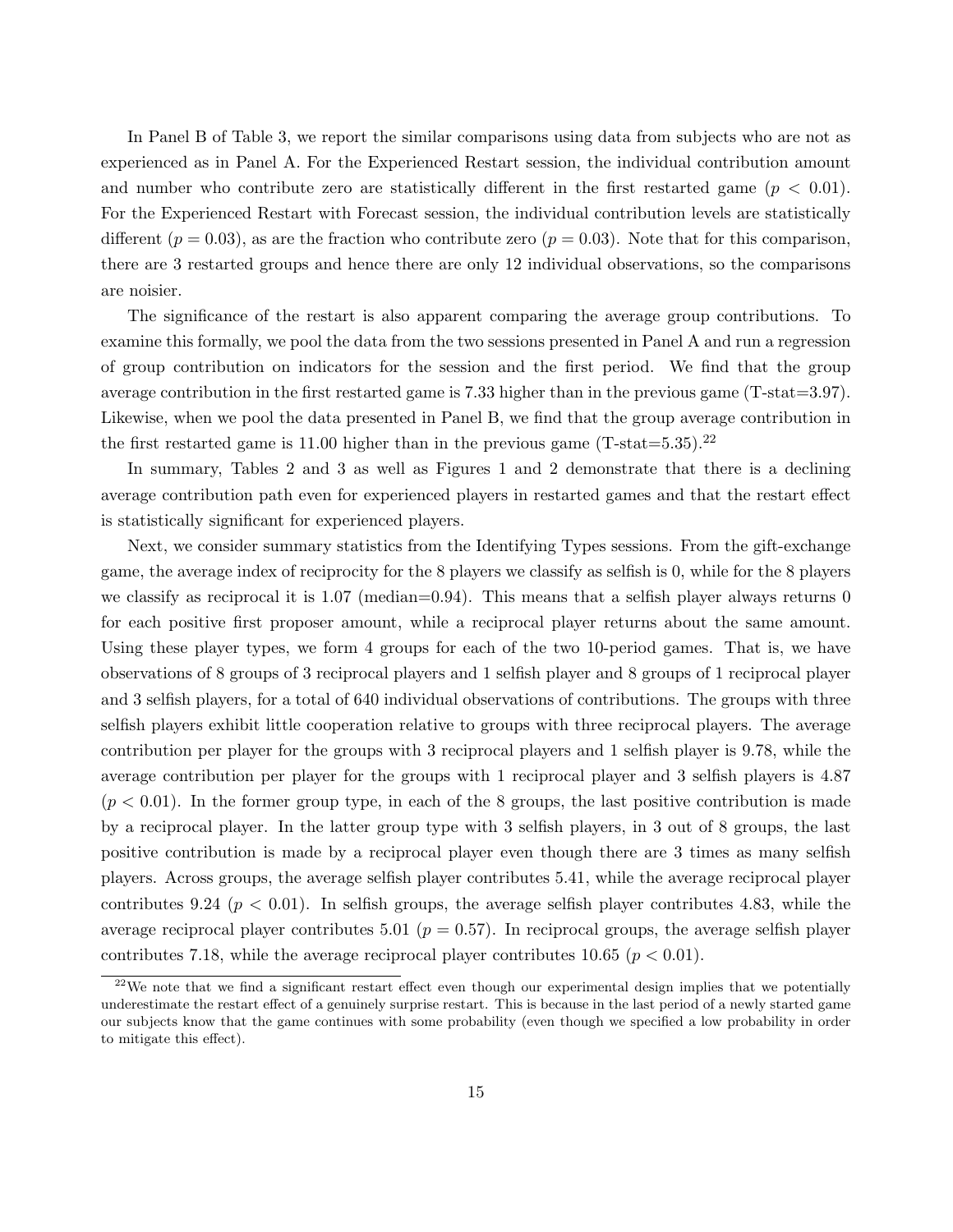Figure 3 shows the time path of average contributions for the Identifying Types sessions for the two sets of 10-period games after the gift exchange game histories are made public to group members. The lines report the average contribution for different group compositions for each set of 10-period games. A selfish group in the figure is one with 3 selfish players and 1 reciprocal player, while a reciprocal group is one with 3 reciprocal players and 1 selfish player. For all groups, the average group contribution in the first game is much larger than the last game.<sup>23</sup> The figure also shows that the average group contribution in groups with 3 reciprocal players is larger than the average group contribution in groups with only 1 reciprocal player.

The summary statistics for the Identifying Types session and Figure 3 suggest that heterogeneity in player types is an important consideration for understanding the dynamics of the average contribution path in public good contribution games.

#### Testing the hypotheses

Using data from the Experienced Restart with Forecast session, Table 4 examines how closely forecasts match the average contributions of the other group members. The table reports data on restarted games with subjects who have played at least 4 sets of 10-period games. In these games, subjects forecast the average contribution will be 10.87 in the first period and on average, the actual average contribution of the three opponents is 10.44. For the fifth period, the average forecast is 7.06 and the average actual contribution is 4.82. For the tenth period, the average forecast is 2.19 and the average actual contribution is 1.63. Note that for the tenth period, the averages are skewed by the presence of one subject who contributes his entire endowment and forecasts that the average contribution is 20 for the tenth period. The difference between the forecast and actual contributions for the median subject is zero, and half of the subject's forecasts are within one unit of the average contribution of their opponents. Moreover, 11 out of 16 subjects forecast no contribution in the tenth period. However, each of these subjects contribute a positive amount in the first period, contributing more than half their endowment on average.

It is also interesting to disaggregate forecasts based on subjects' contribution in the first period. Subjects who contribute more in the first period forecast that contributions to be greater in all periods. For instance, if a subject contributes more than 10 tokens in the first period, on average she forecasts 15 for the first period and 4 for the tenth period. On the other hand, if a subject contributes less than 10 tokens in the first period, she forecasts 8.4 tokens in the first period and 1.3 tokens in the tenth period. Both initially high contributors and low contributors anticipate that there is a decreasing path of contributions. The findings together indicate that a large fraction of subjects correctly anticipate at the beginning of the game that although initial contributions in the game will be high, contributions

 $^{23}$ Although not shown, when we plot the average contribution for the groups with unidentified players, we also find a downward average contribution path and restart effect.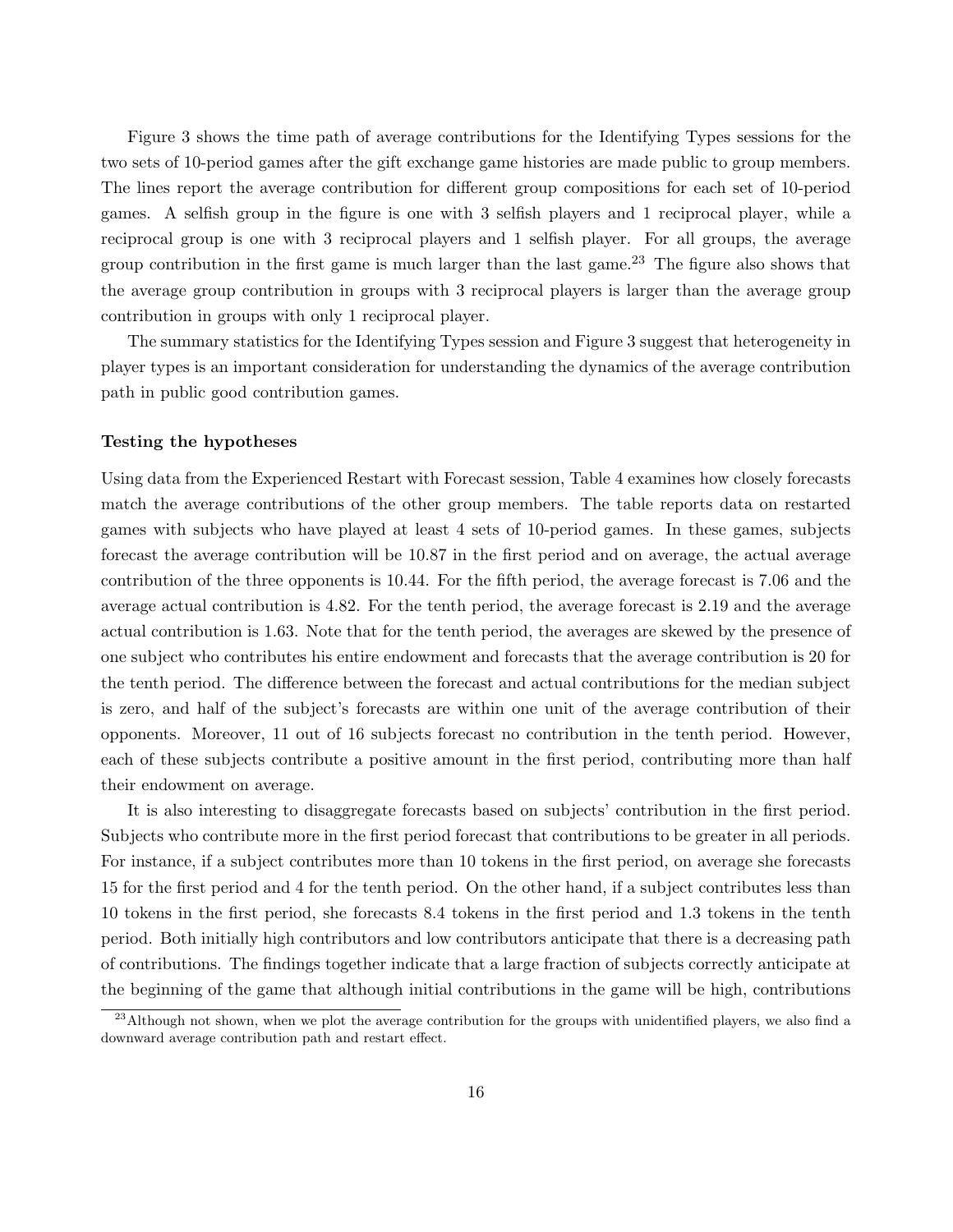at the end of the game will be close to zero. In short, subjects foresee the declining pattern of contributions.<sup>24</sup>

To measure forecast accuracy, we regress contribution forecasts on average contribution of opponents using data from the last two sets of restarted games. For the first game, the coefficient on average contribution of opponents is 0.92, with T-statistic of 5.06 and  $R^2 = 0.63$ . This suggests that forecasts and actual contributions are highly correlated. When we regress forecasts on actual contributions for game five, the coefficient is 1.05 (T-stat=4.12,  $R^2 = 0.53$ ). In the tenth game, 11 out of 16 players forecast no contribution, and 6 subjects are paired with opponents whose average contribution is zero. The large fraction of zeros limits our ability to estimate a precise relationship, even though many correctly anticipate little or no contribution. These regressions show that there is no large systematic error in forecasts for experienced players in restarted games, which leads to our first conclusion:

Conclusion 1: Experienced players on average correctly anticipate the pattern of contributions in a 10-period game. In particular, they foresee that contributions will be close to zero by the tenth period.

Turning to the second hypothesis, Table 5 considers a measure of the importance of the strategic incentive to contribute. For the 10-period public good games in the Experienced Restart and Experienced Restart with Forecast session, the table reports estimates of the correlation of the average first period contribution on subsequent play. In the three columns, we regress an individual's contribution in the second period on the average contribution in the first period. The table reports the estimated coefficient and T-statistic in brackets of the impact of the average first period contribution. Since we examine only the impact of the first period contribution, for new groups, this corresponds to the impact of a randomly assigned group average contribution on a subject's second period contribution. In this analysis, two members of a given group may share portions of the randomly assigned group average because for they share two out of three of their opponents. This introduces potential dependencies for members of a given group, which motivate various estimation approaches in Table 5. Each row corresponds to a different specification: OLS is simply an ordinary least squares regression; group fixed effects include a dummy variable for each possible group; and lastly we report estimates from a random-effects tobit model. Group fixed effects are indicators for each particular group across sessions, so their inclusion precludes including session level controls.

For the OLS specification, we report test statistics based on three versions of standard errors. The first version is based on the conventional estimate, the second is based on Eicker-White robust standard errors, and the third allows for two-way clustering on individual and the particular group,

 $^{24}$ It is also interesting to examine the interaction between beliefs and contributions in the dynamics of play, as in Fischbacher and Gächter (2010). In the Supplementary Appendix Table A6, we investigate how subsequent contributions react to forecasting errors. The analysis suggests that if a subject underforecasts her opponents contribution by 1 unit in the first period, then in the second period she contributes about 0.3 more tokens.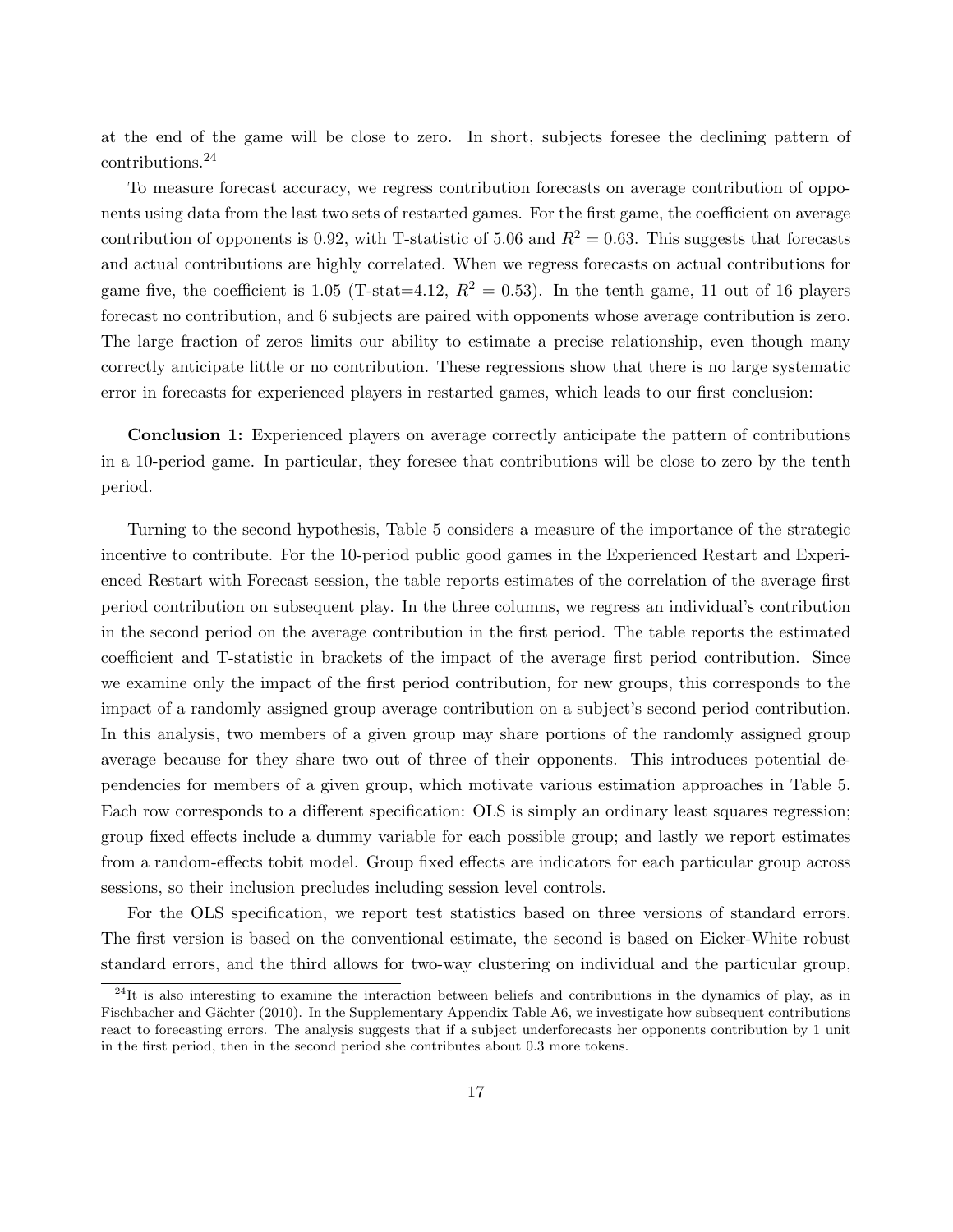following Cameron, Gelbach, and Miler (2010). The next point estimate presented in the Table is from a model with a group specific fixed effect and individual level clustering. Finally, we report estimates from a random effects tobit model, where the effects account for multiple observations for the same individual. Across these methods, we find a precisely estimated effect of first period average opponent contribution on a subject's second period individual contribution in column (1), ranging from 0.26 to 0.49. The magnitude of the effect is larger in restarted games, where using the estimate in the first cell in column (3), a unit increase in the first period contribution of a player increases others' contributions in the next period by 0.73 unit. For each of the models we estimate we find that the coefficient is larger in restarted games than not restarted games.

The positive and significant coefficient suggests the existence of conditional reciprocity even when players are experienced. The amount of responsiveness we find in second period contributions is not enough by itself to induce selfish players to contribute in the first period. However, presumably firstperiod contributions have an effect on contributions in periods after the second one, too, increasing the selfish players' incentives to contribute at the beginning. We do not estimate the latter effects from our data, because players' contributions are endogenous in all previous contributions of others and therefore in their own contributions up until two periods preceding the current period.<sup>25</sup>

Conclusion 2: For experienced players, contributions in the first period positively affect contributions in the subsequent period.

Lastly, we examine the period in which selfish and reciprocal players stop contributing positive amounts. We have already mentioned that in the groups with a majority of reciprocal players, the last positive contribution is always by a reciprocal player. We can formally test Theorem 2 by comparing the last period in which selfish and reciprocal players give positive contributions. If a player never gives a positive contribution, then the period where she last gives a positive contribution is defined to be 0. We find that the average reciprocal player stops contributing in period 7.41, while the selfish player stops contributing in period 5.19. The difference is statistically significant  $(p<0.01)$  and supports the third hypothesis.

Conclusion 3: In 10-period games played by experienced players, selfish players stop contributing in an earlier period than reciprocal players.

## 6 Conclusion

This paper shows that all documented findings from finitely repeated public good contribution games can be captured by a model in which there are both selfish and conditionally reciprocal players, even in

 $^{25}$ In restarted games, the correlation coefficient between the total number of units a player contributes in periods 2-10 and the average number of units the others contribute in the first game is 6.37.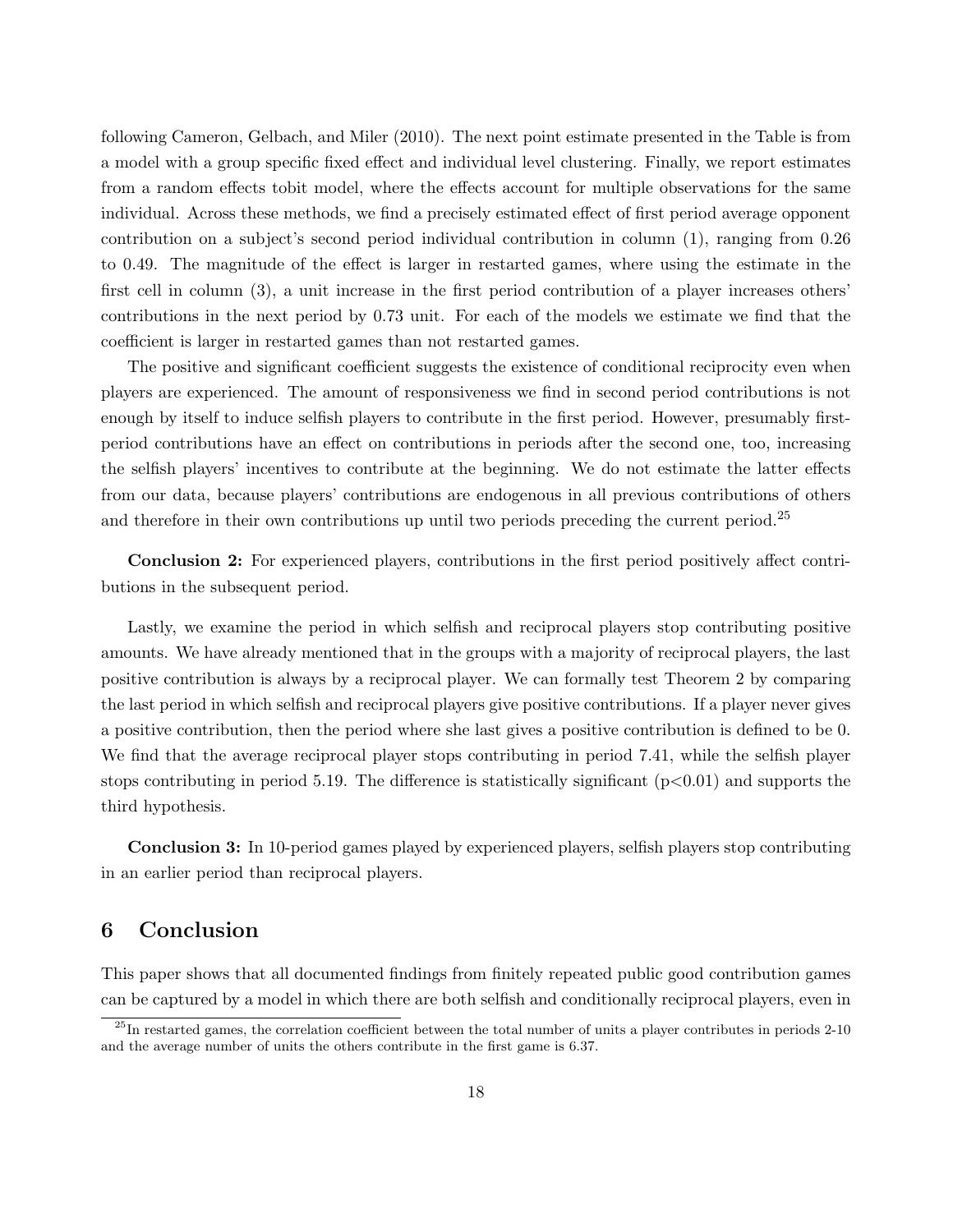the absence of asymmetric information. We provide conditions on the preferences of reciprocal players for this to be the case and show that in the resulting equilibrium selfish players induce subsequent contributions from reciprocal players by contributing substantial amounts at the beginning of the interaction. Our paper therefore provides a rationale for the presence of both selfish and reciprocal behavior in a population, which is consistent with experimental findings. Namely, if reciprocal types reciprocate past contributions imperfectly, then forward-looking selfish types can induce reciprocal types to contribute more throughout the game than other reciprocal types.

The theoretical analysis in this paper provides an investigation into the dynamic incentives in the presence of conditional cooperators. Some implications of conditional cooperation for public policy and organization of the management are presented in Gächter (2007). Some areas for future work involve examining the extent to which a complete information model with heterogenous players can explain cooperation in other environments where cooperation emerges in finite horizons, such as in centipede games (McKelvey and Palfrey 1992) and in situations outside of the laboratory (see e.g., Bandiera, Barankay and Rasul 2006). Another direction involves further attempts to measure the evolution of beliefs and to more precisely characterize the nature of player heterogeneity (for interesting work in this direction, see Fischbacher and Gächter 2010).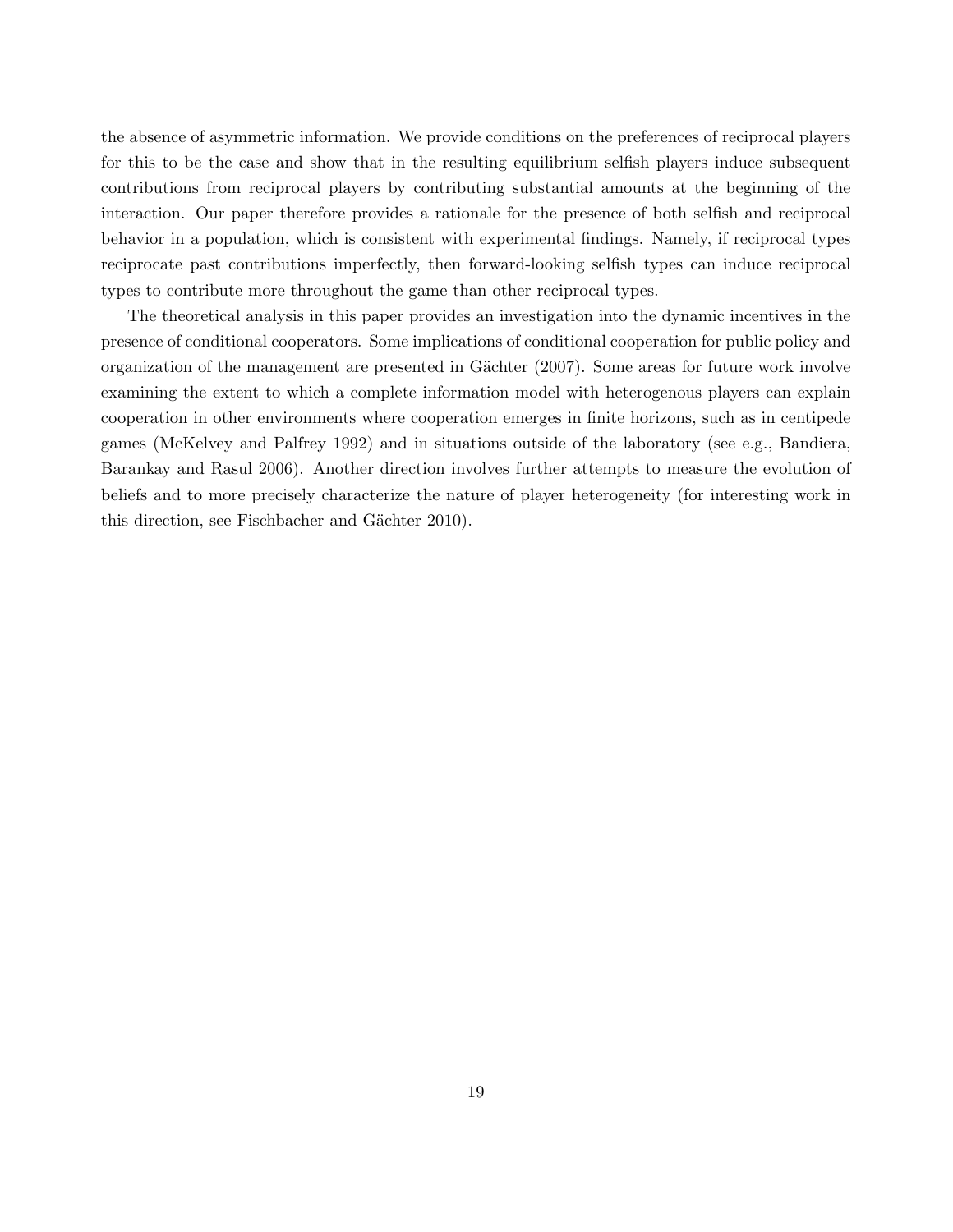Table 1. Treatments

#### 1. Experienced Restart 2. Experienced Restart with Forecast Same as 1. except at start of each set of 10‐period games, solicit forecast of path of contributions Six sets of 10‐period public good contribution games with groups reshuffled with known probability 0.75

## 3. Identifying Types

Six gift exchange games (play as first and second proposer equal number of times)

after each set

Two sets of 10‐period public good contribution games, group composition changes randomly after first set

Construct groups based on gift exchange play; inform subjects of gift exchange play of fellow group members One 10‐period game

Construct groups based on gift exchange play; inform subjects of gift exchange play of fellow group members One 10‐period game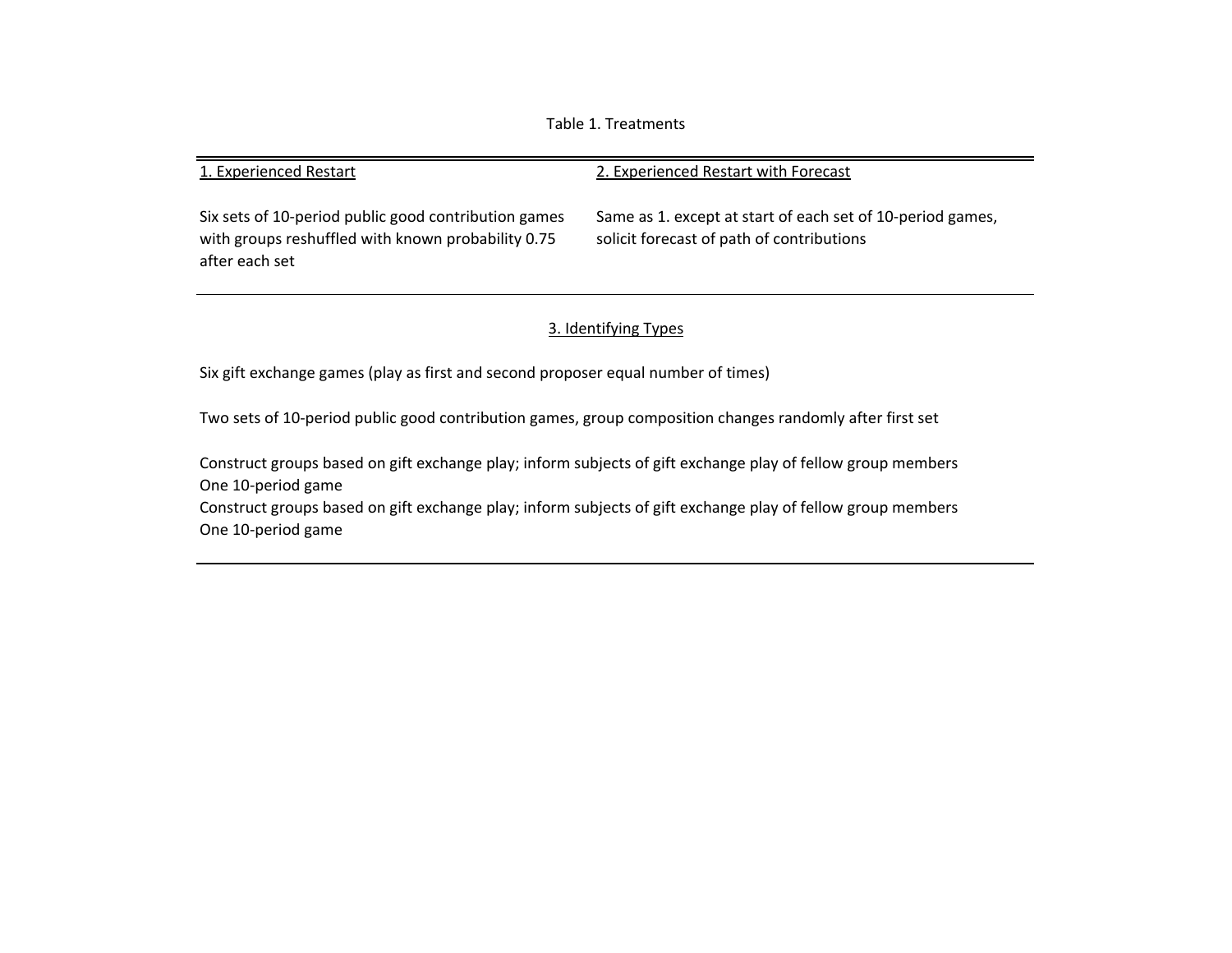|                |                           |                                                       |            | <b>Experienced Restart</b> |
|----------------|---------------------------|-------------------------------------------------------|------------|----------------------------|
|                | <b>Experience Restart</b> |                                                       | w/Forecast |                            |
| Period         | Mean                      | Median                                                | Mean       | Median                     |
|                |                           | A: Last Two Sets of 10-period Games (Games 41-60)     |            |                            |
| $\mathbf{1}$   | 10.94                     | 10.00                                                 | 10.05      | 8.50                       |
| $\overline{2}$ | 11.81                     | 11.00                                                 | 8.65       | 5.00                       |
| 3              | 11.38                     | 10.50                                                 | 8.55       | 8.00                       |
| 4              | 10.25                     | 8.50                                                  | 7.65       | 3.50                       |
| 5              | 8.63                      | 7.50                                                  | 6.05       | 1.00                       |
| 6              | 5.88                      | 4.00                                                  | 5.55       | 0.50                       |
| 7              | 2.81                      | 0.00                                                  | 5.30       | 0.00                       |
| 8              | 1.63                      | 0.00                                                  | 5.90       | 0.50                       |
| 9              | 1.25                      | 0.00                                                  | 4.45       | 0.00                       |
| 10             | 0.00                      | 0.00                                                  | 2.30       | 0.00                       |
|                |                           |                                                       |            |                            |
| N              |                           | 16                                                    |            | 20                         |
|                |                           |                                                       |            |                            |
|                |                           | B: Intermediate Sets of 10-Period Games (Games 21-40) |            |                            |
| $\mathbf{1}$   | 13.88                     | 16.00                                                 | 8.42       | 3.00                       |
| 2              | 13.92                     | 15.50                                                 | 7.08       | 3.50                       |
| 3              | 13.63                     | 15.50                                                 | 6.67       | 4.00                       |
| 4              | 14.79                     | 17.00                                                 | 6.67       | 3.50                       |
| 5              | 14.92                     | 19.00                                                 | 6.83       | 3.00                       |
| 6              | 13.75                     | 20.00                                                 | 5.42       | 1.00                       |
| 7              | 10.83                     | 12.50                                                 | 4.42       | 1.50                       |
| 8              | 5.54                      | 0.00                                                  | 4.92       | 5.00                       |
| 9              | 3.17                      | 0.00                                                  | 5.17       | 2.00                       |
| 10             | 0.08                      | 0.00                                                  | 0.58       | 0.00                       |
|                |                           |                                                       |            |                            |
| N              |                           | 24                                                    |            | 12                         |

Table 2. Contribution Path in Restarted Games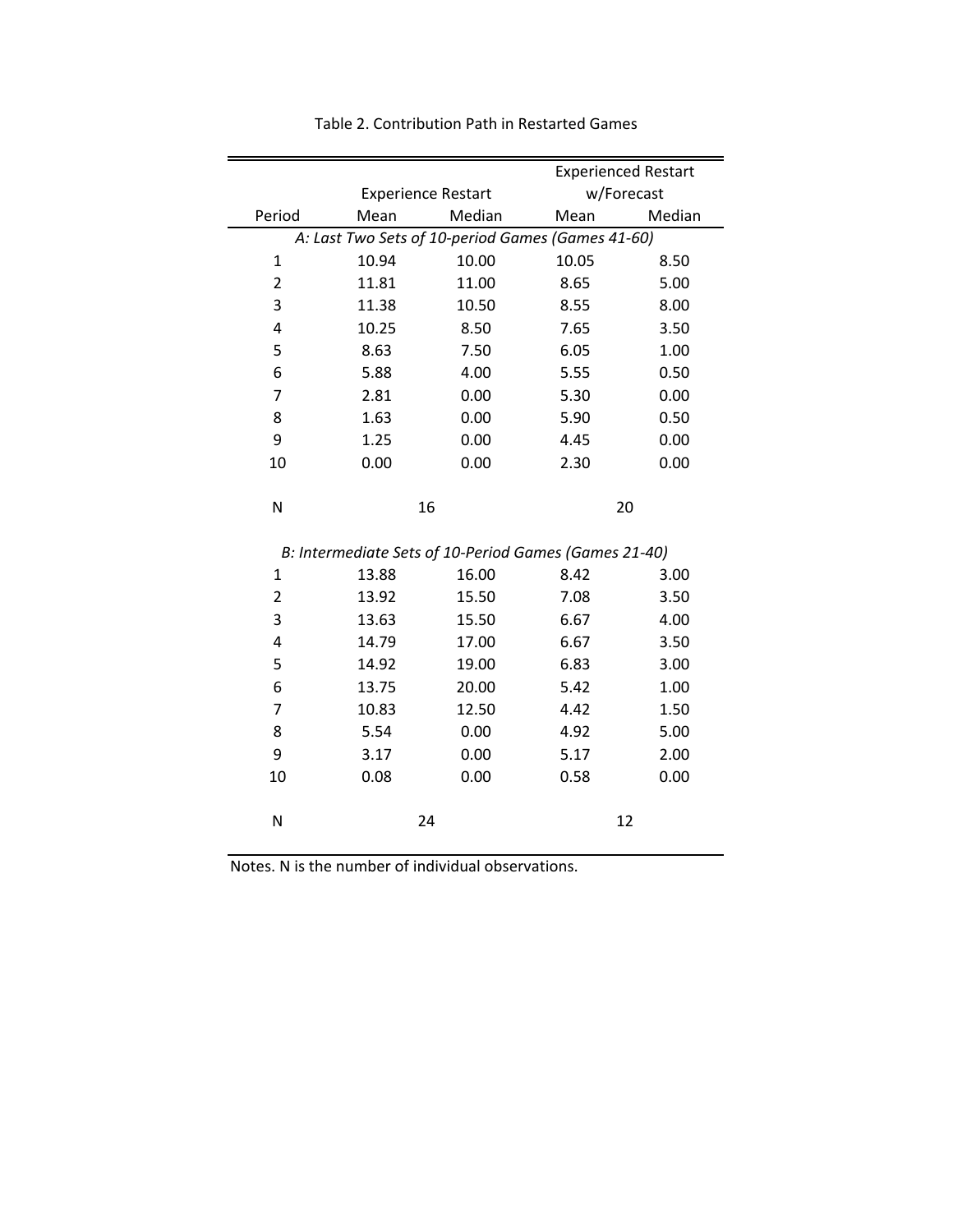|                       |                                         |    |       |               | Fraction who    |
|-----------------------|-----------------------------------------|----|-------|---------------|-----------------|
| Session               | Games                                   | N  | Mean  | <b>Median</b> | contribute zero |
|                       | A: Last Two Sets of 10-period Games     |    |       |               |                 |
| Experienced           | Last before Restart (40,50)             | 16 | 0.00  | 0.00          | 1.00            |
| Restart               | First after Restart (41,51)             | 16 | 10.94 | 10.00         | 0.19            |
| Experienced           | Last before Restart (40,50)             | 20 | 5.60  | 0.00          | 0.60            |
| Restart<br>w/Forecast | First after Restart (41,51)             | 20 | 10.05 | 8.50          | 0.15            |
|                       | B: Intermediate Sets of 10-period Games |    |       |               |                 |
| Experienced           | Last before Restart (20,30)             | 24 | 0.75  | 0.00          | 0.83            |
| Restart               | First after Restart (21,31)             | 24 | 13.88 | 16.00         | 0.08            |
| Experienced           | Last before Restart (20,30)             | 12 | 1.67  | 0.00          | 0.92            |
| Restart<br>w/Forecast | First after Restart (21,31)             | 12 | 8.42  | 3.00          | 0.42            |
|                       |                                         |    |       |               |                 |

#### Table 3. Restart Effect in 10 Period Games Across Sessions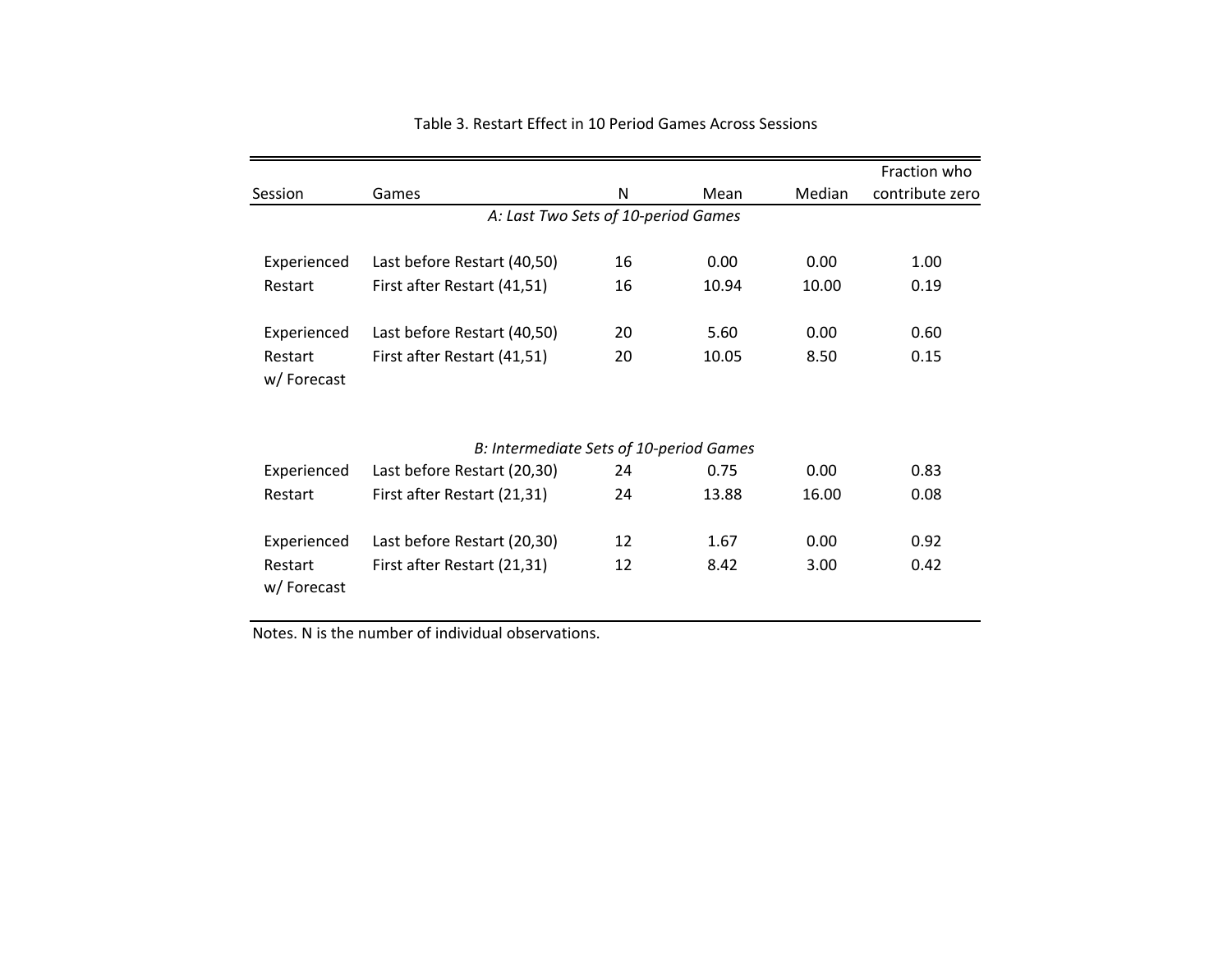|                                  |    | <b>Forecasted Play</b>           |        |       | <b>Actual Play</b> |  |  |  |  |
|----------------------------------|----|----------------------------------|--------|-------|--------------------|--|--|--|--|
| Games                            | N  | Mean                             | Median | Mean  | Median             |  |  |  |  |
|                                  |    |                                  |        |       |                    |  |  |  |  |
| <b>First Period and Forecast</b> |    |                                  |        |       |                    |  |  |  |  |
| 41,51                            | 16 | 10.87                            | 10.00  | 10.44 | 10.83              |  |  |  |  |
|                                  |    |                                  |        |       |                    |  |  |  |  |
|                                  |    | <b>Fifth Period and Forecast</b> |        |       |                    |  |  |  |  |
| 41,51                            | 16 | 7.06                             | 5.00   | 4.82  | 4.17               |  |  |  |  |
|                                  |    |                                  |        |       |                    |  |  |  |  |
| <b>Tenth Period and Forecast</b> |    |                                  |        |       |                    |  |  |  |  |
| 41,51                            | 16 | 2.19                             | 0.00   | 1.63  | 0.33               |  |  |  |  |
|                                  |    |                                  |        |       |                    |  |  |  |  |

Table 4. Forecasts and Actual Play in Restarted Games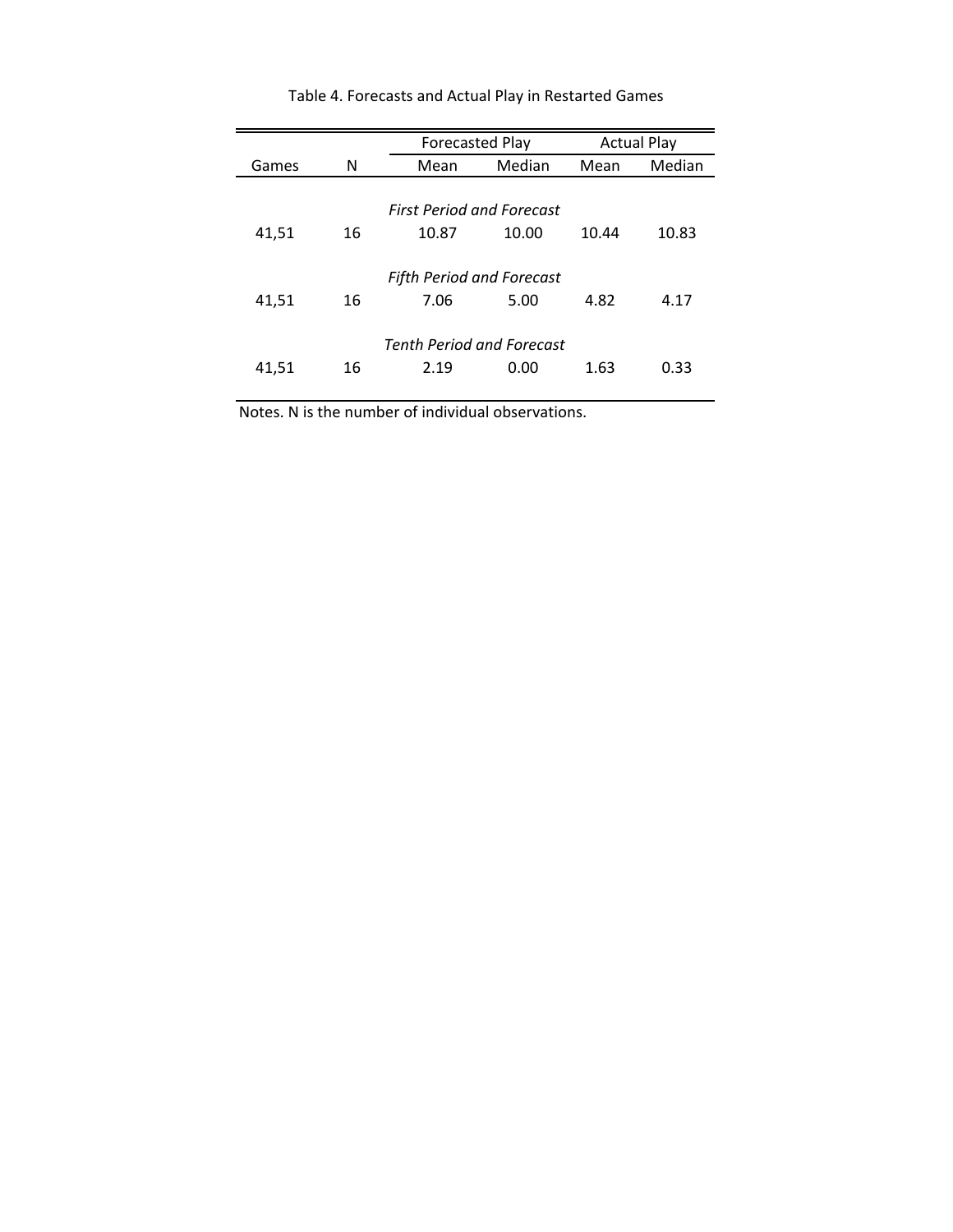| Dependent variable:                        | <b>Contributions in 2nd Game</b> |                |                |  |  |
|--------------------------------------------|----------------------------------|----------------|----------------|--|--|
|                                            | Pooled                           | Not restarted  | Restarted      |  |  |
| Controls                                   | (1)                              | (2)            | (3)            |  |  |
| <b>OLS</b>                                 | 0.49                             | 0.31           | 0.73           |  |  |
|                                            | $[6.45]$                         | [3.18]         | [6.00]         |  |  |
| Eicker-White robust                        | [6.05]                           | $[2.89]$       | [6.43]         |  |  |
| Two-way cluster on group<br>and individual | [4.52]                           | [2.85]         | [6.55]         |  |  |
| Group fixed effect with                    | 0.43                             | 0.22           | 0.60           |  |  |
| individual cluster                         | $[4.86]$                         | $[1.88]$       | [4.51]         |  |  |
| Random effects tobit                       | 0.26<br>[4.00]                   | 0.13<br>[1.75] | 0.71<br>[5.79] |  |  |
| N                                          | 408                              | 320            | 88             |  |  |

## Table 5. Impact of Opponents' First Period Average Contribution on 2nd Period Contribution

Notes. Table reports estimates of a player's contribution in the second period of a 10‐period game on the average contribution of the other group members in the first period. T-statistics are in brackets under estimated coefficients. The OLS specification reports three versions of T‐statistics: the first is the conventional estimate (assuming homoskedastic errors), the second is from Eicker‐White robust standard errors, and the third is from two‐way clustering on individual and the particular group, as in Cameron, Gelbach, and Miller (2010). The next estimate reports group fixed effects, with one way individual clustering. The final estimate is from a random effects tobit model, where the effect accounts for multiple observations for the same individual (implemented using STATA xttobit). Pooled includes both not restarted and restarted games. All 10‐period games in the Experienced Restart and Experienced Restart with Forecast sessions are included. N is the number of individual observations.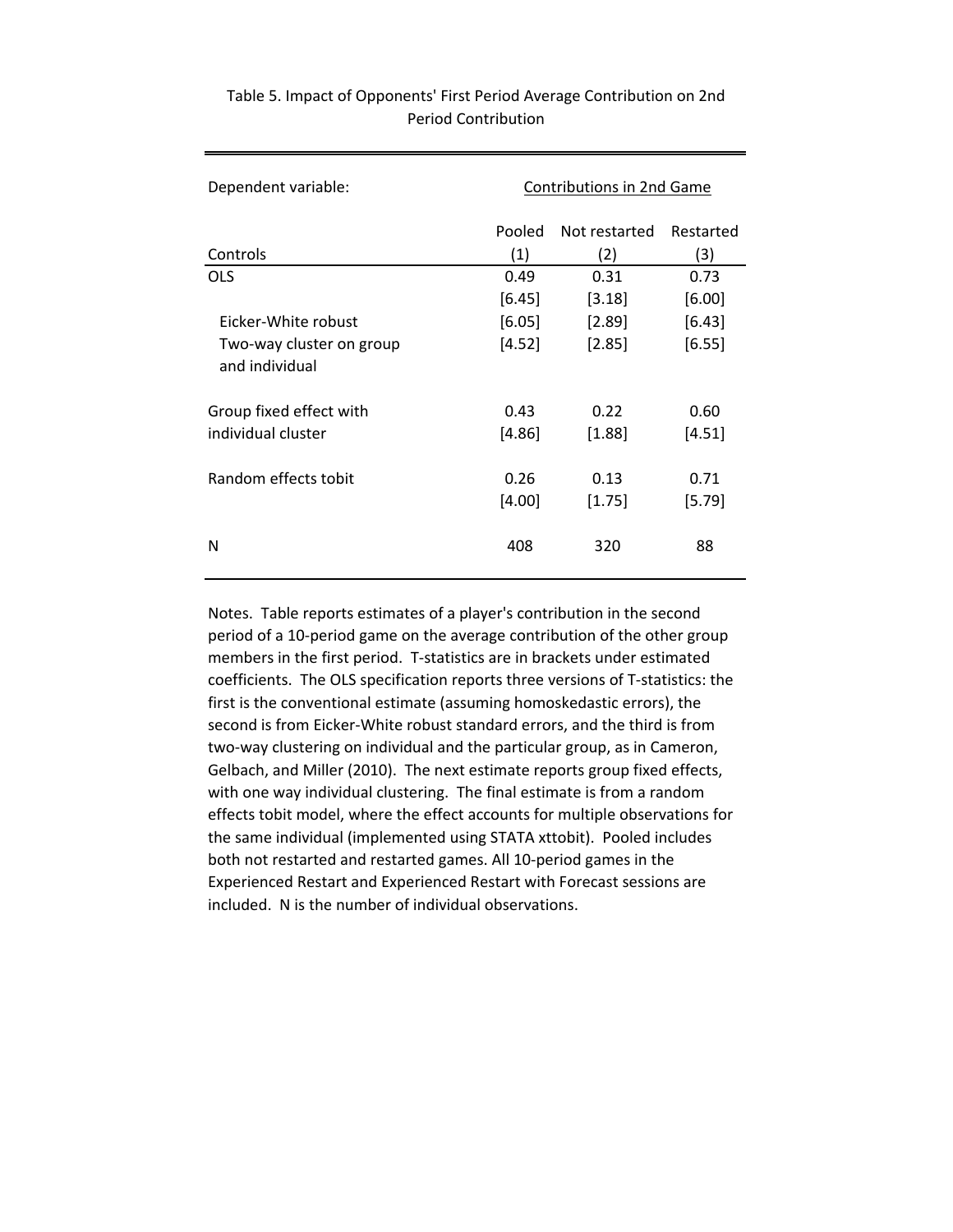

## **Figure 1: Average Contribution in Restarted Games for each Set of 10-period Games in Experiene d Restart and Experienced Restart with Forecast Sessions**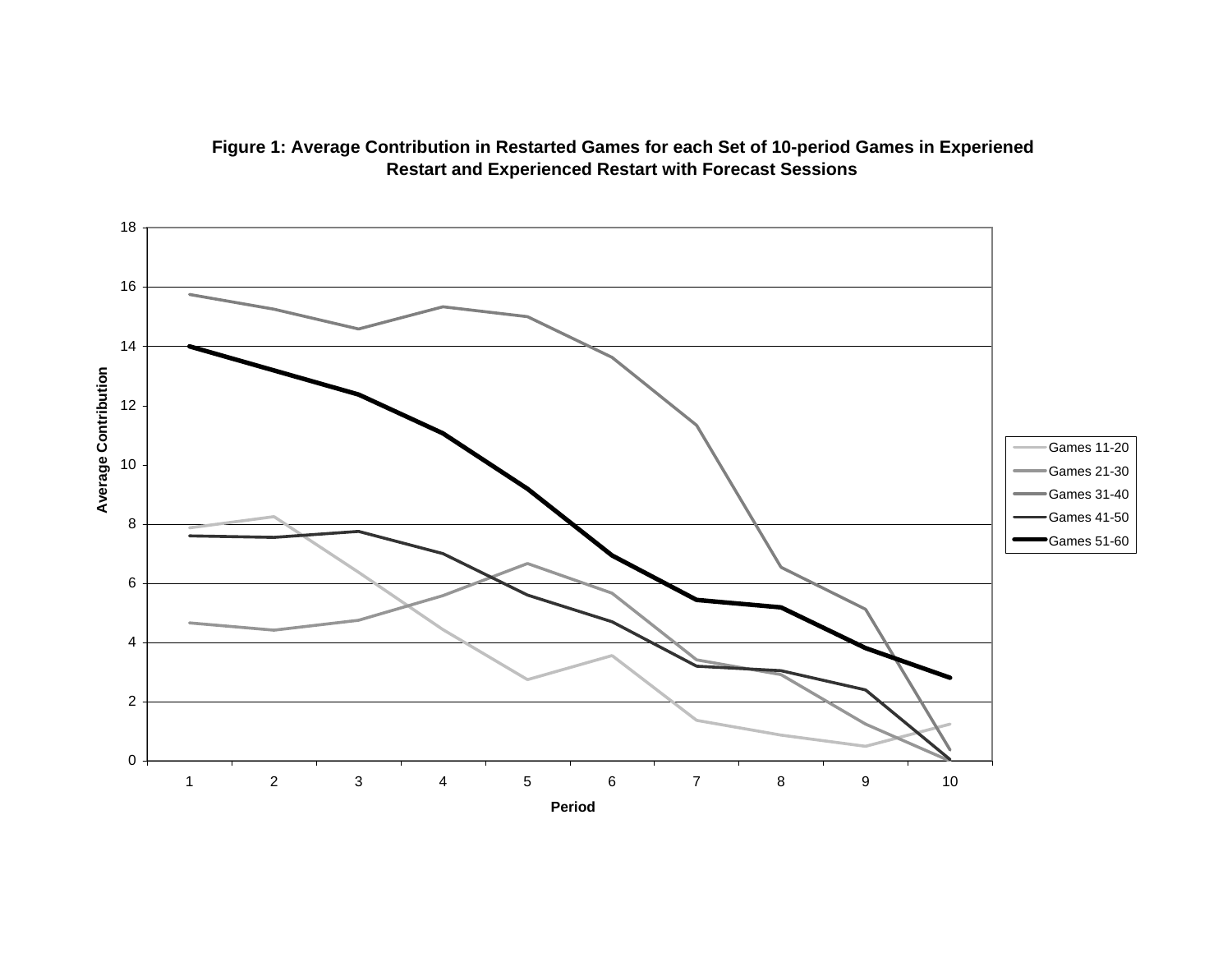

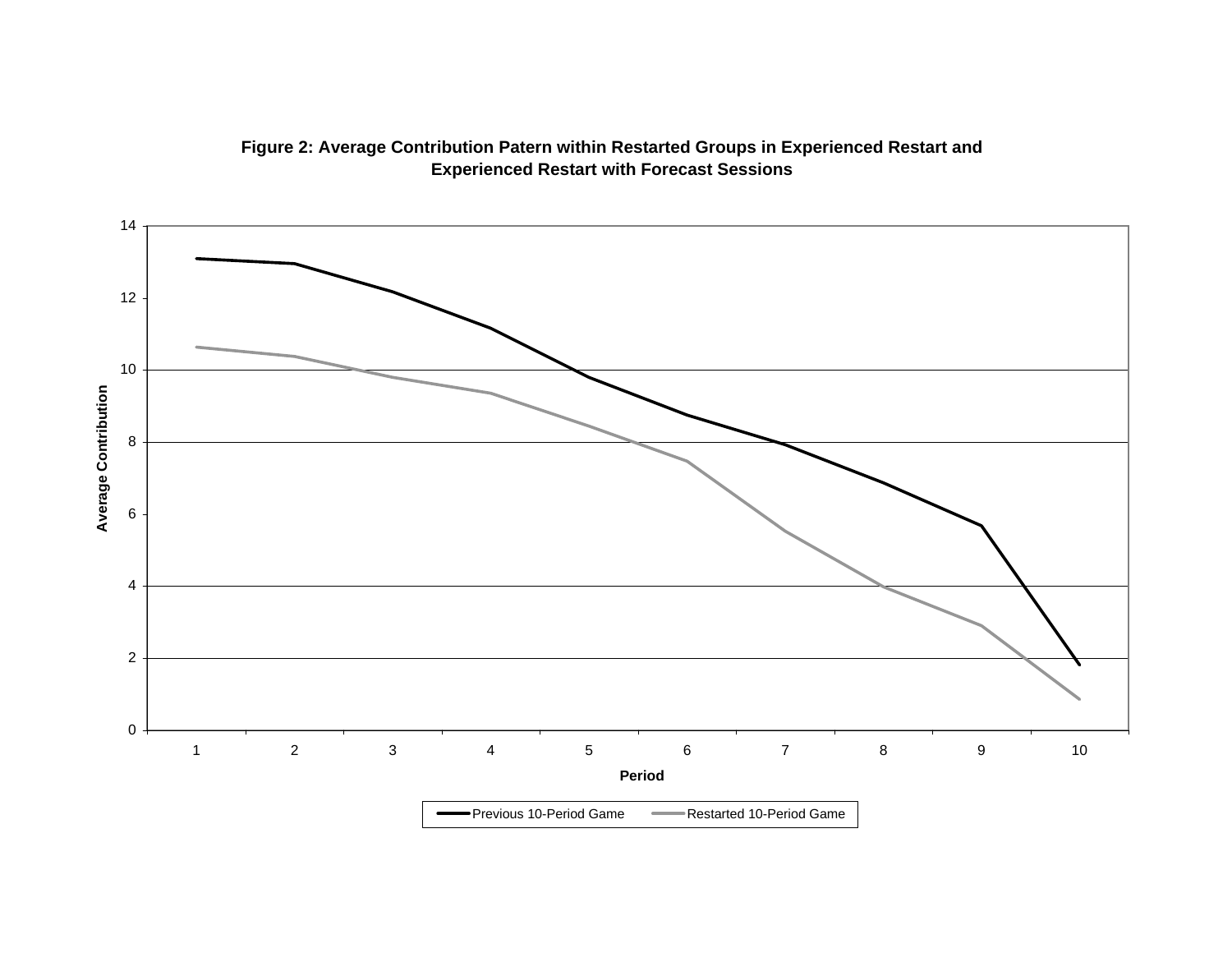

**Figure 3: Average Contribution in Identifying Types Treatment by Group Type**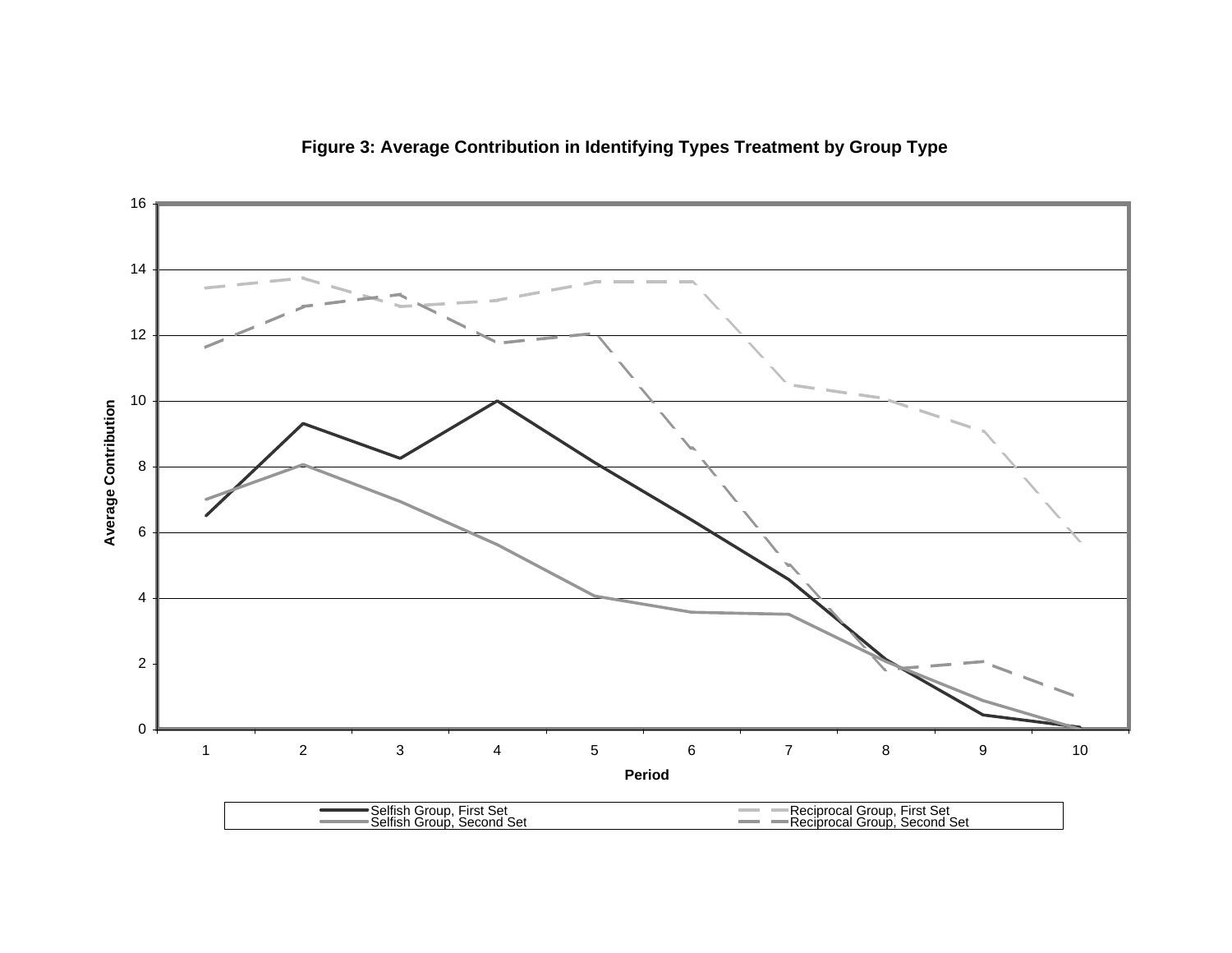## 7 References

AMBRUS, A. and P. PATHAK (2010): "Supplementary appendix to 'Cooperation over finite horizons: a theory and experiments'," mimeo, Harvard University.

ANDERSON, S., J. GOEREE and C. HOLT (1998): "A theoretical analysis of altruism and decision error in public goods games," Journal of Public Economics, 70(2), 297-323.

ANDREONI, J. (1988): "Why free ride? Strategies and learning in public goods experiments," Journal of Public Economics, 37(3), 291-304.

ANDREONI, J. (1989): "Giving with Impure Altruism: Applications to Charity and Ricardian Equivalence," Journal of Political Economy, 97(6), 1447-1458.

ANDREONI, J. and R. PETRIE (2004): "Public goods experiments without confidentiality: A glimpse into fund-raising," Journal of Public Economics, 88, 1605-1623.

ANDREONI, J. and L. SAMUELSON (2006): "Building rational cooperation," Journal of Economic Theory, 127, 117-154.

BANDIERA, O., I. BARANKAY and I. RASUL (2005): "Social preferences and the response to incentives: evidence from personnel data," Quarterly Journal of Economics, 120: 917-962.

BIELE, G. (2006): "No man is an island: Cooperation in groups and social learning," PhD dissertation, Freie Universität Berlin.

BLOUNT, S. (1995): "When social outcomes aren't fair: The effect of causal attributions on preferences," Organizational Behavior and Human Decision Processes, 63, 131-144.

BOLTON, G. E. and A. OCKENFELS (2000): "ERC: A theory of equity, reciprocity, and competition," American Economic Review 90, 166-193.

BRANDTS, J. and A. SCHRAM (2001): "Cooperation and noise in public goods experiments: applying the contribution function approach," Journal of Public Economics, 79, 399-427.

BROWN, M., A. FALK and E. FEHR (2004): "Relational contracts and the nature of market interactions," Econometrica, 72, 747-780.

CAMERON, C., J. GELBACH, AND D. MILLER (2010): "Robust Inference with Multi-Way Clustering," Journal of Business and Economics Statistics, forthcoming.

COX, J. (2007): "On modeling voluntary contributions to public goods," Public Finance Review, 35, 311-332.

COX, J., D. FRIEDMAN and S. GJESTARD (2007): "A tractable model of reciprocity and fairness," Games and Economic Behavior, 59, 17-45.

CROSON, R. (1996): "Partners and strangers revisited," Economics Letters 25, 25-32.

DUWFENBERG, M. and G. KIRCHSTEIGER (2004): "A theory of sequential reciprocity," Games and Economic Behavior, 47, 268-298.

FEHR, E. and K. SCHMIDT (1999): "A theory of fairness, competition, and cooperation," Quarterly Journal Of Economics 114, 817-868.

FEHR, E. and K. SCHMIDT (2002): "Theories of fairness and reciprocity - evidence and economic applications," IN Advances in Economics and Econometrics - 8th World Congress, Econometric Society Monographs, Cambridge, Cambridge University Press.

FIELD, A. (2002): Altruistically inclined? The behavioral sciences, evolutionary theory and the origins of reciprocity, Ann Arbor: UMichigan Press.

FISCHBACHER, U. (2007): "z-Tree: Zurich Toolbox for Readymade Economic Experiments," Experimental Economics, vol. 10(2): 171-178.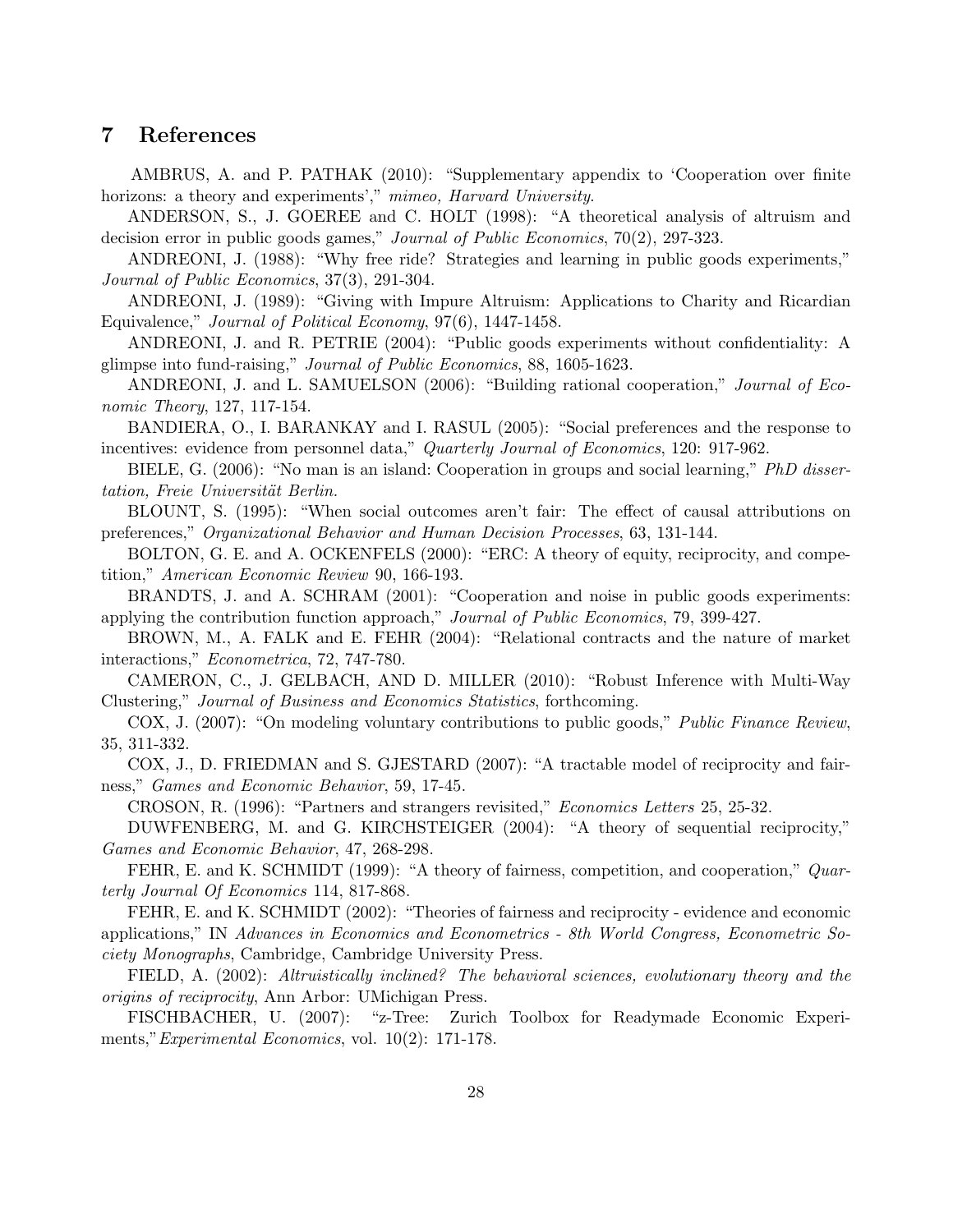FISCHBACHER, U. and S. GÄCHTER (2010): "Social preferences, beliefs, and the dynamics of free riding in public goods," American Economic Review, 100, 541-556.

FISCHBACHER, U., S. GÄCHTER and E. FEHR (2001): "Are people conditionally cooperative? Evidence from a public goods experiment," Economics Letters, 71, 397-404.

FISKE, A. P. (1992): "The four elementary forms of sociality: framework for unified theory of social relations," Psychological Review, 99 (4), 689-723.

FUDENBERG, D. and E. MASKIN (1986): "The folk theorem in repeated games with discounting and incomplete information," Econometrica, 54: 533-554.

GACHTER, S.  $(2007)$ : "Conditional cooperation. behavioral regularities from the lab and the field and their policy implications," IN Frey, B. and A. Stutzer (eds): Economics and Psychology. A Promising New Cross-Disciplinary Field. CESifo Seminar Series. The MIT Press.

GÄCHTER, S. and E. RENNER (2010): "The effects of (incentivized) belief elicitation in public goods experiments," Experimental Economics, 13: 364-377.

GUTTMAN, J. (1978): "Understanding collective action: Matching behavior," American Economic Review, 68, 251-255.

ISAAC, M. and J. WALKER (1988): "Group size effects in public goods provision: the voluntary contributions mechanism," Quarterly Journal of Economics, 103(1), 179-99.

ISAAC, M., J. WALKER and S. THOMAS (1984): "Divergent evidence on free riding: an experimental evidence of possible explanations," Public Choice, 43(1), 113-49.

ISAAC, M., J. WALKER and A. WILLIAMS (1994): "Group size and the voluntary provision of public goods: experimental evidence utilizing large groups," Journal of Public Economics, 54, 1-36.

JEHIEL, P. (2005): "Analogy-based expectation equilibrium," Journal of Economic Theory, 123, 81-104.

KELLEY, H. and A. STAHELSKI (1970): "Social interaction basis of cooperators' and competitors' beliefs about others," *Journal of Personality and Social Psychology*, 16, 190-197.

KESER, C. and F. WINDEN (2000): "Conditional cooperation and voluntary contributions to public goods," Scandinavian Journal of Economics, 102(1), 23-39.

KIM, O. and M. WALKER (1984): "The free rider problem: experimental evidence," *Public* Choice, 18, 3-24.

KLUMPP, T. (2010): "Finitely repeated provision of a public good," mimeo Emory University.

KREPS, D. and R. WILSON (1982): "Reputation and imperfect information, " Journal of Economic Theory, 27, 253-279.

KREPS, D., P. MILGROM, J. ROBERTS and R. WILSON (1982): "Rational cooperation in the finitely repeated prisoners' dilemma, " Journal of Economic Theory, 27, 245-252.

LEDYARD, J. (1995): "Public goods," IN: Handbook of Experimental Economics, ed. by Kagel, J. and A. Roth, Princeton University Press.

LEVINE, D. (1998): "Modeling altruism and spitefulness in experiments," Review of Economic Dynamics, 1, 593-622.

MENGEL, F. (2009): "Learning by (limited) forward looking players," mimeo Maastricht University.

McCABE, K., M. RIGDON and V. SMITH (2003): "Positive reciprocity and intentions in trust games," Journal of Economic Behavior & Organization, 52, 267-275.

McKELVEY, R. and T. PALFREY (1992): "An experimental study of the centipede game," Econometrica, 60, 803-836.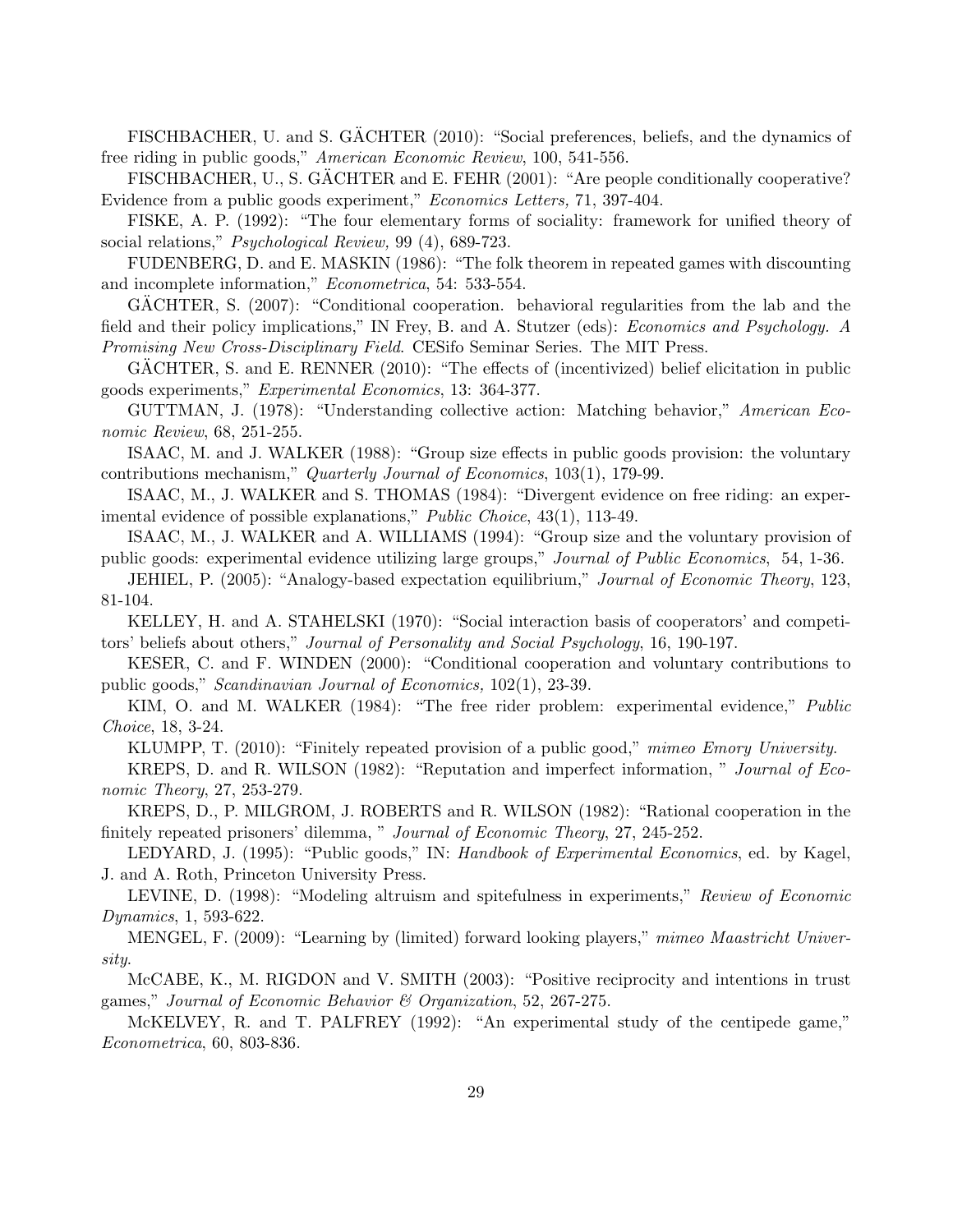NEYMAN, A. (1985): "Bounded complexity justifies cooperation in the prisoner's dilemma,"Economic Letters, 19: 227-229.

NEYMAN, A. (1999): "Cooperation in repeated games when the number of stages is not commonly known,"Econometrica, 67: 45-64.

OFFERMAN, T., J. SONNEMANS, & A. SCHRAM (1996): "Value orientations, expectations, and voluntary contributions in public goods," Economic Journal, 106, 817-845.

PALFREY, T. and J. PRISBEY (1997): "Anomalous behavior in linear public goods experiments: how much and why?," *American Economic Review*, 87 (5), 829-46.

PLOTT, C. and V. SMITH (2008): Handbook of experimental economics results, Volume 1, New York, Elsevier North-Holland Publishing.

RABIN, M. (1993): "Incorporating fairness into game theory and economics," American Economic Review, 83, 1281-1302.

RADNER, R. (1980): "Collusive behavior in noncooperative epsilon-equilibria of oligopolies with long but finite lives,"Journal of Economic Theory, 22: 136-154.

RADNER, R. (1986): "Can bounded rationality resolve the prisoner's dilemma?" in Andreu Mas-Collel and W. Hildenbrand (eds.), *Contributions to Mathematical Economics*, North-Holland: Amsterdam, 387-399.

SAIJO, T. and H. YAMAGUCHI (1992): "The "spite" dilemma in voluntary contribution mechanism experiments," University of Tsukuba mimeo.

SOBEL, J. (1985): "A theory of credibility," Review of Economic Studies, 52: 557-573.

SONNEMANS, J., A. SCHRAM, and T. OFFERMAN (1999): "Strategic behavior in public good games: when partners drift apart," Economic Journal, 35-41.

STAHL, D. and P. WILSON (1985): "On players' models of other players: Theory and experimental evidence," Games and Economic Behavior, 10, 218-254.

ULE, A. (2010): "Cooperation in finitely repeated games on networks," mimeo University of Amsterdam.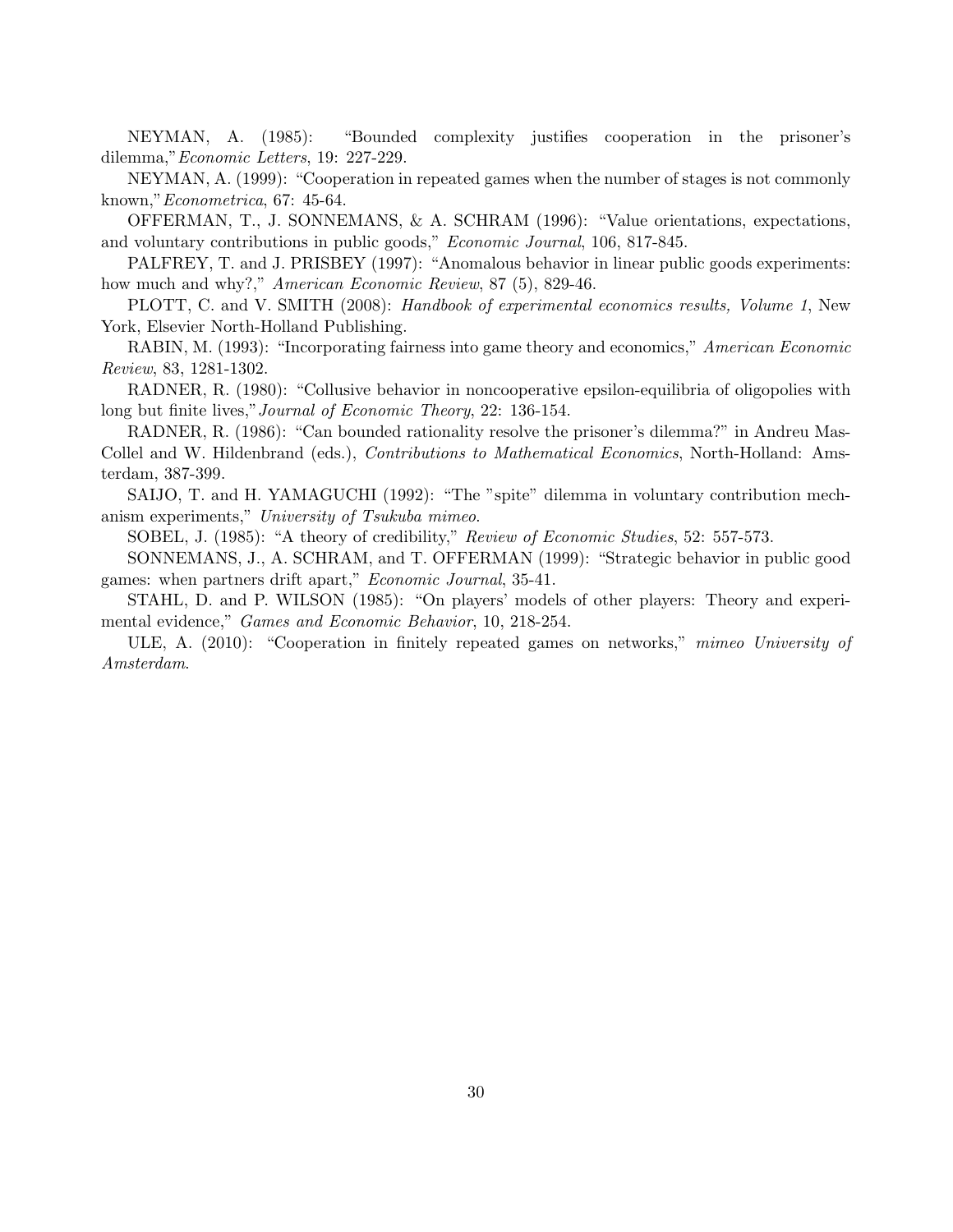## Appendix

This appendix has three sections: 1) an example of the model with time average reciprocation, 2) proofs of the theorems stated in the main text, and 3) statements and proofs of the results described in Section 4.3 of the main text.

## A Example: time average reciprocation

To provide intuition for the basic features of strategic interaction between selfish and reciprocal players, we present an example to illustrate why there are decreasing contributions in equilibrium. In this specification reciprocal players reciprocate the simple time average of others' contributions:  $^{26}$ 

$$
f_i^t(\cdot) = \frac{1}{t(N-1)} \left( \sum_{k=1}^t \sum_{j \in N/\{i\}} x_j^k \right) \quad \forall \quad i \in R \quad \text{and} \quad t \in \{1, ..., T\}.
$$

It is convenient to define the following terms:

$$
C(t) = \frac{A}{N} \sum_{k=t+1}^{T} c(t, k),
$$

where

$$
c(t, t+1) = \frac{N-S}{S+t(N-1)}
$$

$$
c(t,k) = \frac{N-S}{S+(k-1)(N-1)} \left[ 1 + \sum_{l=t+1}^{k-1} \left( \frac{N-S-1}{N-S} \right) c(t,l) \right] \text{ for } k > t+1.
$$

The interpretation of these terms is the following:  $C(t)$  is the marginal impact of a contribution at t on future payoffs by reciprocal players. This includes both the direct impact of a unit contribution for the future periods and the indirect effect of a unit contribution in subsequent periods on future periods. In period  $t + 1$ , the impact is  $c(t, t + 1)$ , while for periods  $k > t + 1$  it is  $c(t, k)$ .

Claim 1: Suppose  $C(t) \neq 1 - \frac{A}{N}$  $\frac{A}{N}$   $\forall$   $t \in \{1, ..., T\}$  and  $S \geq 1$ . Then the above game has a unique subgame perfect Nash equilibrium, which exhibits the following contribution path. If  $C(1) < 1 - \frac{A}{N}$  $\frac{A}{N}$ , then every player contributes 0 at every period. Otherwise, let  $T^*$  be the the largest integer between 1 and  $T-1$  such that  $C(T^*) > 1 - \frac{A}{N}$  $\frac{A}{N}$ . Then every selfish player contributes 1 in periods 1 to  $T^*$  and

 $\frac{26}{10}$  It is easy to verify that these reciprocity functions satisfy the assumptions made in Section 4.1.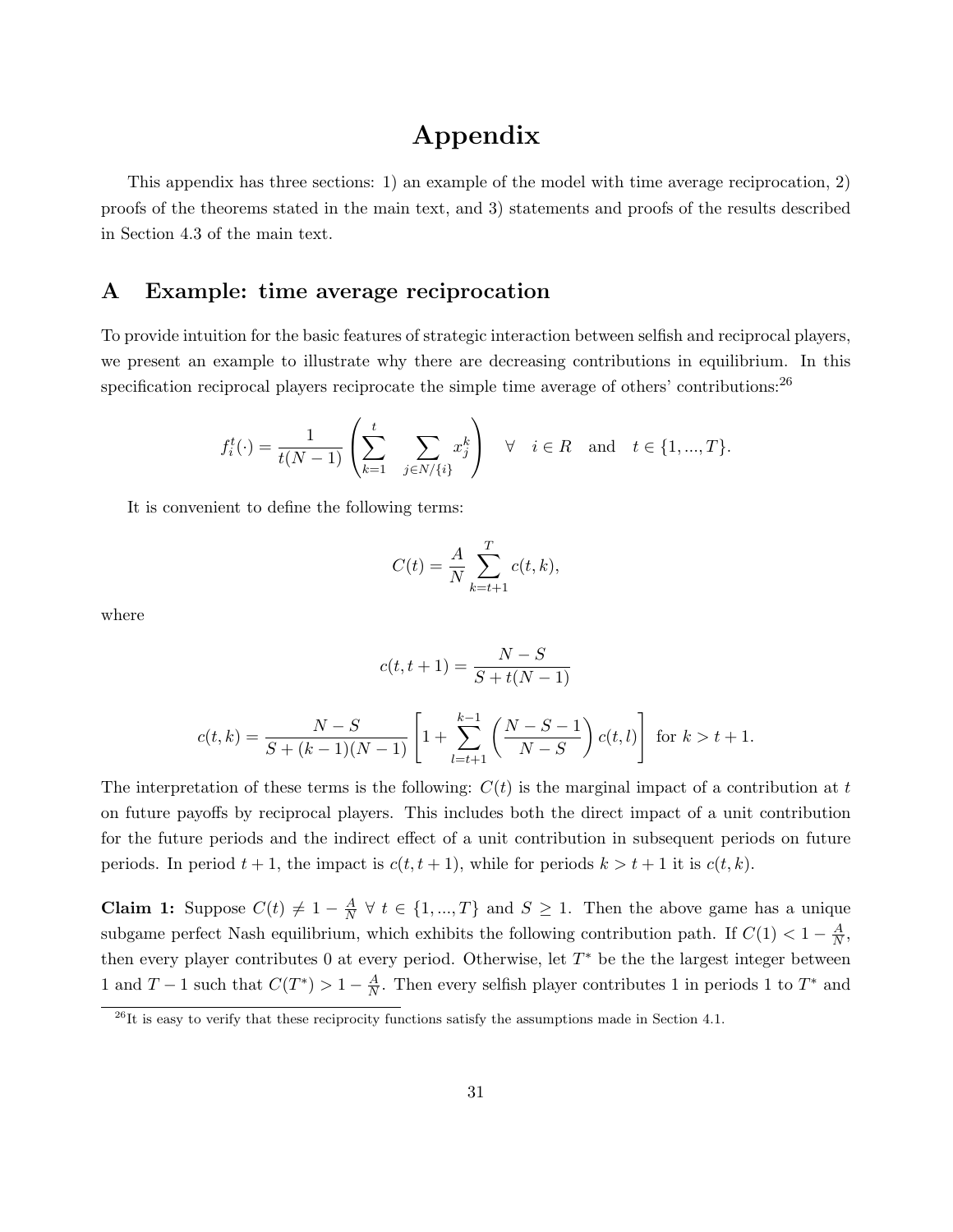0 afterwards. Meanwhile, reciprocal players contribute 1 until period  $T^*$ , and their contributions are strictly decreasing afterwards.

**Proof of Claim 1:** We begin with the following lemma.

**Lemma 1:** Let  $t \in \{0, ..., T-1\}$ ,  $(x_i^1)_{i \in N}, ..., (x_i^t)_{i \in N}$  be a length-t contribution history and  $(x_i^{t+1})_{i\in S},..., (x_i^T)_{i\in S}$  be a sequence of contributions by the selfish players after period t. Assume A1, A4 and A5 hold. Then there is a unique sequence of contributions by the reciprocal players after period  $t, (x_i^{t+1})_{i \in R}, ..., (x_i^T)_{i \in R}$  such that  $x_i^k = f_i^k((x_j^1)_{j \in N/\{i\}}, ..., (x_j^k)_{j \in N/\{i\}}) \forall i \in R$  and  $k \in \{t+1, ..., T\},$ and  $x_R^k = (I - M^k)^{-1} \hat{x}_R^k$ , where  $\hat{x}_i^k =$  $\sum_{ }^{k-1}$  $k'=1$  $\sum$  $j \in N/\{i\}$  $f_{i,j}^{k,k'}(x_j^{k'}))$  $_{j}^{k^{\prime }})+\sum$ j∈S  $f_{i,j}^{k,k}(x_j^k) \; \forall \; k \in \{t+1, ..., T\}$  and  $i \in R$ ,  $\hat{x}_R^k = (\hat{x}_i^k)_{i \in R}$ , and  $M^k$  is the  $(N - S) \times (N - S)$  matrix whose diagonal elements are 0 and its  $(m, n)$ -th element is  $\alpha_{S_{+}}^{k,k}$  $^{k,\kappa}_{S+m,S+n}.$ 

**Proof of Lemma 1:** Assume that  $k \in \{t+1, ..., T\}$  is such that after any length-k history  $(x_i^1)_{i\in\mathbb{N}},..., (x_i^k)_{i\in\mathbb{N}}$  and any sequence of period  $k+1$  to period T contributions  $(x_i^{k+1})_{i\in\mathbb{S}},..., (x_i^T)_{i\in\mathbb{S}}$ by the selfish players there is a unique sequence of period  $k + 1$  to period T contributions  $(x_i^{k+1})_{i\in S}, ..., (x_i^T)_{i\in S}$  by the reciprocal players such that

$$
x_i^l = f_i^l((x_j^1)_{j \in N / \{i\}}, ..., (x_j^l)_{j \in N / \{i\}})
$$

 $\forall i \in R$  and  $l \in \{k+1, ..., T\}$ . Note that the above trivially holds for  $k = T$ .

Consider now any length length- $(k-1)$  history  $(x_i^1)_{i \in N}$ , ...,  $(x_i^{k-1})_{i \in N}$  and any sequence of period k to period T contributions  $(x_i^k)_{i \in S}, ..., (x_i^T)_{i \in S}$  by the selfish players. By definition, if for some  $(y_i^k)_{i \in R}$ it holds that

$$
y_i^k = f_i^k((x_j^1)_{j \in N/\{i\}}, \dots, (x_j^{k-1})_{j \in N/\{i\}}, ((x_j^k)_{j \in S}, (y_j^k)_{j \in R}))
$$

 $\forall i \in R$  then  $x_i^k = \hat{x}_R^k + M^k x_i^k$ . Assumptions A4, A5 and  $S > 1$  imply that  $\sum_{i \in R/I}$  $j \in R/\{i\}$  $\alpha_{i,j}^{k,k} < 1 \ \forall \ i \in R.$ 

Then by a well-known theorem (see Takayama (1985, p. 381))  $I - M^k$  is invertible and therefore the solution to  $x_i^k = \hat{x}_R^k + M^k x_i^k$  is unique and satisfies  $x_R^k = (I - M^k)^{-1} \hat{x}_R$ . The claim then follows by induction.  $\Diamond$ 

First note that  $\frac{A}{N}$  < 1 implies that in any subgame perfect Nash equilibrium all selfish players contribute 0 after any  $(T-1)$ -length history  $(x_i^1)_{i\in N}$ , ...,  $(x_i^{T-1})_{i\in N}$ . Furthermore, in any subgame perfect Nash equilibrium  $x_i^T = E_i f_i^T((x_i^1)_{i \in N}, ..., (x_i^{T-1})_{i \in N}, (x_j^T)_{j \in N/\{i\}}) \forall i \in R$ , where the expectation is taken with respect to player i's beliefs concerning  $(x_j^T)_{j\in N/\{i\}}$  after history  $(x_i^1)_{i\in\mathbb{N}},..., (x_i^{T-1})_{i\in\mathbb{N}}.$  Lemma 1 then implies that there is a unique continuation strategy profile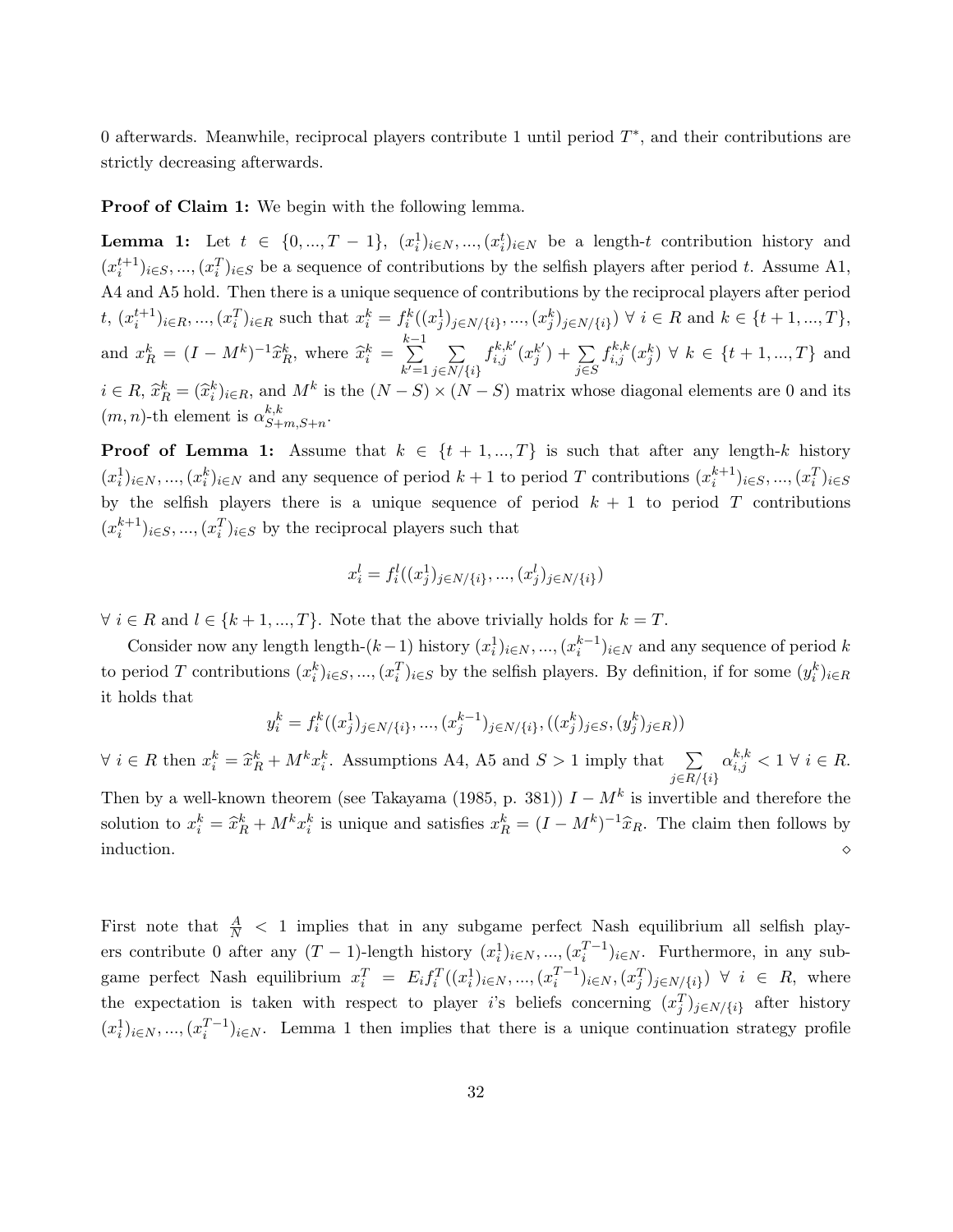$(x_j^T)_{j\in\mathbb{N}}$  after  $(x_i^1)_{i\in\mathbb{N}}$ , ...,  $(x_i^{T-1})_{i\in\mathbb{N}}$  in subgame perfect Nash equilibrium, and in this continuation profile

$$
x_i^T = \frac{N - S}{S + (T - 1)(N - 1)} \sum_{t'=1}^{T-1} \sum_{j \in S} x_j^{t'} + \sum_{t'=1}^{T-1} \sum_{j \in R/\{i\}} \frac{NT - T}{S - N + 2T + NT + ST + NST - T^2 - N^2T + N^2T^2 + 1} x_j^{t'} + \sum_{t'=1}^{T-1} \frac{N - 1 - S}{S - N + 2T + NT + ST + NST - T^2 - N^2T + N^2T^2 + 1} x_i^{t'}
$$

 $\forall i \in R$ . Note that only the first term depends on selfish players' contributions.

Let  $t \in \{1, ..., T-1\}$  and assume that for every  $k \in \{t, ..., T-1\}$  and for every length-k history  $(x_i^1)_{i\in\mathbb{N}},..., (x_i^k)_{i\in\mathbb{N}}$  all subgame perfect Nash equilibria specify the same continuation profile, which is history-independent for selfish players and satisfies:

$$
x_i^{k+1} = \frac{N-S}{S+k(N-1)} \sum_{t'=1}^k \sum_{j \in S} x_j^{t'} +
$$
  

$$
\sum_{t'=1}^k \sum_{j \in R/\{i\}} \frac{(N-1)(k+1)}{S-N+1+(k+1)(2+N+S+NS-N^2)+(k+1)^2(N^2-1)} x_j^{t'} +
$$
  

$$
\sum_{t'=1}^k \frac{N-1-S}{S-N+1+(k+1)(2+N+S+NS-N^2)+(k+1)^2(N^2-1)} x_i^{t'}
$$

for every  $i \in R$ . Then a marginal contribution by any  $i \in S$  at t has zero impact on contributions of any  $j \in S$ , and its marginal impact on the total future contributions of any  $j \in R$  is  $C(t)$ . By assumption  $C(t) \neq 1 - \frac{A}{N}$  $\frac{A}{N}$ . Then independently of history, in any subgame perfect Nash equilibrium all selfish players contribute 1 at t if  $C(t) > 1 - \frac{A}{N}$  $\frac{A}{N}$  and 0 if  $C(t) < 1 - \frac{A}{N}$  $\frac{A}{N}$ . Note that the starting assumption implies that in any subgame perfect Nash equilibrium, after any length-t history all reciprocal players get a per period payoff of 0 in periods  $t + 1, ..., T$ . Then after any length- $(t - 1)$  $\text{history } (x_i^1)_{i \in N}, ..., (x_i^{t-1})_{i \in N}, \text{ it has to hold that } x_i^t = E_i f_i^t((x_i^1)_{i \in N}, ..., (x_i^{t-1})_{i \in N}, (x_j^t)_{j \in N / \{i\}}) \forall i \in R$ where the expectation is taken with respect to player i's beliefs concerning  $(x_j^t)_{j \in N/\{i\}}$  after history  $(x_i^1)_{i\in\mathbb{N}},..., (x_i^{t-1})_{i\in\mathbb{N}}.$  Then Lemma 1, together with the starting assumption, implies that for any length- $(t - 1)$  history, there is a unique continuation profile in subgame perfect Nash equilibrium, which is history-independent for selfish players and satisfies: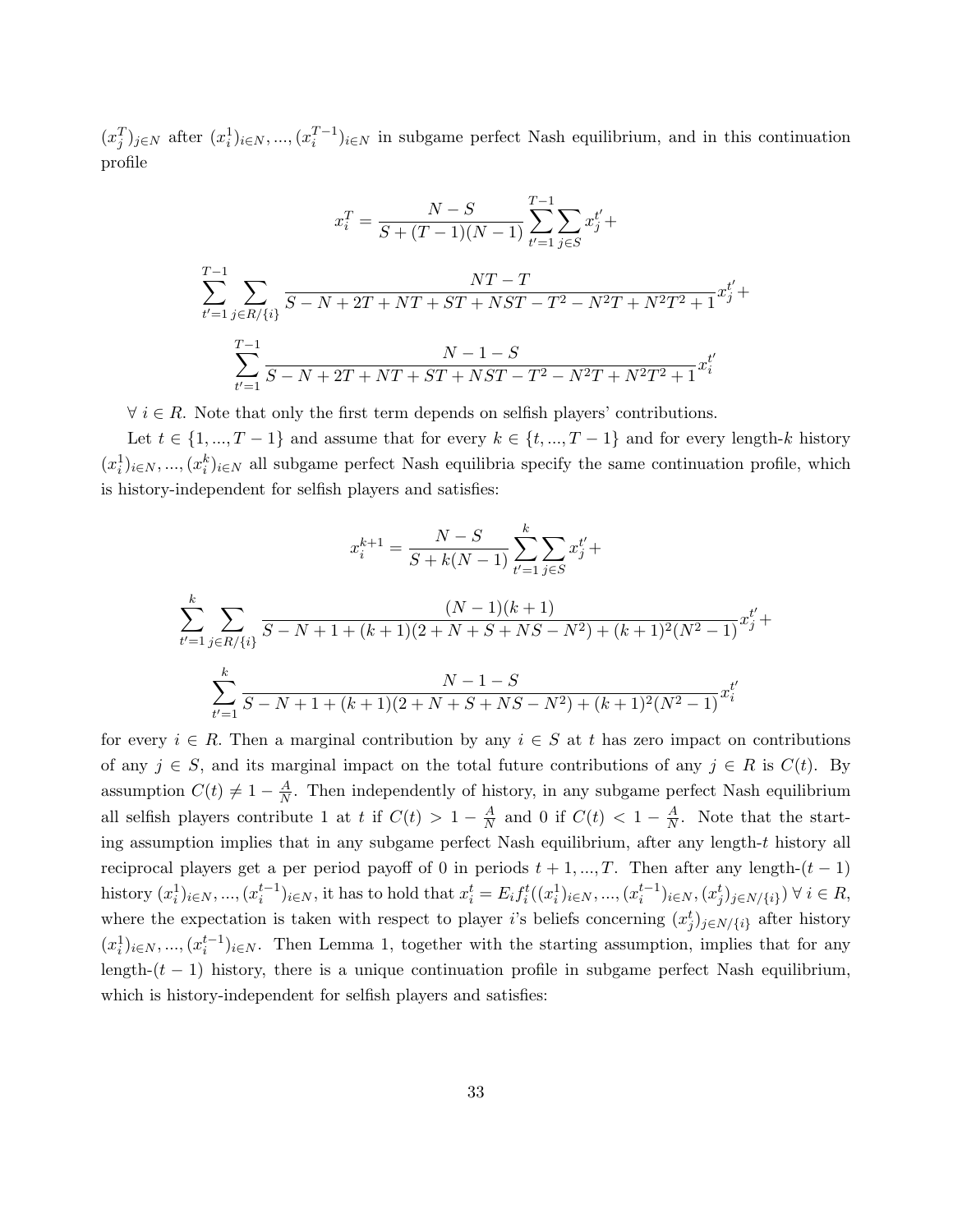$$
x_i^k = \frac{N - S}{S + (k - 1)(N - 1)} \sum_{t'=1}^{k-1} \sum_{j \in S} x_j^{t'} +
$$
  

$$
\sum_{t'=1}^{k-1} \sum_{j \in R/\{i\}} \frac{(N - 1)k}{S - N + 1 + k(2 + N + S + NS - N^2) + k^2(N^2 - 1)} x_j^{t'} +
$$
  

$$
\sum_{t'=1}^{k-1} \frac{N - 1 - S}{S - N + 1 + k(2 + N + S + NS - N^2) + k^2(N^2 - 1)} x_i^{t'}
$$

for every  $k \in \{t, ..., T\}$  and  $i \in R$ . The claim then follows by induction.

It is easy to see that the property  $C(t) \neq 1 - \frac{A}{N}$  $\frac{A}{N}$   $\forall$   $t \in \{1, ..., T\}$  in the claim holds generically for A, for every  $N$  and  $S$ .

## B Proofs of Theorems in Main Text

**Theorem 1:** If  $S \geq 1$  and A1-A5 hold, then for generic A, the public good contribution game has a unique subgame perfect Nash equilibrium, and this equilibrium exhibits a weakly decreasing pattern of contributions. If reciprocity functions are strictly concave in selfish players' contributions, then the above statement holds for all A.

**Proof of Theorem 1:** The same arguments as in the proof of Claim 1 establish that in every subgame perfect Nash equilibrium at period T, all selfish players contribute 0 after any  $(T - 1)$ length history, and that the continuation strategy of reciprocal players after any  $(T-1)$ -length history  $(x_i^1)_{i\in\mathbb{N}},..., (x_i^{T-1})_{i\in\mathbb{N}}$  is uniquely determined in subgame perfect Nash equilibrium and satisfies  $x_i^T =$  $f_i^T((x_j^1)_{j \in N}, ..., (x_j^{T-1})_{j \in N}, ((0)_{j \in S}, (x_j^T)_{j \in R / \{i\}}) \ \forall \ i \in R$ .

Let  $t \in \{1, ..., T-1\}$  and assume that for almost every A (if  $f_{i,j}^{k,l}$  is strictly concave for every  $i \in R, j \in S$  and  $k, l \in \{1, ..., T\}$  then for every A), the following hold: for every  $k \in \{t, ..., T - 1\}$ and for every length-k history  $(x_i^1)_{i \in N}$ , ...,  $(x_i^k)_{i \in N}$ , all subgame perfect Nash equilibria specify the same continuation profile, which is history-independent for selfish players and satisfies that  $x_i^l = f_i^l((x_j^1)_{j \in N/\{i\}},..., (x_j^l)_{j \in N/\{i\}}) \; \forall \; i \in R \text{ and } l \in \{k+1,...,T\}.$  Consider now an arbitrary  $(t-1)$ -length history  $(x_i^1)_{i\in\mathbb{N}}$ , ..., $(x_i^{t-1})_{i\in\mathbb{N}}$ . Note that any period-t contribution by a selfish player cannot influence period- $t$  contributions by other players. Furthermore, by the starting assumption, selfish players' contributions from  $t + 1$  on are generically uniquely pinned down in subgame perfect Nash equilibrium. Therefore a period-t contribution by a selfish player can only influence reciprocal players' contributions from  $t + 1$  on. Let  $M^{k,k'}$  be the  $(N - S) \times (N - S)$  matrix whose diagonal components are 0 and whose  $(m, n)$ -th component is  $\alpha_{S,+}^{k, k'}$  $S_{+m,S+n}^{k,\kappa}$ . Then Lemma 1, together with A1,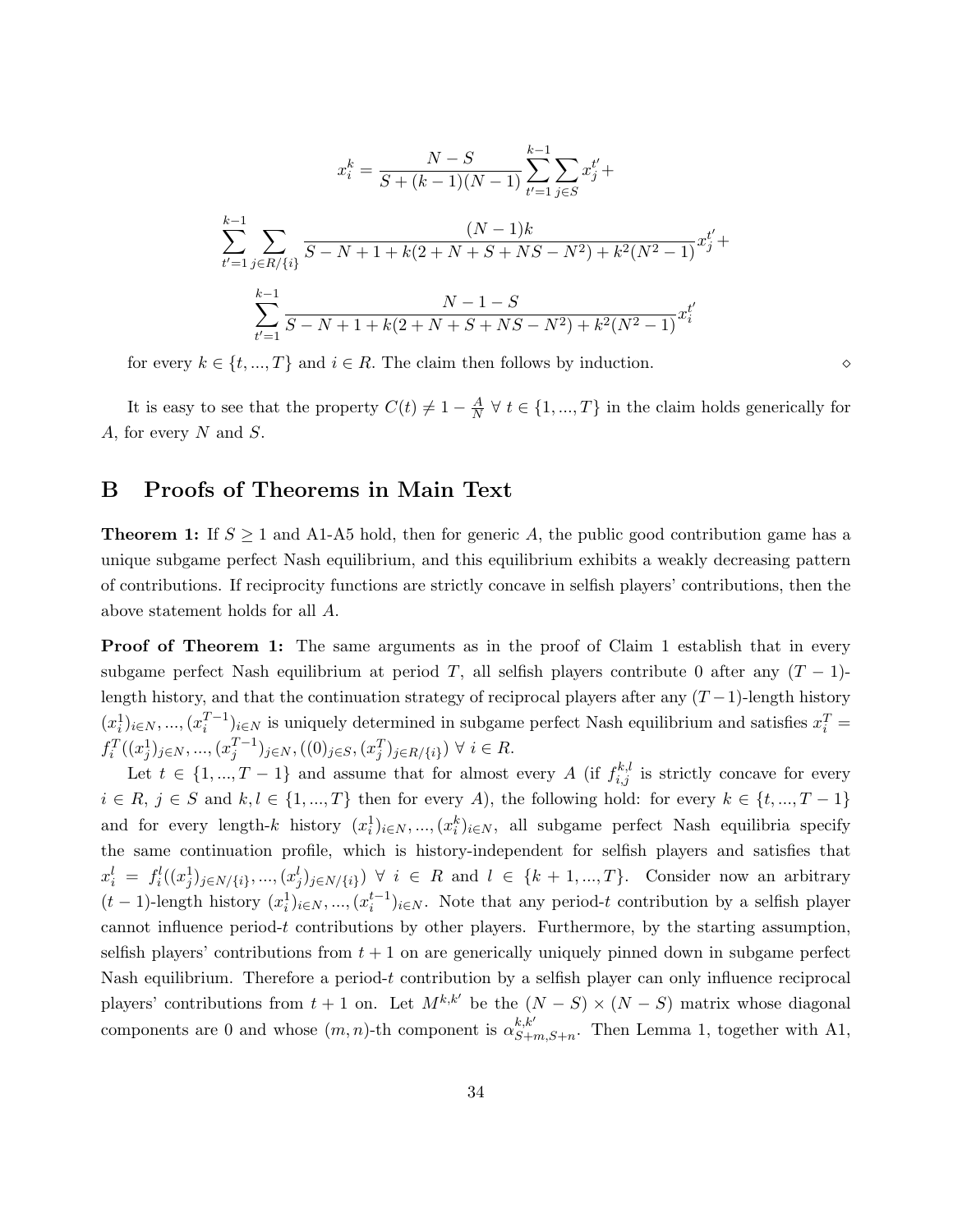implies that contribution  $x_i^t$  by  $i \in S$  induces a total of  $\underline{1}(I - M^{t+1})^{-1}(f_{j,i}^{t+1,t}(x_i^t))_{j \in R}$  contributions at  $t+1$ , a total of  $(I - M^{t+1})^{-1}[M^{t+2,t+1}((I - M^{t+1})^{-1}(f_{j,i}^{t+1,t}(x_i^t))_{j \in R} + (f_{j,i}^{t+2,t}(x_i^t))_{j \in R}]$  contributions at  $t + 2$ , and in general for  $l \in \{t + 1, ..., T\}$  a total which is equal to a linear nonnegative combination of  $(f_{j,i}^{t+1,t}(x_i^t))_{j\in R}$ ,..., $(f_{j,i}^{l,t}(x_i^t))_{j\in R}$  at l. The aggregate impact, and therefore the aggregate change in the flow future payoffs of i,  $\Delta_i^{t+}(x_i^t)$  is given by a linear nonnegative combination of  $(f_{j,i}^{t+1,t}(x_i^t))_{j\in R}$ ,..., $(f_{j,i}^{T,t}(x_i^t))_{j\in R}$ . Since  $f_{j,i}^{l,t}$  is concave, differentiable, and increasing for every  $j \in R$ and  $l \in \{t+1, ..., T\}$ ,  $\Delta_i^{t+}$  is also concave, differentiable, and increasing. Furthermore, if  $f_{j,i}^{l,t}$  is strictly concave for every  $j \in R$  then  $\Delta_i^{t+}$  is strictly concave. Meanwhile, the net change in the flow payoff of *i* at t is  $(\frac{A}{N} - 1)x_i^t$ , a linear and decreasing function. Since  $\Delta_i^{t+}$  is concave and increasing, there can only be a countable set of parameter values for A such that  $\frac{d\Delta_i^{t+}}{dx_i^t} = 1 - \frac{A}{N}$  $\frac{A}{N}$  has multiple solutions in [0, 1], and if  $\Delta_i^{t+}$  is strictly concave then there are no parameter values like that. Therefore, for almost all values of A (for any A if  $f_{j,i}^{l,t}$  is strictly concave for every  $j \in R$  and  $l \in \{t+1, ..., T\}$ ), the contribution of i is uniquely pinned down after  $(x_j^1)_{j \in N}$ , ...,  $(x_i^{t-1})_{j \in N}$ . Since this holds for any  $i \in S$ and length- $(t-1)$  history  $(x_j^1)_{j\in\mathbb{N}},..., (x_i^{t-1})_{j\in\mathbb{N}},$  the induction assumption implies that for almost all values of  $A$  (for any value of  $A$  if reciprocity functions towards selfish players are strictly concave), the continuation strategy after  $t - 1$  is uniquely pinned down for all selfish players in subgame perfect Nash equilibrium.

Note that the induction assumption implies that in any subgame perfect Nash equilibrium, after any length-t history, all reciprocal players get a flow payoff of 0 in periods  $t + 1, ..., T$ . Therefore, after any length- $(t-1)$  history  $(x_j^1)_{j \in N}$ , ..., $(x_j^{t-1})_{j \in N}$  and any subgame perfect Nash equilibrium s, it holds that the action specified by  $s_i$  after  $(x_j^1)_{j \in N}$ , ...,  $(x_j^{t-1})_{j \in N}$  is

$$
E_i f_i^T((x_j^1)_{j \in N/\{i\}}, ..., (x_j^T)_{j \in N/\{i\}})
$$

 $\forall i \in R$ , where the expectation is taken with respect to player i's beliefs concerning  $(x_j^T)_{j \in N \setminus \{i\}}$  after history  $(x_i^1)_{i\in N}$ , ...,  $(x_i^{T-1})_{i\in N}$ . Lemma 1 then implies that after  $(x_j^1)_{j\in N}$ , ...,  $(x_j^{t-1})_{j\in N}$  the period t contribution of  $i$  is uniquely pinned down in subgame perfect Nash equilibrium, and

$$
x_i^t = f_i^T((x_j^1)_{j \in N/\{i\}}, ..., (x_j^T)_{j \in N/\{i\}}).
$$

This concludes that for almost every A (if  $f_{i,j}^{k,l}$  is strictly concave for every  $i \in R$ ,  $j \in S$  and  $k, l \in \{1, ..., T\}$  then for every A), the following hold: for every  $k \in \{t-1, ..., T-1\}$  and for every length-k history  $(x_i^1)_{i \in N}, ..., (x_i^k)_{i \in N}$ , all subgame perfect Nash equilibria specify the same continuation profile, which is history-independent for selfish players and satisfies:

$$
x_i^l = f_i^l((x_j^1)_{j \in N / \{i\}}, ..., (x_j^l)_{j \in N / \{i\}})
$$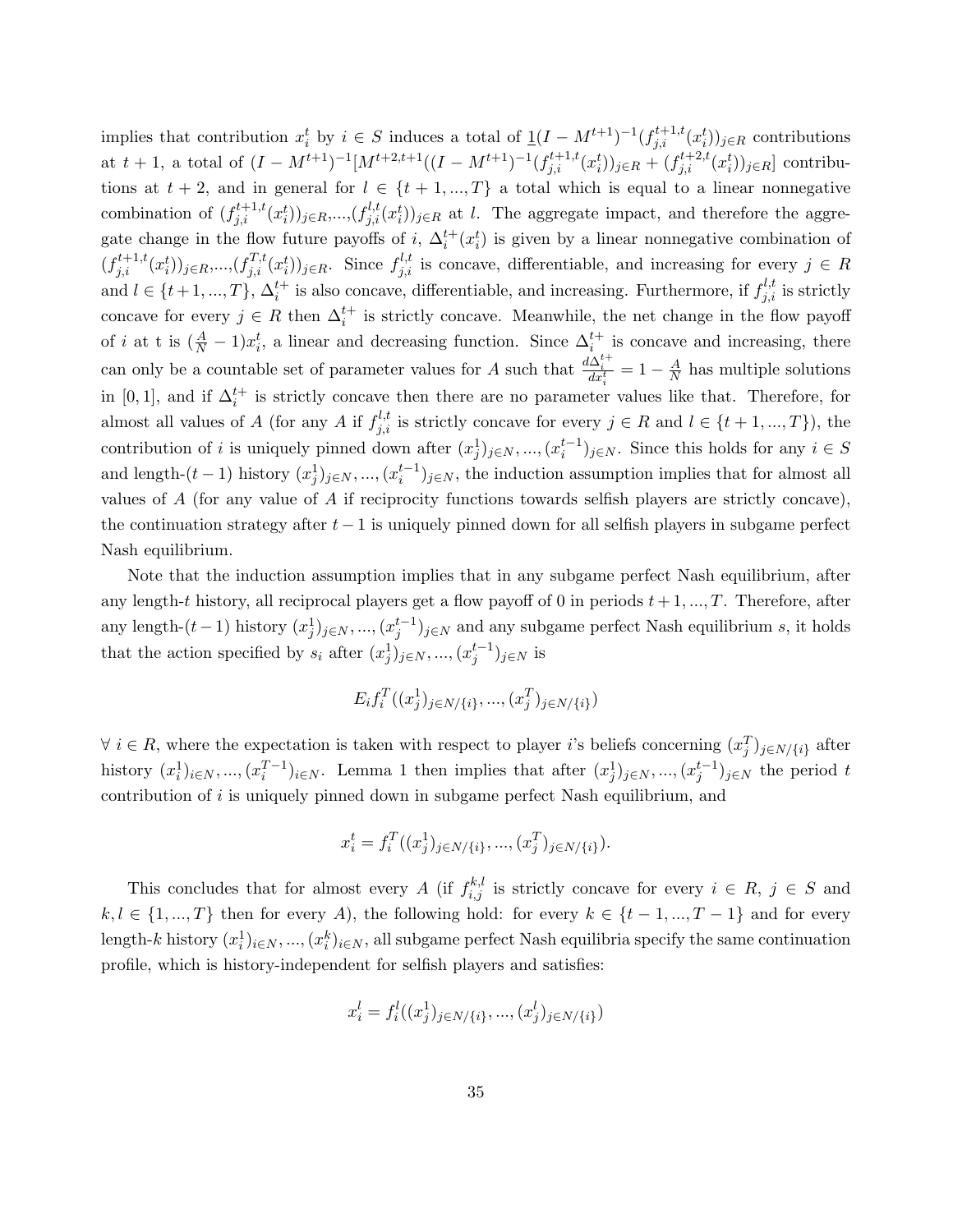$\forall i \in R$  and  $l \in \{k+1, ..., T\}$ . By induction then, for almost every A (if  $f_{i,j}^{k,l}$  is strictly concave for every  $i \in R$ ,  $j \in S$  and  $k, l \in \{1, ..., T\}$  then for every A), there is a unique subgame perfect Nash equilibrium, which is history-independent for selfish players and satisfies:

$$
x_i^l = f_i^l((x_j^1)_{j \in N / \{i\}}, ..., (x_j^l)_{j \in N / \{i\}})
$$

 $\forall i \in R$  and  $l \in \{1, ..., T\}.$ 

A4 implies that  $\frac{d\Delta_i^{t+}(x)}{dx} \ge \frac{d\Delta_i^{(t+1)+}(x)}{dx}$  for every  $i \in S$ ,  $x \in [0,1]$  and  $t \in \{1, ..., T-1\}$ ; therefore, for generic parameter values, the contributions of selfish players are weakly decreasing in subgame perfect Nash equilibrium. A3 then implies that along the equilibrium path, the contributions of all players are weakly decreasing.

**Theorem 2:** Suppose assumptions A1-A5 hold and the game has a unique subgame perfect Nash equilibrium s. Then if  $s_i^t > 0$  for some  $i \in S$ , then  $s_j^k > 0 \forall j \in R$  and  $k \in \{1, ..., t\}$ .

**Proof of Theorem 2:** By Theorem 1,  $s_i^t > 0$  for some  $i \in S$  implies  $s_i^k > 0 \forall k \in \{1, ..., t\}$ . A4 then implies the claim.

## C Statements and Proofs of Additional Results

#### Private Return from Contributing

**Proposition 1:** Assume  $S \geq 1$ . Let A and  $\widehat{A}$  be such that that the games in which the return of private investment are A and  $\widehat{A}$  have unique subgame perfect Nash equilibria s and  $\widehat{s}$ . Then  $A < \widehat{A}$ implies  $s_i^t \leq \hat{s}_i^t \ \forall \ t \in \{1, ..., T\}$  and  $i \in N$ .

Proof of Proposition 1: We first begin with the following Lemma:

**Lemma 2:** Consider two contribution games  $\mathcal{G}$  and  $\widehat{\mathcal{G}}$  with individual contributions revealed after rounds, in which the players are the same:  $N = \hat{N}$ ,  $S = \hat{S}$ , and  $f_i^t = \hat{f}_i^t \forall i \in R$  and  $t \in \{1, ..., \min(T, \widehat{T})\}$ . Suppose G and  $\widehat{G}$  have unique subgame perfect Nash equilibria s and  $\widehat{s}$ . If  $s_i^t \leq \hat{s}_i^t \ \forall \ i \in S$ , then  $s_i^t \leq \hat{s}_i^t \ \forall \ i \in N$ .

**Proof of Lemma 2:** Let  $T^* = \min(T, \widehat{T})$ . Let  $\widehat{y}_i^k =$  $\sum_{ }^{k-1}$  $k'=1$  $\sum$  $j \in N/\{i\}$  $f_{i,j}^{k,k'}(\widehat{s}_j^{k'}$  $_{j}^{k^{\prime }})+\sum$ j∈S  $f_{i,j}^{k,k}(\widehat{s}_j^1)$ , and let  $y_i^k =$  $\sum_{ }^{k-1}$  $k'=1$  $\sum$  $j \in N/\{i\}$  $f_{i,j}^{k,k'}(s_j^{k'}$  $_{j}^{k^{\prime }})+\sum$ j∈S  $f_{i,j}^{k,k}(s_j^1) \ \forall \ i \in R \text{ and } k \in \{1, ..., T^*\}.$  Suppose that for some  $k \in \{1, ..., T^*\},$ it holds that  $\hat{s}_i^t \geq s_i^t \; \forall \; i \in N$  and  $t \in \{1, ..., k-1\}$ , and  $\hat{s}_i^k \geq s_i^k \; \forall \; i \in S$ . Note that this holds for  $k = 1$ . Lemma 1 implies that  $\hat{s}_R^k = (I - M^k)^{-1} \hat{y}_R^k$  and  $s_R^k = (I - M^k)^{-1} y_R^k$ , where  $\hat{y}_R^k = (\hat{y}_i^k)_{i \in R}$ ,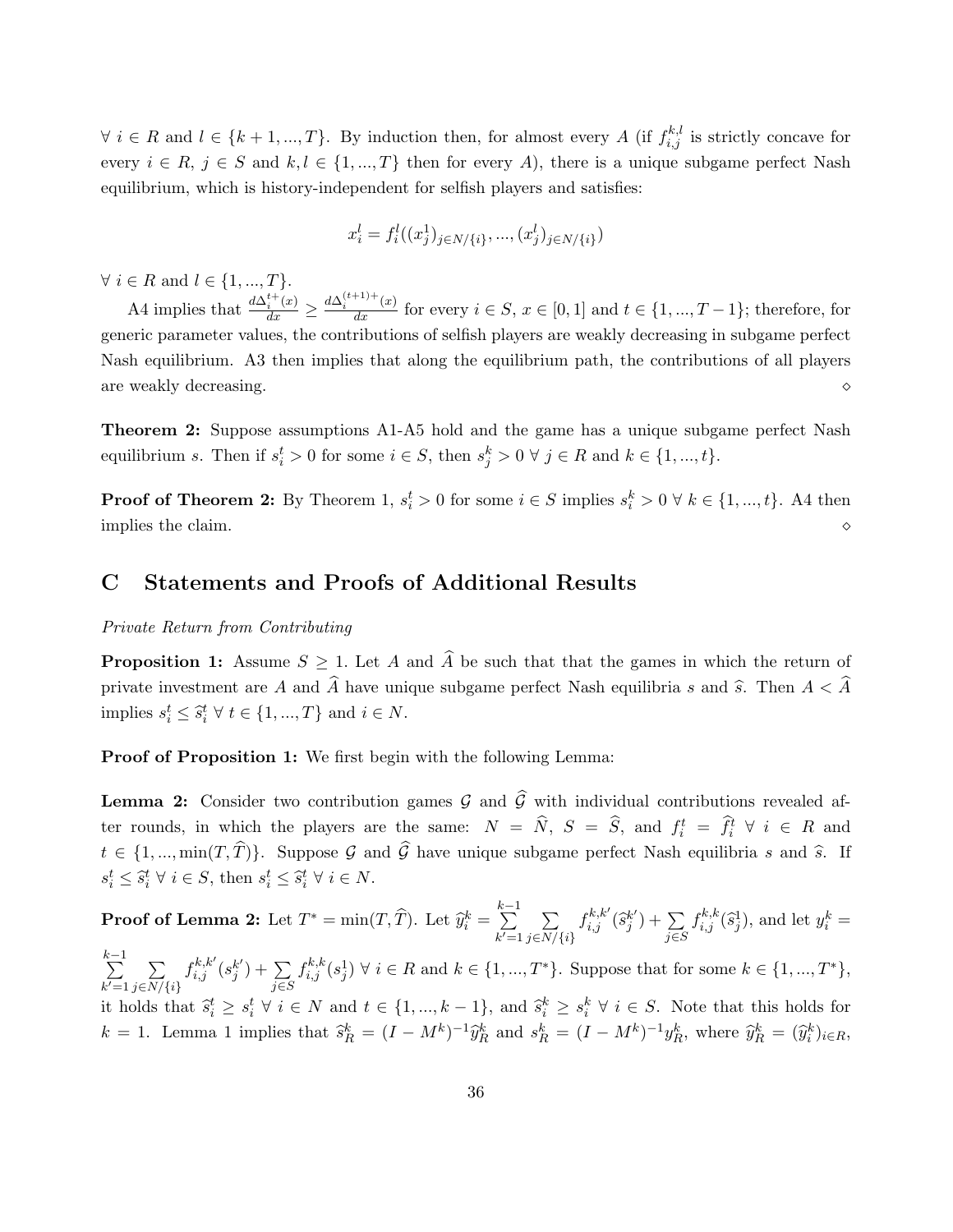$y_R^k = (y_i^k)_{i \in R}, \, \hat{s}_R^k = (\hat{s}_i^k)_{i \in R}, \, s_R^k = (s_i^k)_{i \in R},$  and  $M^k$  is the  $(N-S) \times (N-S)$  matrix whose diagonal elements are 0 and its  $(m, n)$ -th element is  $\alpha_{S+}^{k,k}$  ${}_{S+m,S+n}^{\kappa,\kappa}$ . Since  $\sum$ j∈S  $f_{i,j}^{k,k}(s_j^k)$  is increasing in  $s_j^k \forall i \in R$  and  $j \in S$ , and  $(I - M^k)^{-1} y_R^k$  is increasing in  $y_R^k$  in the relevant nonnegative range, the above establishes that  $\hat{s}_i^k \geq s_i^k \ \forall \ i \in R$ . Then  $k < T$  implies  $\hat{s}_i^t \geq s_i^t \ \forall \ i \in N$  and  $t \in \{1, ..., k\}$ , and  $\hat{s}_i^{k+1} \geq s_i^{k+1} \ \forall \ i \in S$ . The claim then follows by induction.

The proof of Theorem 1 establishes that the equilibrium contribution of any player  $i \in S$  in any period  $t \in \{1, ..., T\}$  is given by  $x_i^t = \arg \max_{x \in [0,1]}$  $((\frac{A}{N}-1)x + \Delta_i^{t+}(x))$  if the return to contributing is A, and it is given by  $x_i^t = \arg \max_{x \in [0,1]}$  $((\frac{\hat{A}}{N}-1)x + \Delta_i^{t+}(x))$  if the return to contributing is  $\hat{A}$ , where  $\Delta_i^{t+}$  is a term that increases in x.  $\widehat{A} > A$  then implies that  $\widehat{s}_i^t \geq s_i^t \ \forall \ i \in S$  and  $t \in \{1, ..., T\}$ , where  $\widehat{s}$  is the unique subgame perfect Nash equilibria of the game in which the return to contributing is  $A$  and  $s$ is the unique subgame perfect Nash equilibria of the game in which the return to contributing is A. The claim then follows from Lemma 2.

#### Number of Periods

**Proposition 2:** Assume  $S \geq 1$ . Let A be such that the games with T and  $\hat{T}$  number of periods have unique subgame perfect Nash equilibria s and  $\hat{s}$ . Then  $T < \hat{T}$ ,  $f_i^t = \hat{f}_i^t$  implies  $s_i^t \leq \hat{s}_i^t \forall t \in \{1, ..., T\}$ such that  $t \leq \min(T, \hat{T})$  and  $i \in N$ .

Proof of Proposition 2: Theorem 1 establishes that the equilibrium contribution of any player  $i \in S$  in any period  $t \in \{1, ..., T\}$  is given by  $x_i^t = \arg\max_{x \in [0,1]}$  $((\frac{A}{N}-1)x+\Delta_i^{t+}(x)),$  where  $\Delta_i^{t+}$  is a term that increases in x and increases in T. This implies  $\hat{s}_i^t \geq s_i^t \ \forall \ i \in S$  and  $t \in \{1, ..., T\}$ . The claim then follows from Lemma 2.

#### One-shot Games

**Proposition 3:** If  $T = 1$  and  $S \geq 1$ , then the game has a unique Nash equilibrium, which involves all players contributing 0 to the public good.

**Proof of Proposition 3:** For any  $i \in S$ , contributing 0 is a dominant strategy, therefore  $s_i^1 = 0$  for any Nash equilibrium s. By Lemma 1, there is a unique vector of contributions  $x_{S+1},..., x_N$  by the reciprocal players such that  $f_i(0, ..., 0, x_{S+1}, ..., x_N) = x_i \forall i \in R$ . Since  $f_i(0, ..., 0) = 0 \forall i \in R$ , the unique Nash equilibrium of the game is then  $s_i^1 = 0 \forall i \in N$ .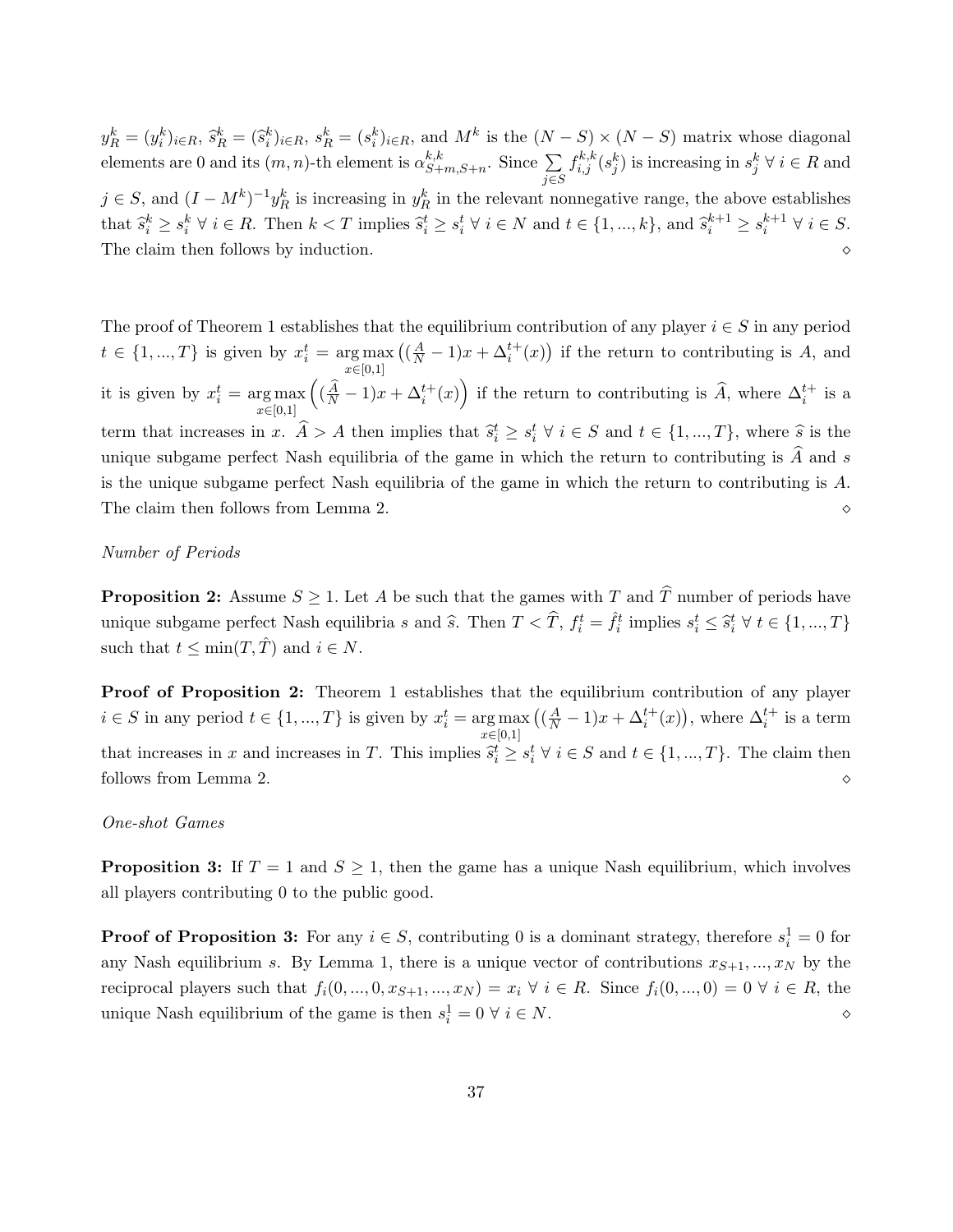## Supplementary Appendix (not for publication)

This supplementary appendix has two sections: 1) results from additional sessions and 2) supplementary analysis describing how players react to forecast errors.

## A Results from additional sessions

We conducted an additional session of both the Experienced Restart (ER) and Experienced Restart with Forecast (ERF) treatments, with one difference from the sessions described in the main text. After each public good decision subjects are informed of the group's total contribution, rather than the contribution of each group member. We refer to this variation as sessions that reveal Group Contributions, while the sessions that reveal the contribution of each group member are referred to as Individual Contributions. This variation in experimental design is motivated by the original model in the 2006 working paper. There, we consider a version of the model where after each public good decision, the group's total contribution is revealed to each group member. In that model, there may be many perfect Bayesian Nash equilibria (PBNE).

The reason for equilibrium multiplicity is that when only the average group contribution is revealed, reciprocal players' out-of-equilibrium beliefs are not uniquely determined in PBNE. After a deviation, when players are only informed that the total contributions to the public good differ from what the equilibrium specifies, their continuation strategies after a deviation depends on their beliefs as to who deviated. This flexibility in specifying out-of-equilibrium beliefs can generate many equilibria including ones where selfish players' contributions are asymmetric and ones where contributions are non-monotonic over time. However, there is always a PBNE that yields the same outcome as the unique subgame perfect Nash equilibrium of the game in which individual contributions are revealed. Furthermore, this contribution path is implied by every pure strategy PBNE where selfish players contribute the same after any history (the equilibrium is strongly symmetric with respect to selfish players). Finally, the following feature of beliefs is common certainty among players: after any observed deviation, all reciprocal players believe with probability one that it was one of the selfish players who deviated whenever this belief is possible.

For both completeness and as supporting evidence, we briefly report the results from these two sessions in this appendix.

Figure A1 plots the path of average contributions in restarted games for the Experienced Restart (ER) and Experienced Restart with Forecast (ERF) sessions. The data used for the figure is from both of these sessions. Darker lines refer to sets of ten period games played later in the session, so the darkest line corresponds to Games 51-60. The figure shows that the path of contributions displays an overall downward trend, with the average contribution in the first period always much larger than the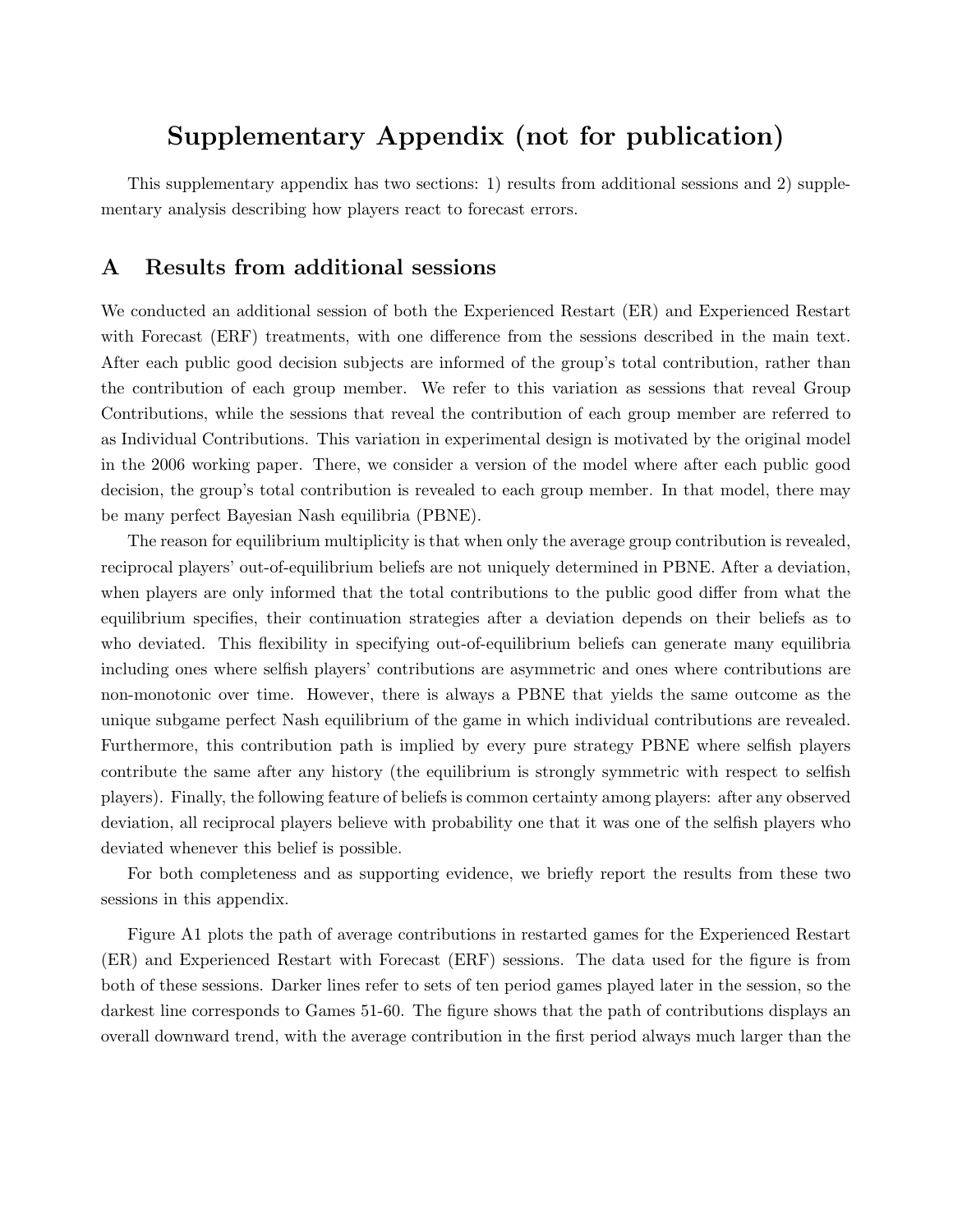last period.

These downward trends are also apparent in the the mean or median contributions levels over the course of the 10-period restarted games for these two sessions, presented in Table A2. The table shows a declining contribution path in restarted games in both the ER and ERF treatment. In the last two sets of games, the first period mean contribution in the ER and ERF sessions is about 6, while in the 10th period, the mean contribution is zero. The downward pattern is also present for the two sets of 10-period games prior to the last set of 10-period games as seen in Panel B. When the results from sessions that reveal group contributions are pooled with the sessions that reveal individual contributions, there is strong evidence of a downward pattern in restarted games with experienced players.

Evidence for the restart effect is present in Figure A2 and Table A3. Figure A2 plots the average contribution for a group that is reshuffled for ten periods before a restart and the ten periods after restart. The figure shows that there is a restart effect in these games, as the average contribution in the last period of the previous game is much smaller than the average contribution in the first period of the restarted game. In Table A3, we formally test for a restart effect by comparing the contribution levels in the last period in the set of 10-period games to those in the first restarted game. Comparing the last contribution before restart to the first contribution after, there is a large jump in contributions. For instance, in the ER session, 94% of subjects contribute zero immediately before restart, while only 38% do after the restart. The average contributions are also higher after restart with a jump of between 4-6 in the last two sets of 10-period games and a jump of 7-8 in the intermediate sets of restarted 10-period games. In the ERF session, 81% of subjects contribute 0 in the 10th period before the restart, while 50% contribute 0 in the first restarted game. Both the individual contribution level and number of players who contribute zero are statistically different between the last game and the first restarted game, using a Wilcoxon two-sided test  $(p < 0.01)$  and pooling data from these two sessions together. When we examine data from the Intermediate Sets of 10-period games in Panel B, the pattern mirrors those in the last two sets. In the restarted game, there is a significant difference in individual contribution levels and number of players who contribute zero.

Rather than comparing the distribution of individual contributions between the last game and the first restarted game, it is also possible to compare the average group contribution between these two games. The significant restart effect exists for this comparison as well. Pooling the data from the two sessions in Panel A, the group average contribution in the first restarted game is 4.97 higher than in the previous game (T-stat=2.18) from a regression of group contribution an indicator for the restarted game and session controls. Likewise, using data presented in Panel B, the group average contribution in the first restarted game is 7.25 higher than in the previous game (T-stat=5.13).

In summary, the evidence presented from ER and ERF sessions where the group average contribution is revealed in Tables A2 and A3 as well as Figures A1 and A2 support the conclusions from the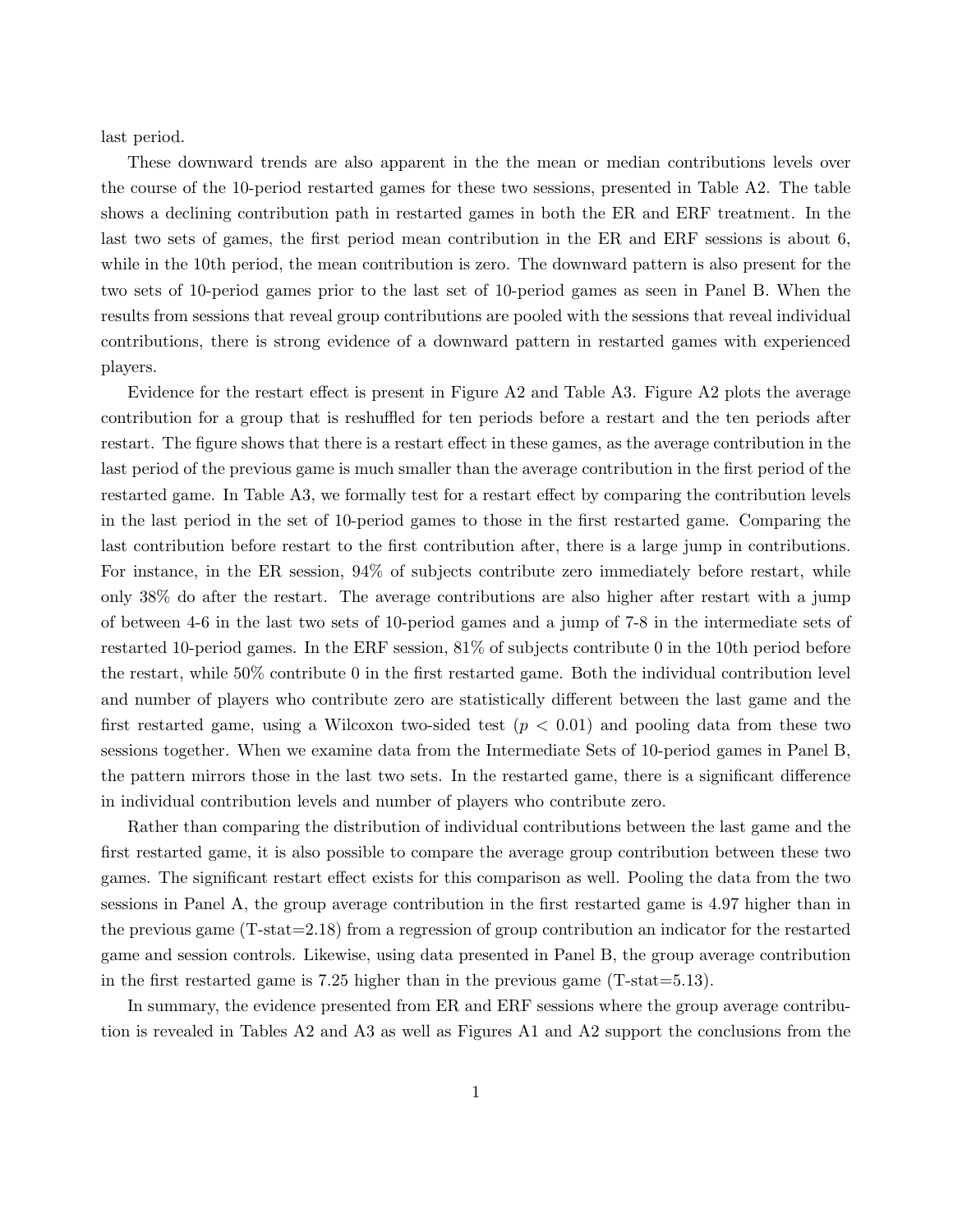corresponding tables in the main text: there is a declining average contribution path even for experienced players in restarted games and that the restart effect is statistically significant for experienced players.

The main text reports results from the Identifying Types session using data from sessions where either individual contributions or group average contributions are revealed. The reason we pool data from these two sessions is that data on contributions from the two versions of the Identifying Types sessions appear to similar when examining the contributions of players in the constructed groups. For instance, a two-sided Wilcoxon test comparing differences between the overall distribution of contributions between the two sessions and period-by-period comparisons of the distribution of contributions both do not reveal differences at 0.10 levels of significance. Moreover, there is no evidence that one distribution is on average an additive shift of the other. This conclusion is based on a parametric comparison of data based on a regression of individual contribution on a session indicator including controls the period and group type. In contrast, similar comparisons suggest differences between the two distributions for both the ER and the ERF sessions.

For completeness, we report the results from the Identifying Types treatment separately for each session. Within each session, the groups with three selfish players exhibit less cooperation relative to groups with three reciprocal players. When only group contribution is public, the average contribution per player in groups with 3 reciprocal players is 7.69, while the average in groups with 3 selfish players is 7.01. When individual contributions are revealed, the average contribution per player in groups with 3 reciprocal players is 11.88, while the average in groups with 3 selfish players is 2.73. The first difference is not significant, while the second comparison is at 0.01 level. Across groups, the average selfish player contributes 6.98, while the average reciprocal player contributes 7.73 when the group average is revealed. The average selfish player contributes 3.85, while the average reciprocal player contributes 10.76 when individual contributions are revealed. The first difference is not significant, while the second comparison is at 0.01 level. In contrast to the pooled results, comparisons using only data from sessions where the group's average contribution is revealed each period are noisier, most likely because of reduced power when the sample size is cut in half.

Table A4 examines how closely player forecasts match the play of other members of her group. In restarted games with experienced players, players forecast the average contribution to be 6.44 in the first game, 4.81 in the fifth game and 0.94 in the tenth game. The actual contributions are close: 6.88 in the first game, 5.38 in the fifth game, and 0 in the tenth game. Moreover, in restarted 10-period games, 14 out of 16 players forecast no contribution in the tenth game, but half contribute a positive amount in the first game.

When we regress forecasted contribution on average contribution of opponents for players in the last two sets of restarted games, we find that for the first game, the coefficient on average contribution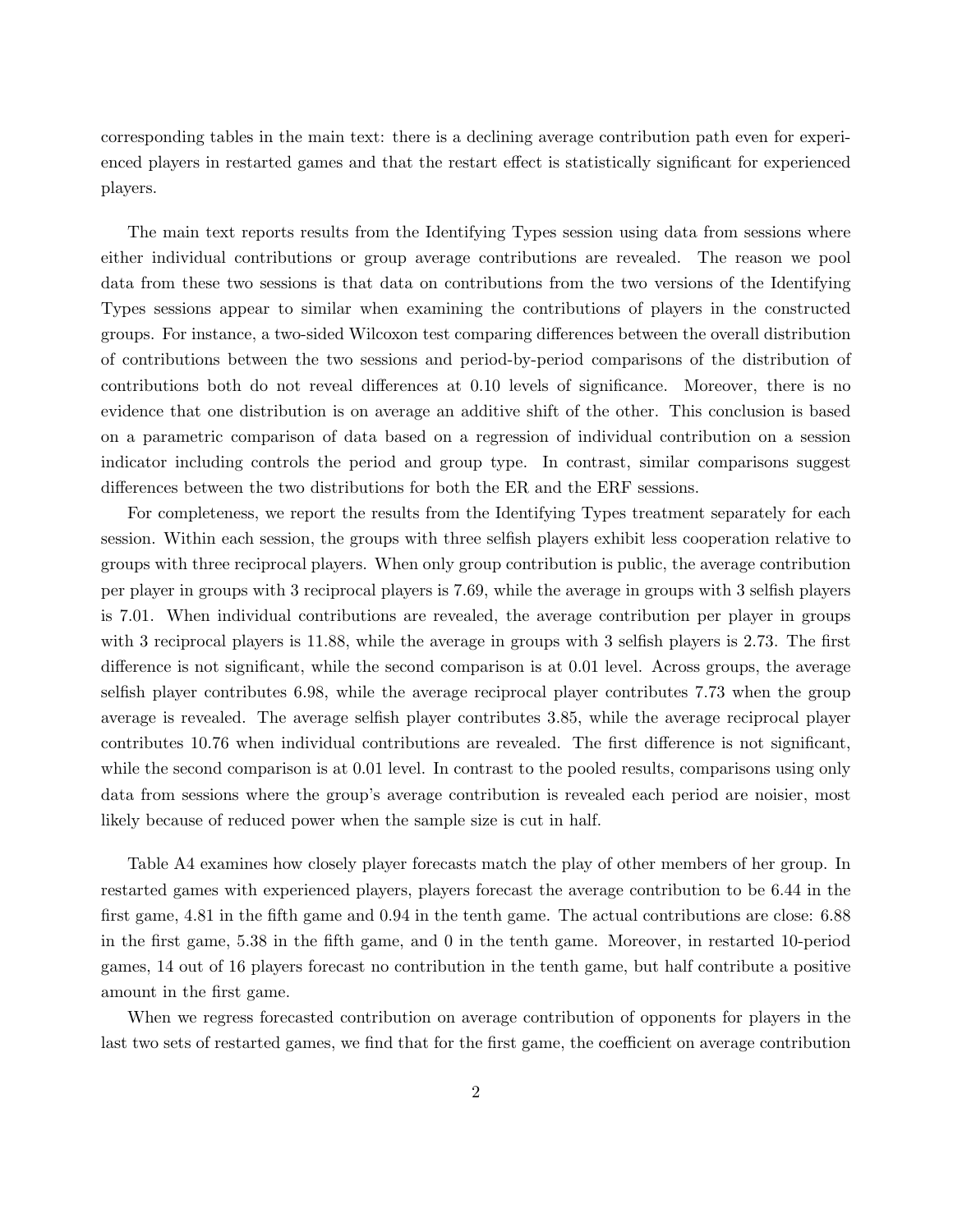of opponents is 0.92, with T-statistic of 8.28 and  $R^2 = 0.66$ . This suggests that forecasts and actual play are highly correlated. When we regress forecasted play on actual play for game five, the coefficient is 1.01 (T-stat=12.60,  $R^2 = 0.88$ ). As before, we cannot precisely estimate the relationship for game 10 because of the large number of zeros. Taken together, these findings support Conclusion 1 from the ERF session with Individual Contributions.

When we investigate the importance of strategic incentives to contribute in Table A5, the pattern is similar to Table 5. A unit increase in first period contribution increases others' contributions in the next period by 0.41 units in the first specification. The magnitude of the effect is larger in restarted games, where a unit increase in the first period contribution of a player increases others' contributions in the next period by 0.58 unit. These differences persist with different econometric models and strategies for computing standard errors. The analysis reported in this table supports the second conclusion that for experienced players, contributions in the first round positively affect contributions in the subsequent period.

Finally, in the Identifying Types session, when only group contributes are revealed, selfish players stop contributing in 6.63, while reciprocal players stop in 7.88. When individual contributions are revealed, selfish players stop contributing on average in period 3.75, while reciprocal players stop on average in period 6.94. As before the difference is only significant at the 0.01 level for later comparison, but our ability to precisely estimate differences weaker with a smaller sample size. Broadly speaking, these results are consistent with Conclusion 3.

## B Supplementary Analysis

Table A6 expands the analysis of predictions by investigating how players react to errors in their forecast. The table reports regressions of contributions in period 2 or period 6 on a player's contribution in the previous period and their forecast error. The forecast error is the difference between the average contribution of the three other group members and what the player forecast of it. In column (1), we examine both restarted and unrestarted games (including a control for restarted games) and find that a significant estimate of the coefficient on difference. This estimate implies that if a player's underforecasts her opponents play by 1 unit, then in the next game the player contributes about 0.3 more tokens. This estimate is similar when we focus only on restarted games in column (3). There is also evidence that players adjust their contributions in period 6 based on their forecast error; however, the impact on this contribution is smaller than in period 1.

This finding indicates that subjects there is an interaction between beliefs and contributions in the dynamics of play, which is consistent with work by Fischbacher and Gächter (2010).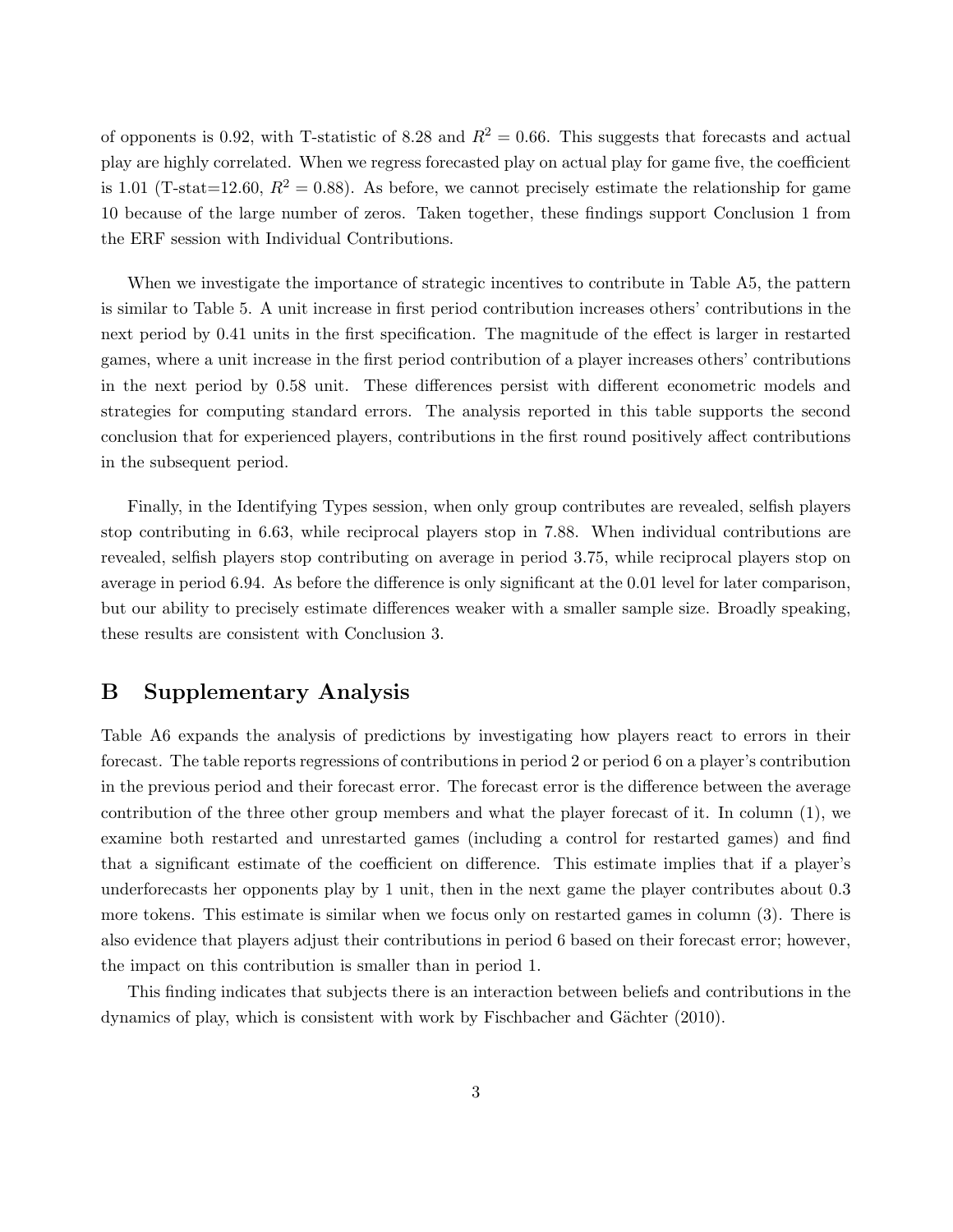| Treatment                        |            | <b>Experienced Restart</b>  |               | Experienced Restart w/ Forecast |                                    | <b>Identifying Types</b> |  |
|----------------------------------|------------|-----------------------------|---------------|---------------------------------|------------------------------------|--------------------------|--|
|                                  | Individual | Group                       | Individual    | Group                           | Individual                         | Group                    |  |
|                                  |            | Contributions Contributions | Contributions | Contributions                   | <b>Contributions Contributions</b> |                          |  |
|                                  | Revealed   | Revealed                    | Revealed      | Revealed                        | Revealed                           | Revealed                 |  |
| Number of<br>Participants        | 36         | 36                          | 32            | 32                              | 36                                 | 36                       |  |
| Average Experimental<br>Earnings | 14.05      | 10.94                       | 15            | 13.06                           | 15                                 | 11.97                    |  |
| Show up Fee                      | 10         | 10                          | 10            | 10                              | 10                                 | 10                       |  |
| Range                            | $21 - 28$  | $17 - 25$                   | $20 - 32$     | $20 - 26$                       | 20-31                              | 19-26                    |  |
| Date                             | 9/30/2005  | 3/10/2006                   | 12/8/2005     | 3/6/2006                        | 12/8/2005                          | 3/6/2006                 |  |

Table A1. Treatment Conditions

Notes. All sessions performed at the Computer Lab for Experimental Research (CLER) at Harvard Business School. Subjects were recruited from <sup>a</sup> pool of participants, mostly of students in the Boston area. No subjects were allowed to participate in <sup>a</sup> session more than once.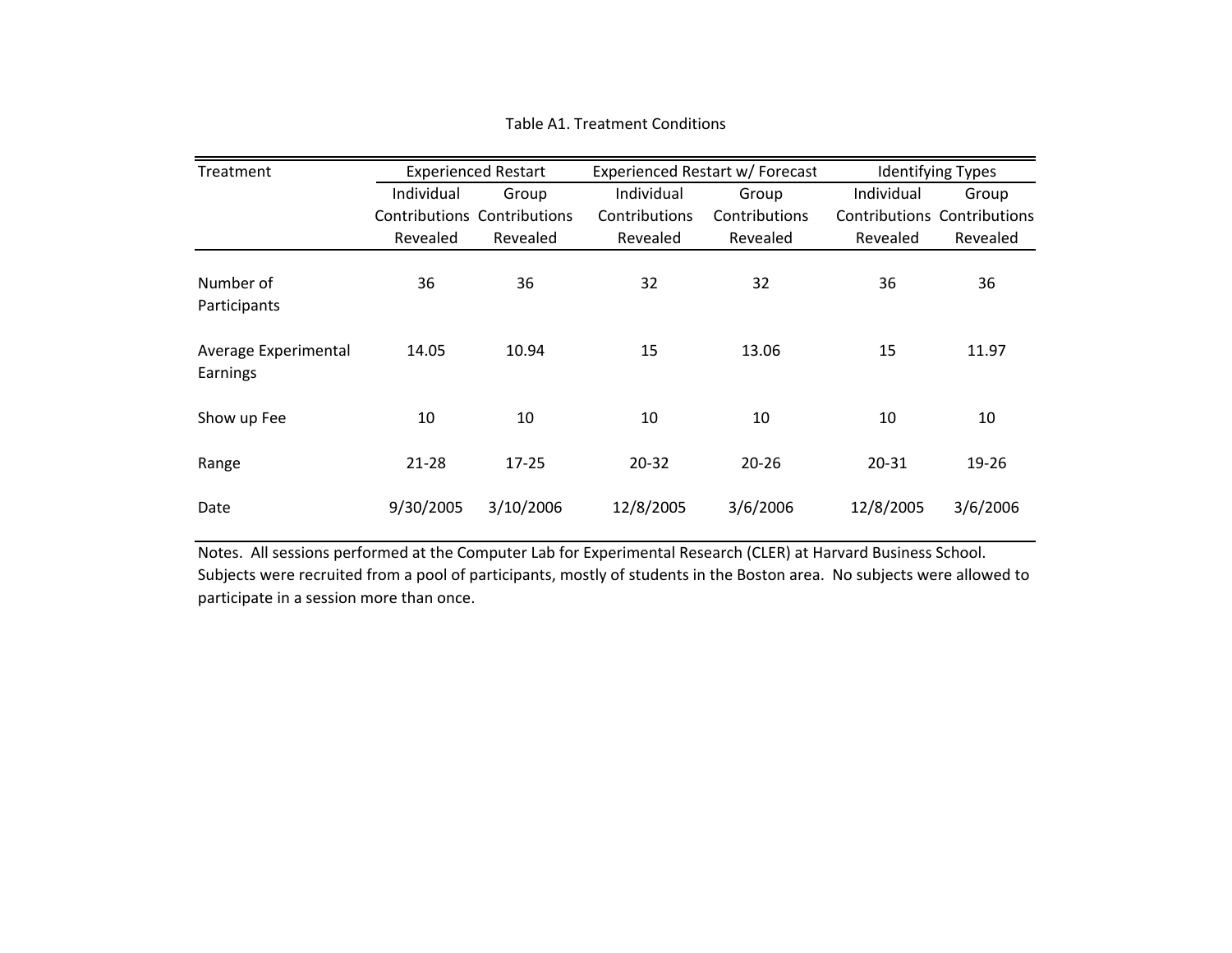|                |      |                            | Sessions Revealing Group Contributions |                                    |       | <b>Both Sessions</b>       |          |                       |  |
|----------------|------|----------------------------|----------------------------------------|------------------------------------|-------|----------------------------|----------|-----------------------|--|
|                |      |                            |                                        | Experienced Restart w/             |       |                            |          | Experienced Restart w |  |
|                |      | <b>Experienced Restart</b> |                                        | Forecast                           |       | <b>Experienced Restart</b> | Forecast |                       |  |
| Period         | Mean | Median                     | Mean                                   | Median                             | Mean  | Median                     | Mean     | Median                |  |
|                |      |                            |                                        | A: Last Two Sets (Games 41-60)     |       |                            |          |                       |  |
| 1              | 5.63 | 4.50                       | 6.88                                   | 1.50                               | 8.28  | 8.00                       | 8.64     | 5.50                  |  |
| $\overline{2}$ | 5.75 | 5.00                       | 6.25                                   | 2.50                               | 8.78  | 9.00                       | 7.58     | 5.00                  |  |
| 3              | 3.94 | 0.00                       | 6.56                                   | 0.00                               | 7.66  | 5.00                       | 7.67     | 5.00                  |  |
| 4              | 3.00 | 0.50                       | 6.81                                   | 1.00                               | 6.63  | 4.00                       | 7.28     | 2.00                  |  |
| 5              | 2.69 | 0.00                       | 5.38                                   | 0.00                               | 5.66  | 1.00                       | 5.75     | 0.00                  |  |
| 6              | 3.69 | 0.00                       | 5.50                                   | 0.00                               | 4.78  | 0.00                       | 5.53     | 0.00                  |  |
| 7              | 3.06 | 0.50                       | 4.88                                   | 0.00                               | 2.94  | 0.00                       | 5.11     | 0.00                  |  |
| 8              | 0.63 | 0.00                       | 4.06                                   | 0.00                               | 1.13  | 0.00                       | 5.08     | 0.00                  |  |
| 9              | 0.00 | 0.00                       | 2.19                                   | 0.00                               | 0.63  | 0.00                       | 3.44     | 0.00                  |  |
| 10             | 0.00 | 0.00                       | 0.00                                   | 0.00                               | 0.00  | 0.00                       | 1.28     | 0.00                  |  |
| ${\sf N}$      |      | 16                         |                                        | 16                                 | 32    |                            | 36       |                       |  |
|                |      |                            |                                        | B: Intermediate Sets (Games 21-40) |       |                            |          |                       |  |
| $\mathbf{1}$   | 7.38 | 7.00                       | 10.13                                  | 12.50                              | 10.63 | 10.00                      | 9.39     | 9.50                  |  |
| $\overline{2}$ | 8.13 | 8.00                       | 9.19                                   | 10.00                              | 11.02 | 10.00                      | 8.29     | 7.00                  |  |
| 3              | 8.33 | 8.50                       | 7.81                                   | 9.00                               | 10.98 | 12.00                      | 7.32     | 5.50                  |  |
| 4              | 7.42 | 7.00                       | 7.63                                   | 10.00                              | 11.10 | 12.50                      | 7.21     | 4.50                  |  |
| 5              | 6.88 | 6.00                       | 7.81                                   | 9.00                               | 10.90 | 11.00                      | 7.39     | 5.00                  |  |
| 6              | 7.33 | 7.00                       | 6.00                                   | 0.00                               | 10.54 | 10.00                      | 5.75     | 0.00                  |  |
| $\overline{7}$ | 6.67 | 6.50                       | 5.88                                   | 0.00                               | 8.75  | 7.50                       | 5.25     | 0.00                  |  |
| 8              | 5.17 | 3.00                       | 4.56                                   | 0.00                               | 5.35  | 1.00                       | 4.71     | 1.00                  |  |
| 9              | 3.96 | 0.00                       | 1.38                                   | 0.00                               | 3.56  | 0.00                       | 3.00     | 0.00                  |  |
| 10             | 1.58 | 0.00                       | 1.88                                   | 0.00                               | 0.83  | 0.00                       | 1.32     | 0.00                  |  |
| ${\sf N}$      |      | 24                         |                                        | 16                                 |       | 48                         |          | 28                    |  |

Table A2. Contribution Path in Restarted Games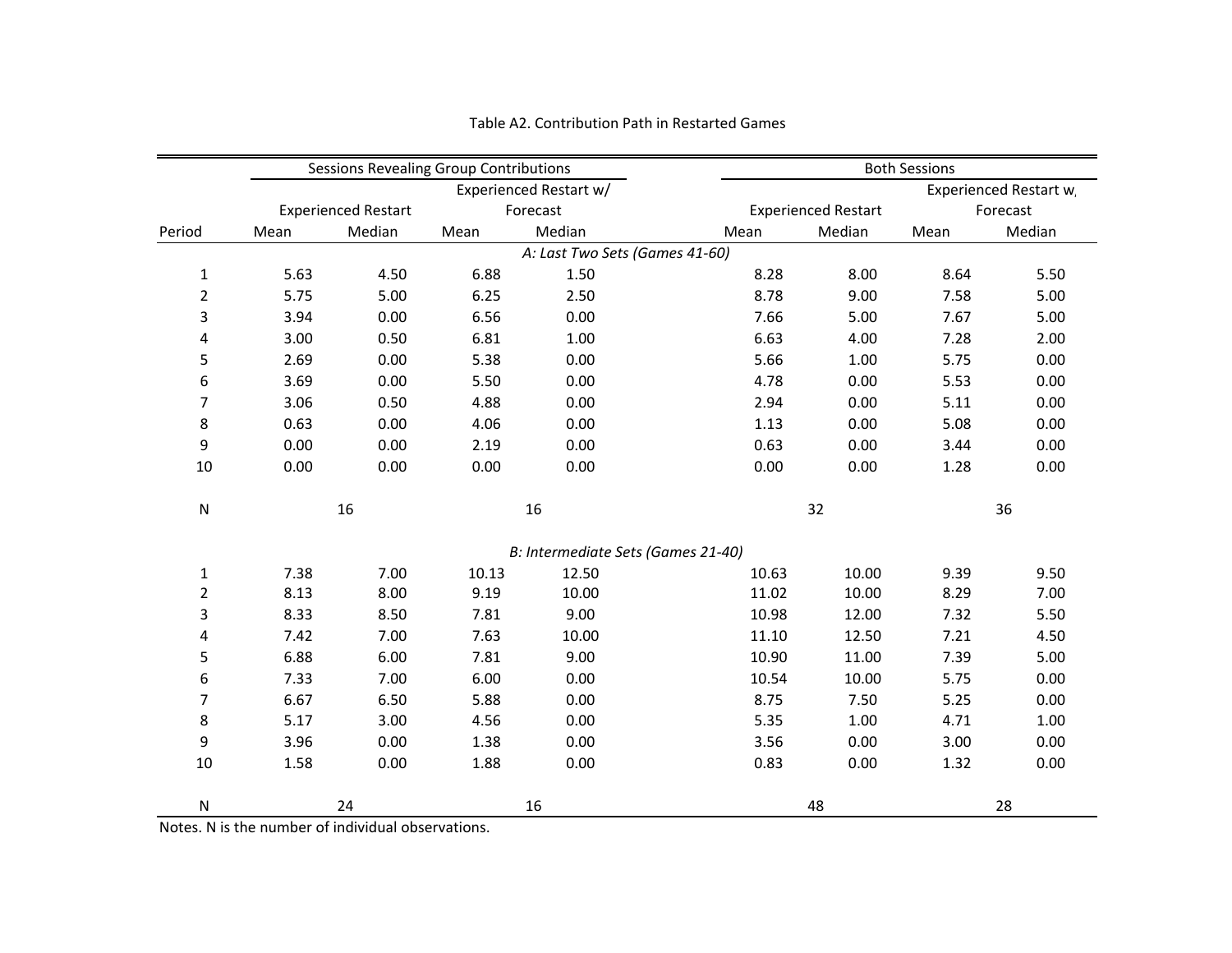|                       |                             |    | <b>Sessions Revealing Group Contributions</b> |        |                                         |    |       | <b>Both Sessions</b> |
|-----------------------|-----------------------------|----|-----------------------------------------------|--------|-----------------------------------------|----|-------|----------------------|
|                       |                             |    |                                               |        | Fraction who                            |    |       |                      |
| Session               | Games                       | N  | Mean                                          | Median | contribute zero                         | N  | Mean  | Media                |
|                       |                             |    |                                               |        | A: Last Two Sets of 10-period Games     |    |       |                      |
| Experienced           | Last before Restart (40,50) | 16 | 0.06                                          | 0.00   | 0.94                                    | 32 | 0.03  | 0.00                 |
| Restart               | First after Restart (41,51) | 16 | 5.63                                          | 4.50   | 0.38                                    | 32 | 8.28  | 8.00                 |
| Experienced           | Last before Restart (40,50) | 16 | 2.50                                          | 0.00   | 0.81                                    | 36 | 4.22  | 0.00                 |
| Restart<br>w/Forecast | First after Restart (41,51) | 16 | 6.88                                          | 1.50   | 0.50                                    | 36 | 8.64  | 5.50                 |
|                       |                             |    |                                               |        | B: Intermediate Sets of 10-period Games |    |       |                      |
| Experienced           | Last before Restart (20,30) | 24 | 0.08                                          | 0.00   | 0.92                                    | 48 | 0.42  | 0.00                 |
| Restart               | First after Restart (21,31) | 24 | 7.38                                          | 7.00   | 0.13                                    | 48 | 10.63 | 10.00                |
| Experienced           | Last before Restart (20,30) | 16 | 2.94                                          | 0.00   | 0.63                                    | 28 | 2.39  | 0.00                 |
| Restart<br>w/Forecast | First after Restart (21,31) | 16 | 10.13                                         | 12.50  | 0.38                                    | 28 | 9.39  | 9.50                 |

#### Table A3. Restart Effect in 10 Period Games Across Sessions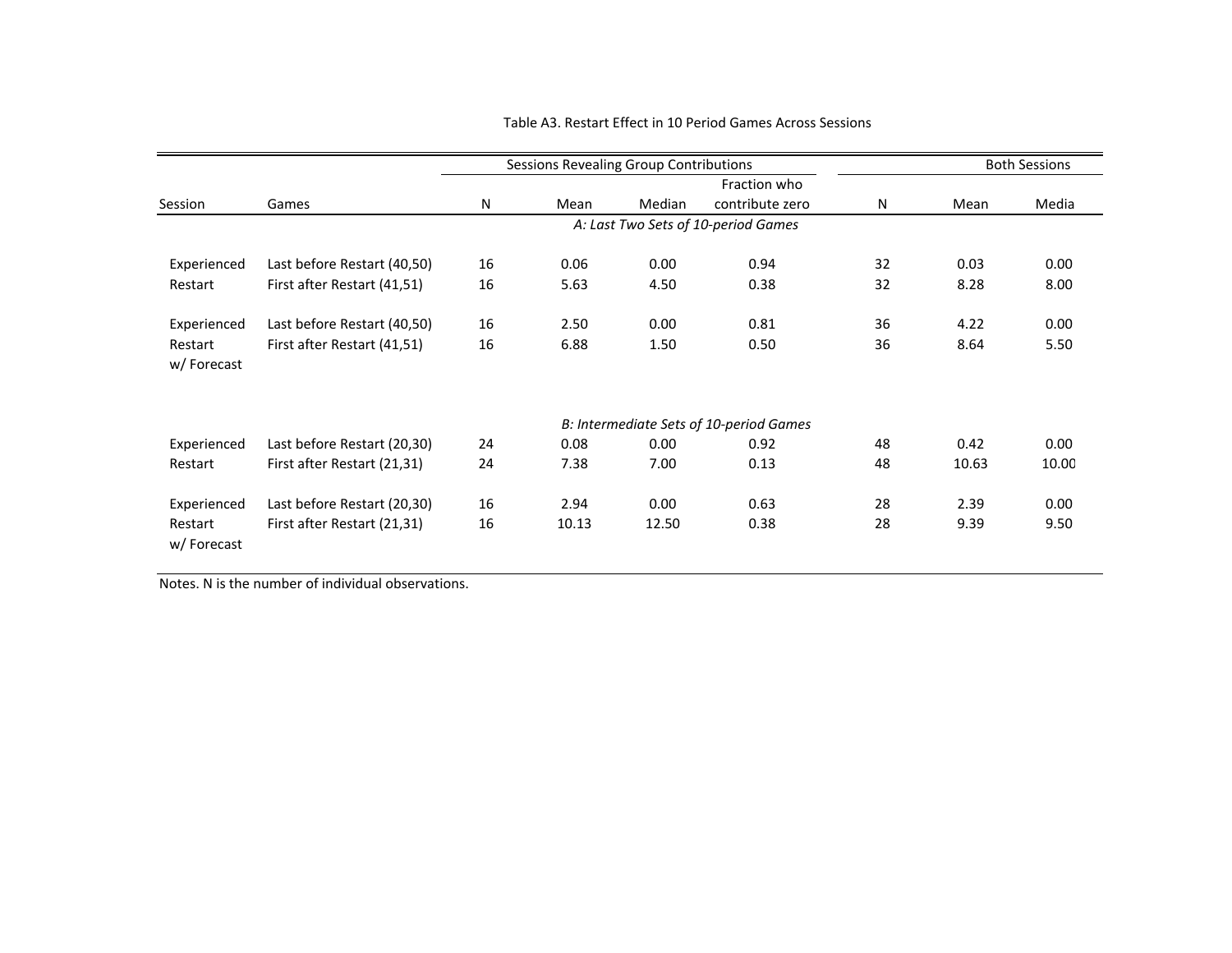|       |    |      | <b>Sessions Revealing Group Contributions</b> |      |                                |    | <b>Both Sessions</b> |                        |      |                    |  |
|-------|----|------|-----------------------------------------------|------|--------------------------------|----|----------------------|------------------------|------|--------------------|--|
|       |    |      | <b>Forecasted Play</b>                        |      | <b>Actual Play</b>             |    |                      | <b>Forecasted Play</b> |      | <b>Actual Play</b> |  |
| Games | N  | Mean | Median                                        | Mean | Median                         | N  | Mean                 | Median                 | Mean | Median             |  |
|       |    |      |                                               |      |                                |    |                      |                        |      |                    |  |
|       |    |      |                                               |      | <b>First Game and Forecast</b> |    |                      |                        |      |                    |  |
| 41,51 | 16 | 6.44 | 5.00                                          | 6.88 | 6.00                           | 32 | 8.67                 | 5.50                   | 8.67 | 8.50               |  |
|       |    |      |                                               |      |                                |    |                      |                        |      |                    |  |
|       |    |      |                                               |      | <b>Fifth Game and Forecast</b> |    |                      |                        |      |                    |  |
| 41,51 | 16 | 4.81 | 0.00                                          | 5.38 | 2.00                           | 32 | 5.94                 | 4.00                   | 5.09 | 2.33               |  |
|       |    |      |                                               |      |                                |    |                      |                        |      |                    |  |
|       |    |      |                                               |      | <b>Tenth Game and Forecast</b> |    |                      |                        |      |                    |  |
| 41,51 | 16 | 0.94 | 0.00                                          | 0.00 | 0.00                           | 32 | 1.56                 | 0.00                   | 0.81 | 0.00               |  |
|       |    |      |                                               |      |                                |    |                      |                        |      |                    |  |

#### Table A4. Forecasts and Actual Play in Restarted Games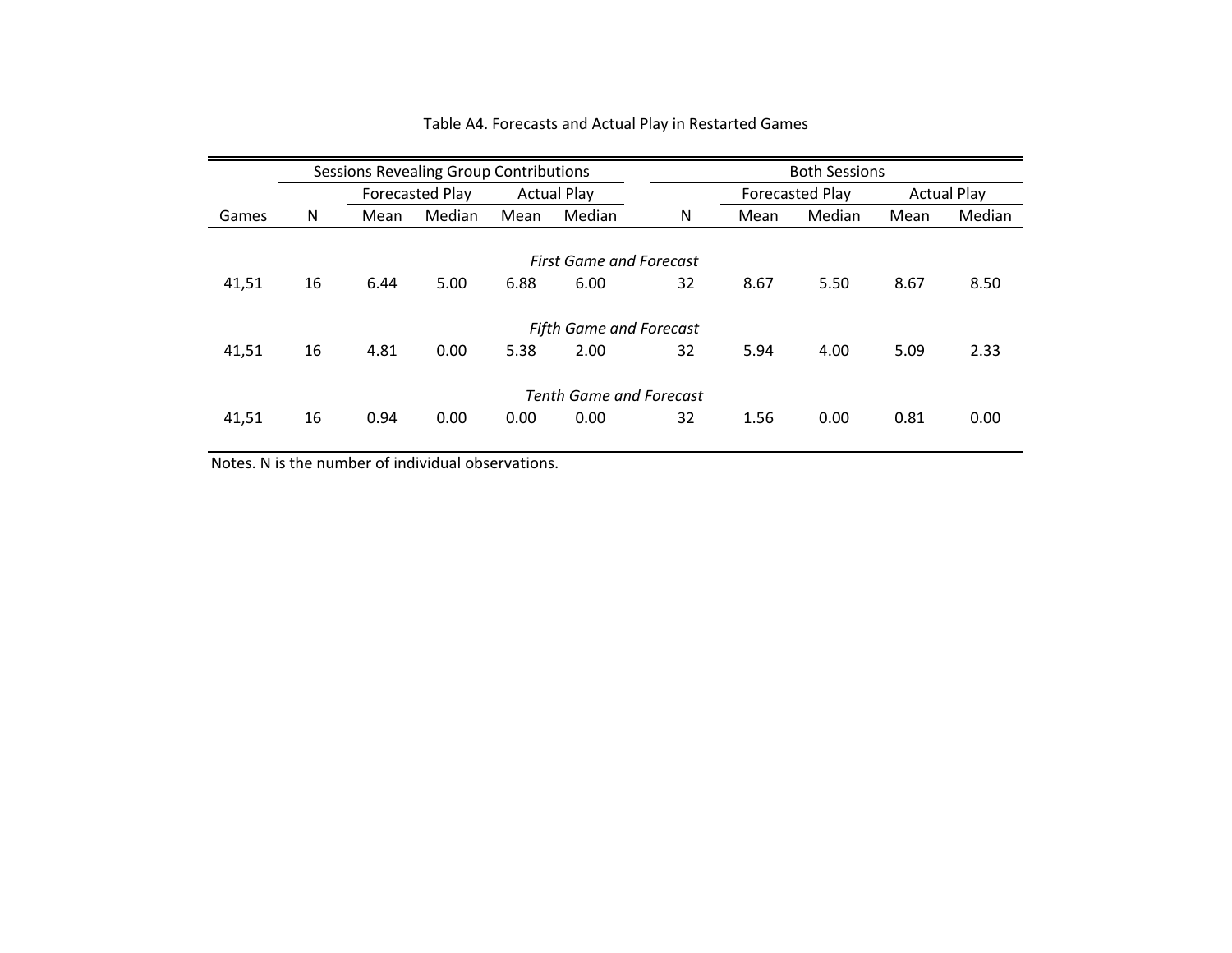| Dependent variable:                        | Contributions in 2nd Game |                                               |           |          |                      |           |  |  |  |
|--------------------------------------------|---------------------------|-----------------------------------------------|-----------|----------|----------------------|-----------|--|--|--|
|                                            |                           | <b>Sessions Revealing Group Contributions</b> |           |          | <b>Both Sessions</b> |           |  |  |  |
|                                            | Pooled                    | Not restarted                                 | Restarted | Pooled   | Not restarted        | Restarted |  |  |  |
| Controls                                   | (1)                       | (2)                                           | (3)       | (4)      | (5)                  | (6)       |  |  |  |
| <b>OLS</b>                                 | 0.41                      | 0.31                                          | 0.58      | 0.54     | 0.43                 | 0.70      |  |  |  |
|                                            | [5.10]                    | [3.14]                                        | [4.32]    | [9.97]   | [6.32]               | [8.10]    |  |  |  |
| Eicker-White robust                        | [4.52]                    | [2.77]                                        | [4.01]    | [9.23]   | [5.69]               | [8.26]    |  |  |  |
| Two-way cluster on group<br>and individual | [3.68]                    | [3.27]                                        | [4.07]    | [8.51]   | [5.62]               | [8.15]    |  |  |  |
| Group fixed effect with                    | 0.28                      | 0.18                                          | 0.26      | 0.50     | 0.39                 | 0.67      |  |  |  |
| individual cluster                         | [2.61]                    | [1.51]                                        | [1.44]    | [7.82]   | [5.29]               | [6.71]    |  |  |  |
| Random effects tobit                       | 0.37                      | 0.28                                          | 0.58      | 0.33     | 0.23                 | 0.69      |  |  |  |
|                                            | [5.92]                    | [3.79]                                        | [4.35]    | $[7.28]$ | [4.35]               | [7.87]    |  |  |  |
| N                                          | 408                       | 320                                           | 88        | 816      | 640                  | 176       |  |  |  |

#### Table A5. Impact of Opponent's First Period Average Contribution on 2nd Period Contribution

Notes. See the notes for Table 5.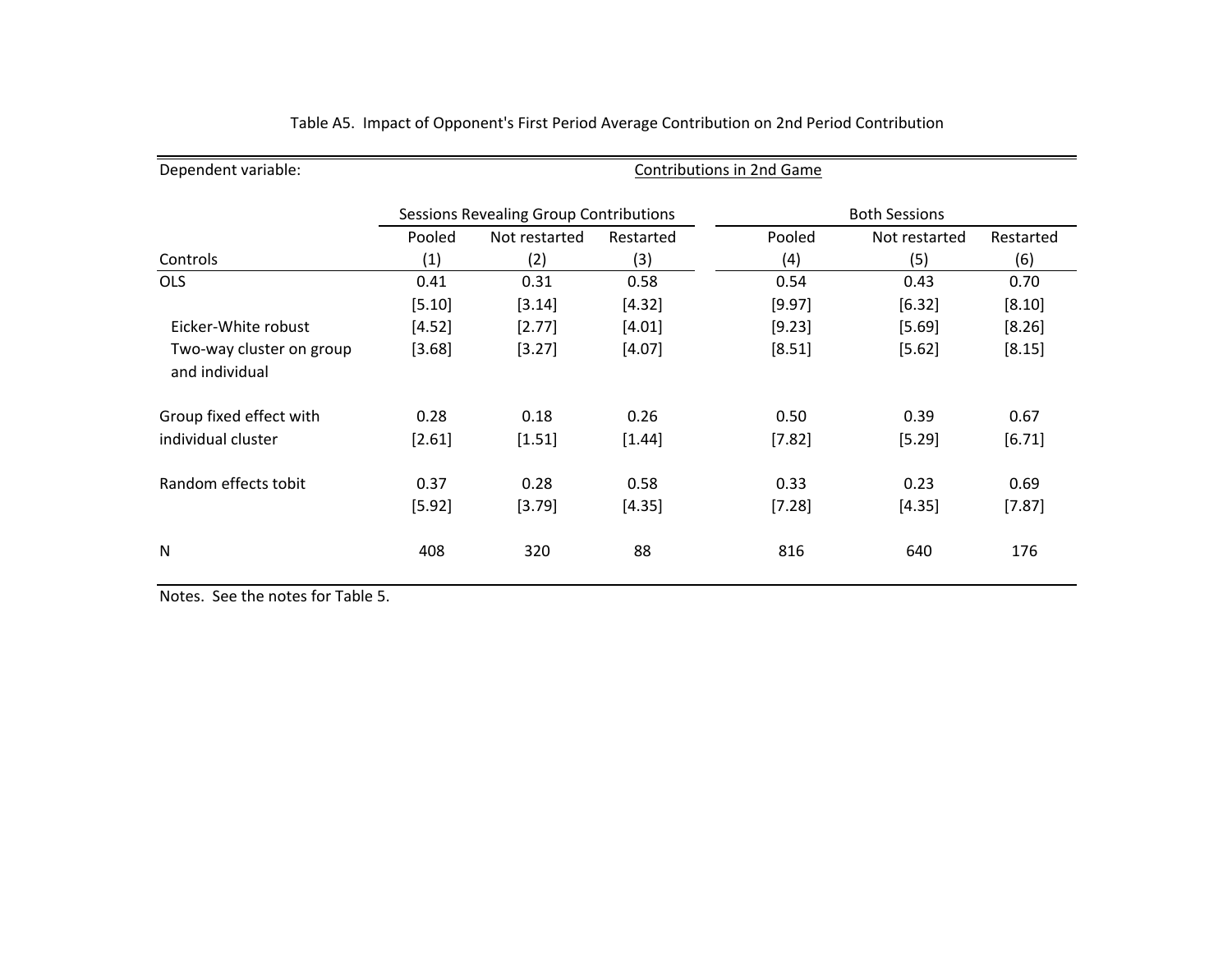| Dependent variable:<br>players contribution in subsequent game | Both restarted and<br>unrestarted | Restarted only |                |          |
|----------------------------------------------------------------|-----------------------------------|----------------|----------------|----------|
|                                                                | period 1                          | period 5       | period 1       | period 5 |
|                                                                | (1)                               | (2)            | (3)            | (4)      |
| subsequent periods:                                            | $\overline{2}$                    | 6              | $\overline{2}$ | 6        |
| contribution                                                   | 0.71                              | 0.66           | 0.71           | 0.27     |
|                                                                | [11.58]                           | [10.34]        | [4.98]         | [2.90]   |
| diff                                                           | 0.34                              | 0.14           | 0.39           | 0.23     |
| = (average contribution-forecast)                              | [4.62]                            | [2.14]         | $[2.40]$       | [2.29]   |
| restarted game indicator                                       | $-1.7$                            | $-1.36$        |                |          |
|                                                                | $[-1.62]$                         | $[-1.32]$      |                |          |
| N                                                              | 128                               | 128            | 36             | 36       |

## Table A6. Reacting to Forecast Error

Notes. This table reports regressions of subsequent period contribution on contribution in game 1 and the difference between the average contribution of the three other group members and the player's forecast of their contribution. Restart is an indicator if the game is a restarted game. N is the number of individual observations. This table uses observations from both the intermediate and last set of 10‐ period games. T-statistics are in parenthesis.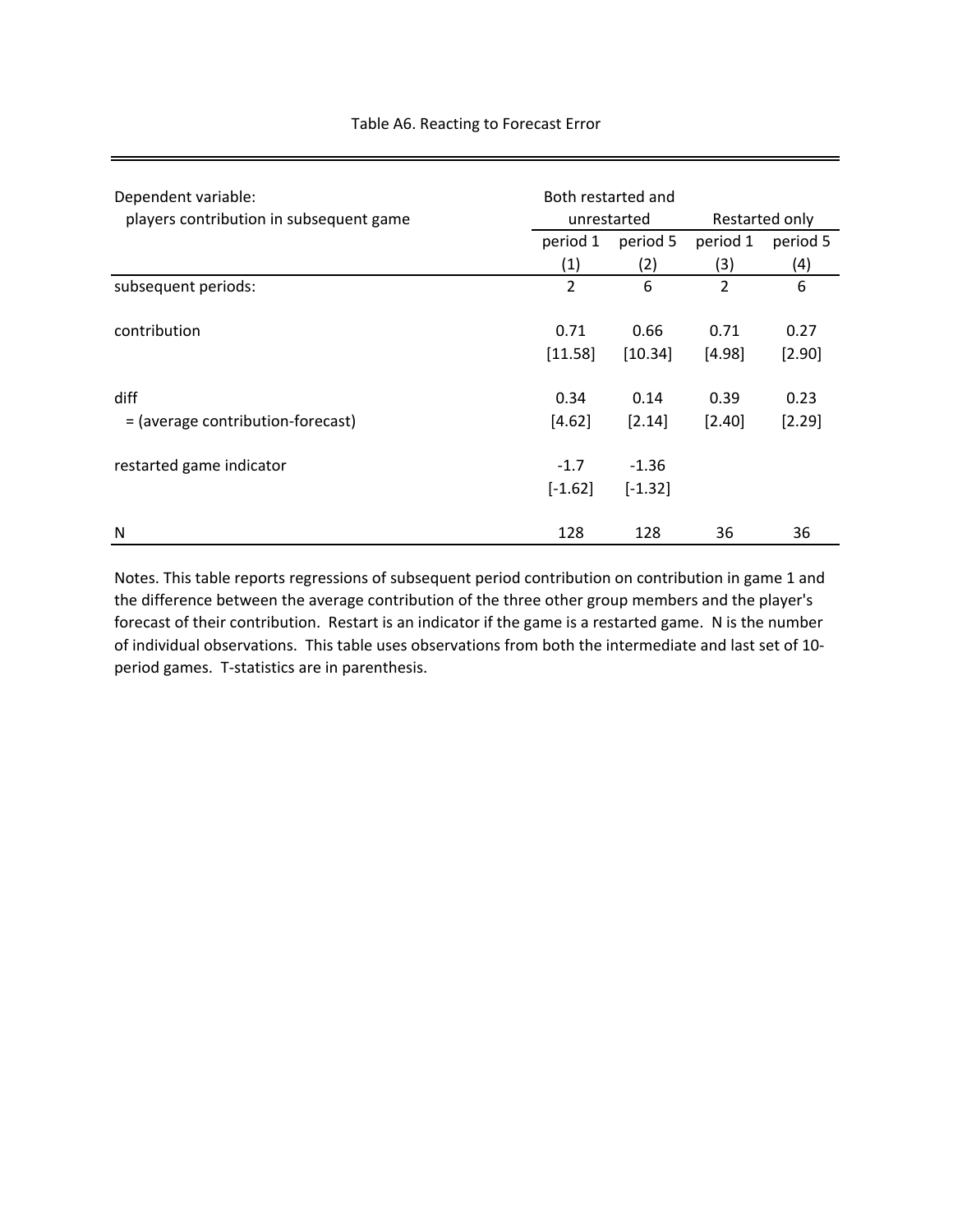

## **Figure A1: Average Contribution in Restarted Games for each Set of 10-period Games in Experiened Restart and Experienced Restart with Forecast Sessions (Group Average Revealed)**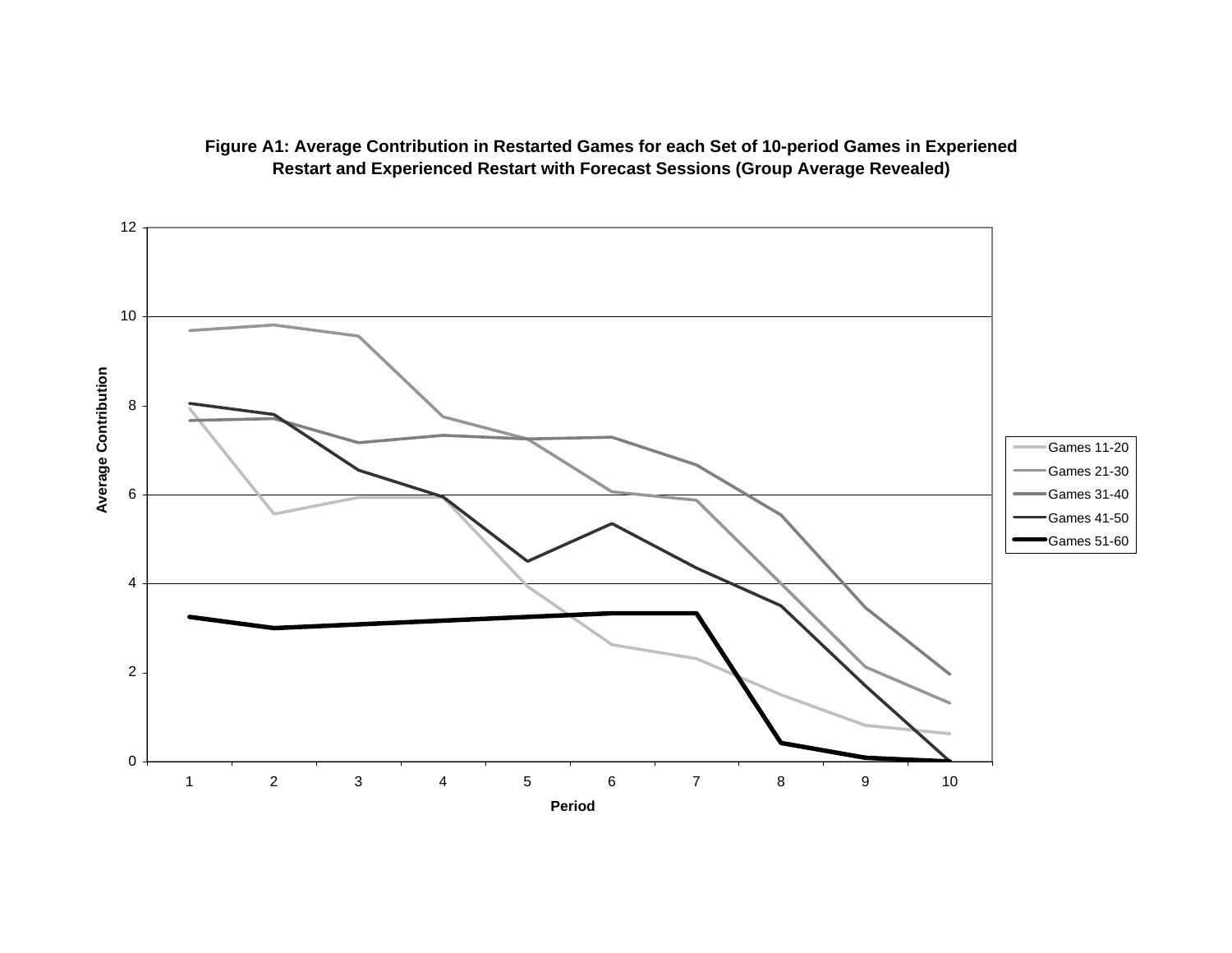

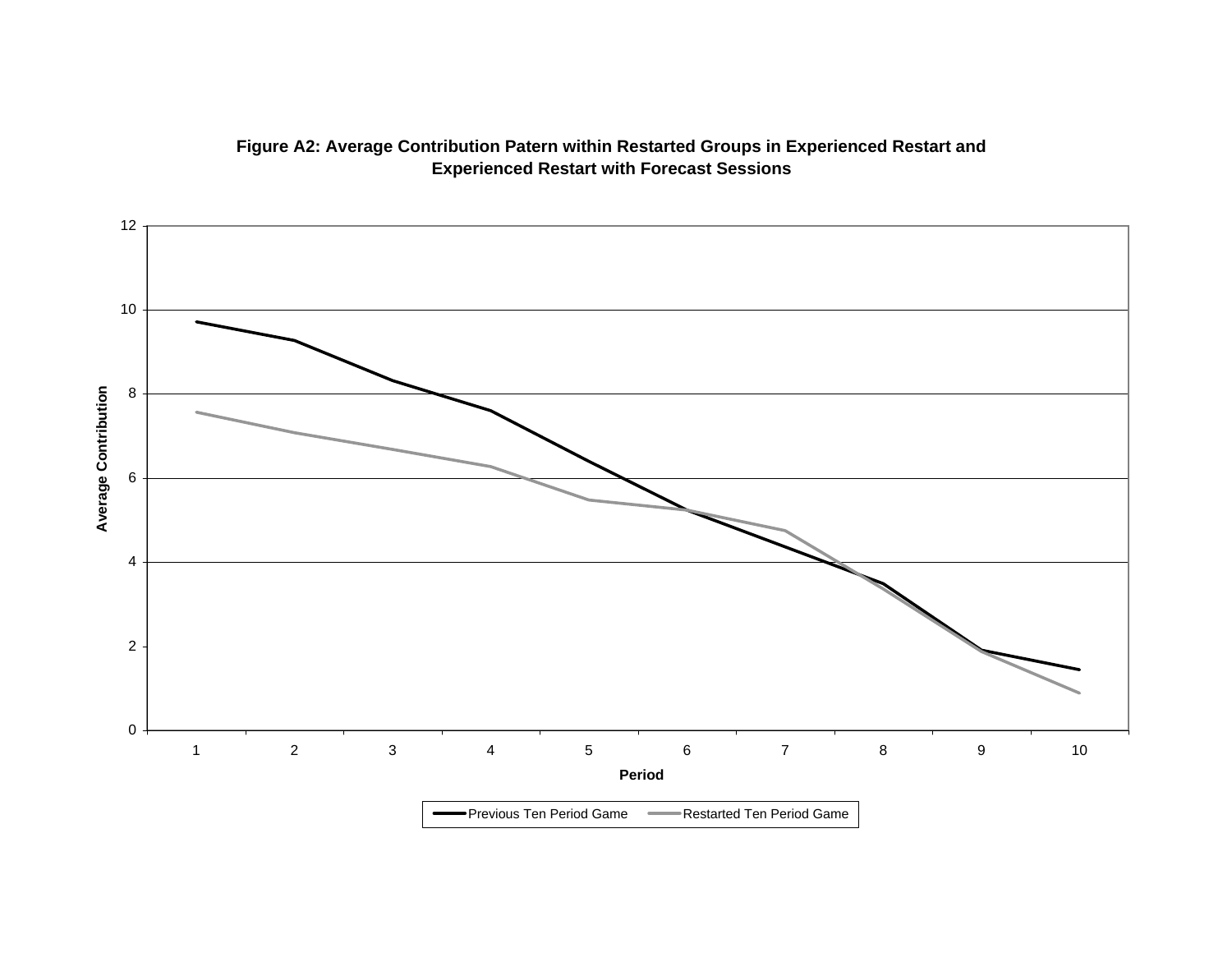

**Figure A3a: Average Contribution in Identifying Types Session by Group Type (Revealing Group Contribution)**